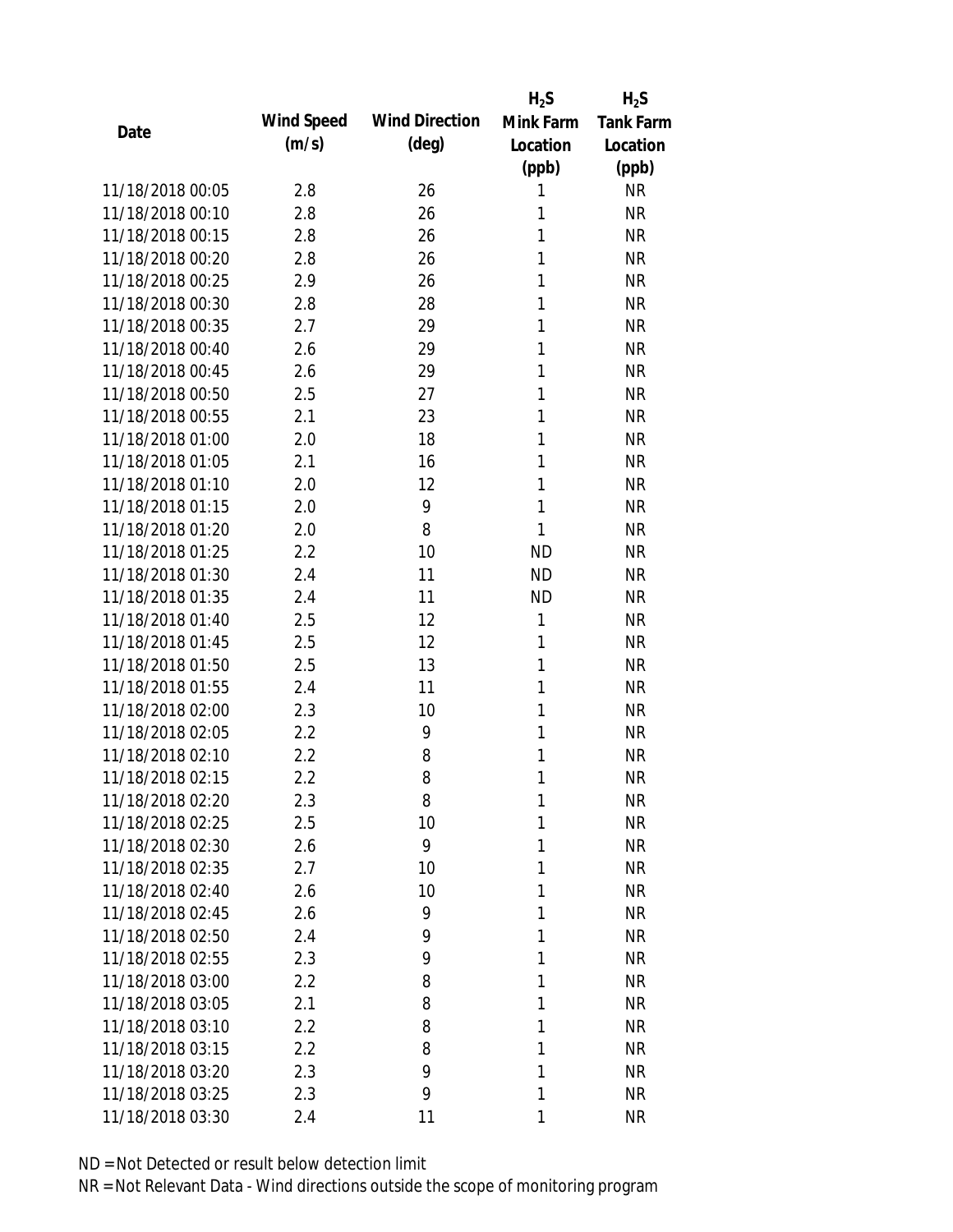|                  |            |                       | $H_2S$    | $H_2S$           |
|------------------|------------|-----------------------|-----------|------------------|
|                  | Wind Speed | <b>Wind Direction</b> | Mink Farm | <b>Tank Farm</b> |
| Date             | (m/s)      | $(\text{deg})$        | Location  | Location         |
|                  |            |                       | (ppb)     | (ppb)            |
| 11/18/2018 03:35 | 2.4        | 11                    | 1         | <b>NR</b>        |
| 11/18/2018 03:40 | 2.3        | 11                    | 1         | <b>NR</b>        |
| 11/18/2018 03:45 | 2.2        | 10                    | 1         | <b>NR</b>        |
| 11/18/2018 03:50 | 2.1        | 9                     | 1         | <b>NR</b>        |
| 11/18/2018 03:55 | 1.9        | 9                     | 1         | <b>NR</b>        |
| 11/18/2018 04:00 | 1.7        | 6                     | 1         | <b>NR</b>        |
| 11/18/2018 04:05 | 1.7        | 3                     | 1         | <b>NR</b>        |
| 11/18/2018 04:10 | 1.6        | 1                     | 1         | <b>NR</b>        |
| 11/18/2018 04:15 | 1.7        | 1                     | 1         | <b>NR</b>        |
| 11/18/2018 04:20 | 1.7        | 360                   | 1         | <b>NR</b>        |
| 11/18/2018 04:25 | 1.8        | 359                   | 1         | <b>NR</b>        |
| 11/18/2018 04:30 | 1.9        | 360                   | 1         | <b>NR</b>        |
| 11/18/2018 04:35 | 1.9        | $\overline{2}$        | 1         | <b>NR</b>        |
| 11/18/2018 04:40 | 1.9        | $\overline{2}$        | 1         | <b>NR</b>        |
| 11/18/2018 04:45 | 1.8        | 1                     | 1         | <b>NR</b>        |
| 11/18/2018 04:50 | 1.6        | 1                     | 1         | <b>NR</b>        |
| 11/18/2018 04:55 | 1.6        | 1                     | 1         | <b>NR</b>        |
| 11/18/2018 05:00 | 1.5        | $\overline{2}$        | 1         | <b>NR</b>        |
| 11/18/2018 05:05 | 1.5        | $\overline{2}$        | 1         | <b>NR</b>        |
| 11/18/2018 05:10 | 1.5        | $\overline{2}$        | 1         | <b>NR</b>        |
| 11/18/2018 05:15 | 1.5        | 3                     | 1         | <b>NR</b>        |
| 11/18/2018 05:20 | 1.6        | $\overline{4}$        | 1         | <b>NR</b>        |
| 11/18/2018 05:25 | 1.7        | 6                     | 1         | <b>NR</b>        |
| 11/18/2018 05:30 | 1.8        | 6                     | 1         | <b>NR</b>        |
| 11/18/2018 05:35 | 1.9        | 8                     | 1         | <b>NR</b>        |
| 11/18/2018 05:40 | 1.9        | 9                     | 1         | <b>NR</b>        |
| 11/18/2018 05:45 | 2.1        | 11                    | 1         | <b>NR</b>        |
| 11/18/2018 05:50 | 2.1        | 12                    | 1         | <b>NR</b>        |
| 11/18/2018 05:55 | 2.1        | 12                    | 1         | <b>NR</b>        |
| 11/18/2018 06:00 | 2.1        | 13                    | 1         | <b>NR</b>        |
| 11/18/2018 06:05 | 2.0        | 13                    | 1         | <b>NR</b>        |
| 11/18/2018 06:10 | 2.1        | 14                    | 1         | <b>NR</b>        |
| 11/18/2018 06:15 | 2.0        | 13                    | 1         | <b>NR</b>        |
| 11/18/2018 06:20 | 1.9        | 12                    | 1         | <b>NR</b>        |
| 11/18/2018 06:25 | 1.9        | 11                    | 1         | <b>NR</b>        |
| 11/18/2018 06:30 | 1.9        | 9                     | 1         | <b>NR</b>        |
| 11/18/2018 06:35 | 2.0        | $\overline{7}$        | 1         | <b>NR</b>        |
| 11/18/2018 06:40 | 1.9        | 4                     | 1         | <b>NR</b>        |
| 11/18/2018 06:45 | 1.9        | 3                     | 1         | <b>NR</b>        |
| 11/18/2018 06:50 | 2.0        | 3                     | 1         | <b>NR</b>        |
| 11/18/2018 06:55 | 2.0        | $\overline{2}$        | 1         | <b>NR</b>        |
| 11/18/2018 07:00 | 2.0        | 1                     | 1         | <b>NR</b>        |
|                  |            |                       |           |                  |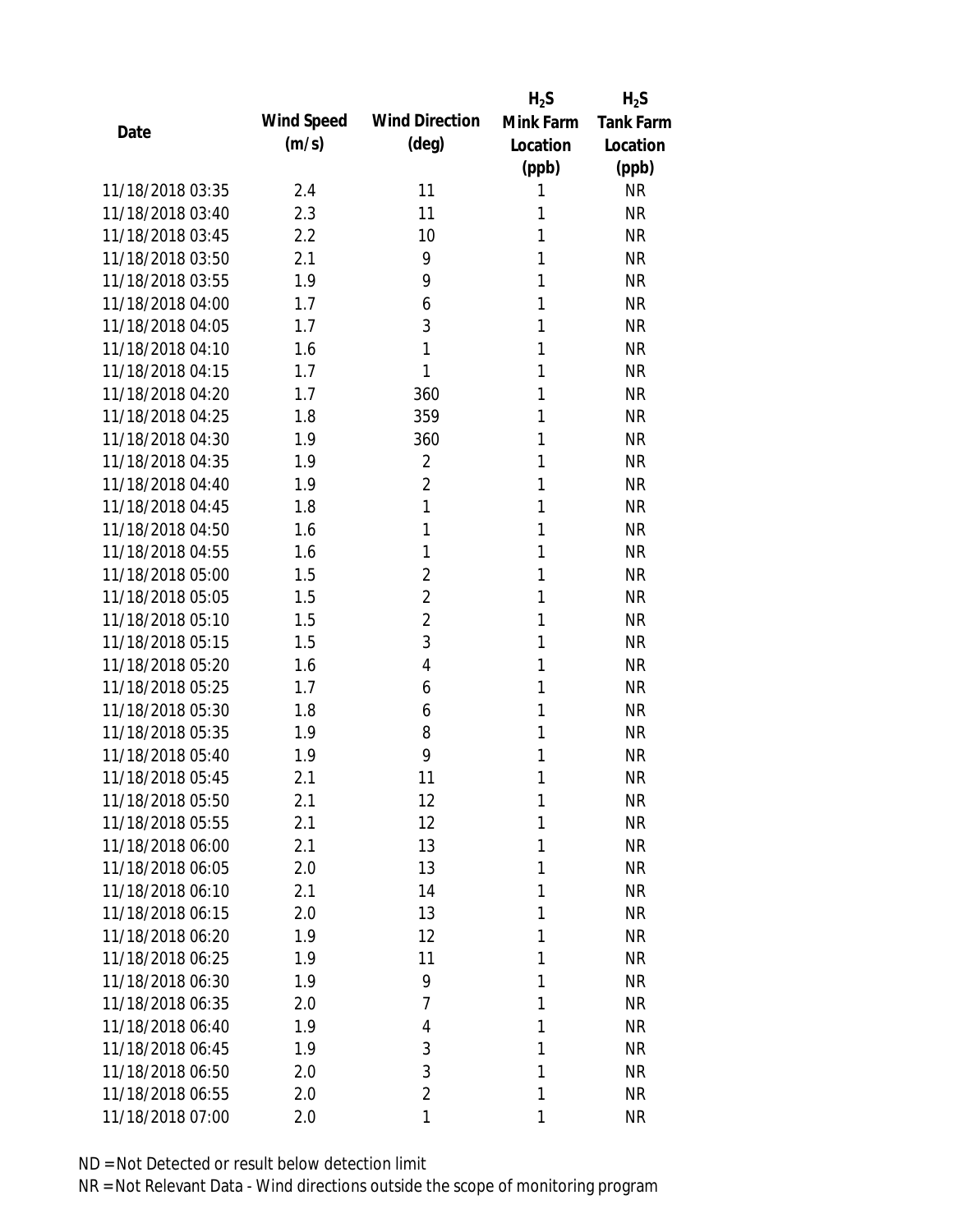|                  |            |                       | $H_2S$         | $H_2S$           |
|------------------|------------|-----------------------|----------------|------------------|
| Date             | Wind Speed | <b>Wind Direction</b> | Mink Farm      | <b>Tank Farm</b> |
|                  | (m/s)      | (deg)                 | Location       | Location         |
|                  |            |                       | (ppb)          | (ppb)            |
| 11/18/2018 07:05 | 2.0        | 1                     | 1              | <b>NR</b>        |
| 11/18/2018 07:10 | 2.0        | 1                     | 1              | <b>NR</b>        |
| 11/18/2018 07:15 | 2.0        | $\overline{2}$        | 1              | <b>NR</b>        |
| 11/18/2018 07:20 | 2.1        | 3                     | 1              | <b>NR</b>        |
| 11/18/2018 07:25 | 2.1        | $\overline{4}$        | 1              | <b>NR</b>        |
| 11/18/2018 07:30 | 2.2        | 6                     | 1              | <b>NR</b>        |
| 11/18/2018 07:35 | 2.3        | 7                     | 1              | <b>NR</b>        |
| 11/18/2018 07:40 | 2.5        | 9                     | 1              | <b>NR</b>        |
| 11/18/2018 07:45 | 2.5        | 9                     | 1              | <b>NR</b>        |
| 11/18/2018 07:50 | 2.6        | 9                     | 1              | <b>NR</b>        |
| 11/18/2018 07:55 | 2.6        | 10                    | 1              | <b>NR</b>        |
| 11/18/2018 08:00 | 2.6        | 10                    | 1              | <b>NR</b>        |
| 11/18/2018 08:05 | 2.6        | 10                    | 1              | <b>NR</b>        |
| 11/18/2018 08:10 | 2.6        | 11                    | 1              | <b>NR</b>        |
| 11/18/2018 08:15 | 2.6        | 12                    | 1              | <b>NR</b>        |
| 11/18/2018 08:20 | 2.6        | 12                    | 1              | <b>NR</b>        |
| 11/18/2018 08:25 | 2.5        | 11                    | 1              | <b>NR</b>        |
| 11/18/2018 08:30 | 2.5        | 10                    | 1              | <b>NR</b>        |
| 11/18/2018 08:35 | 2.4        | 9                     | $\mathbf{1}$   | <b>NR</b>        |
| 11/18/2018 08:40 | 2.2        | 7                     | 1              | <b>NR</b>        |
| 11/18/2018 08:45 | 2.0        | 3                     | 1              | <b>NR</b>        |
| 11/18/2018 08:50 | 1.8        | 360                   | 1              | <b>NR</b>        |
| 11/18/2018 08:55 | 1.6        | 358                   | 1              | <b>NR</b>        |
| 11/18/2018 09:00 | 1.4        | 353                   | 1              | <b>NR</b>        |
| 11/18/2018 09:05 | 1.3        | 348                   | 1              | <b>NR</b>        |
| 11/18/2018 09:10 | 1.2        | 344                   | 1              | <b>NR</b>        |
| 11/18/2018 09:15 | 1.3        | 342                   | $\overline{2}$ | <b>NR</b>        |
| 11/18/2018 09:20 | 1.3        | 338                   | 1              | <b>NR</b>        |
| 11/18/2018 09:25 | 1.3        | 336                   | $\overline{2}$ | <b>NR</b>        |
| 11/18/2018 09:30 | 1.3        | 338                   | 1              | <b>NR</b>        |
| 11/18/2018 09:35 | 1.4        | 341                   | 2              | <b>NR</b>        |
| 11/18/2018 09:40 | 1.4        | 343                   | $\overline{2}$ | <b>NR</b>        |
| 11/18/2018 09:45 | 1.4        | 344                   | 2              | <b>NR</b>        |
| 11/18/2018 09:50 | 1.4        | 346                   | $\overline{2}$ | <b>NR</b>        |
| 11/18/2018 09:55 | 1.3        | 347                   | $\overline{2}$ | <b>NR</b>        |
| 11/18/2018 10:00 | 1.2        | 346                   | $\overline{2}$ | <b>NR</b>        |
| 11/18/2018 10:05 | 1.1        | 343                   | 2              | <b>NR</b>        |
| 11/18/2018 10:10 | 1.2        | 344                   | $\overline{2}$ | <b>NR</b>        |
| 11/18/2018 10:15 | 1.2        | 346                   | 1              | <b>NR</b>        |
| 11/18/2018 10:20 | 1.3        | 346                   | 1              | <b>NR</b>        |
| 11/18/2018 10:25 | 1.4        | 346                   | 1              | <b>NR</b>        |
| 11/18/2018 10:30 | 1.4        | 348                   | 1              | <b>NR</b>        |
|                  |            |                       |                |                  |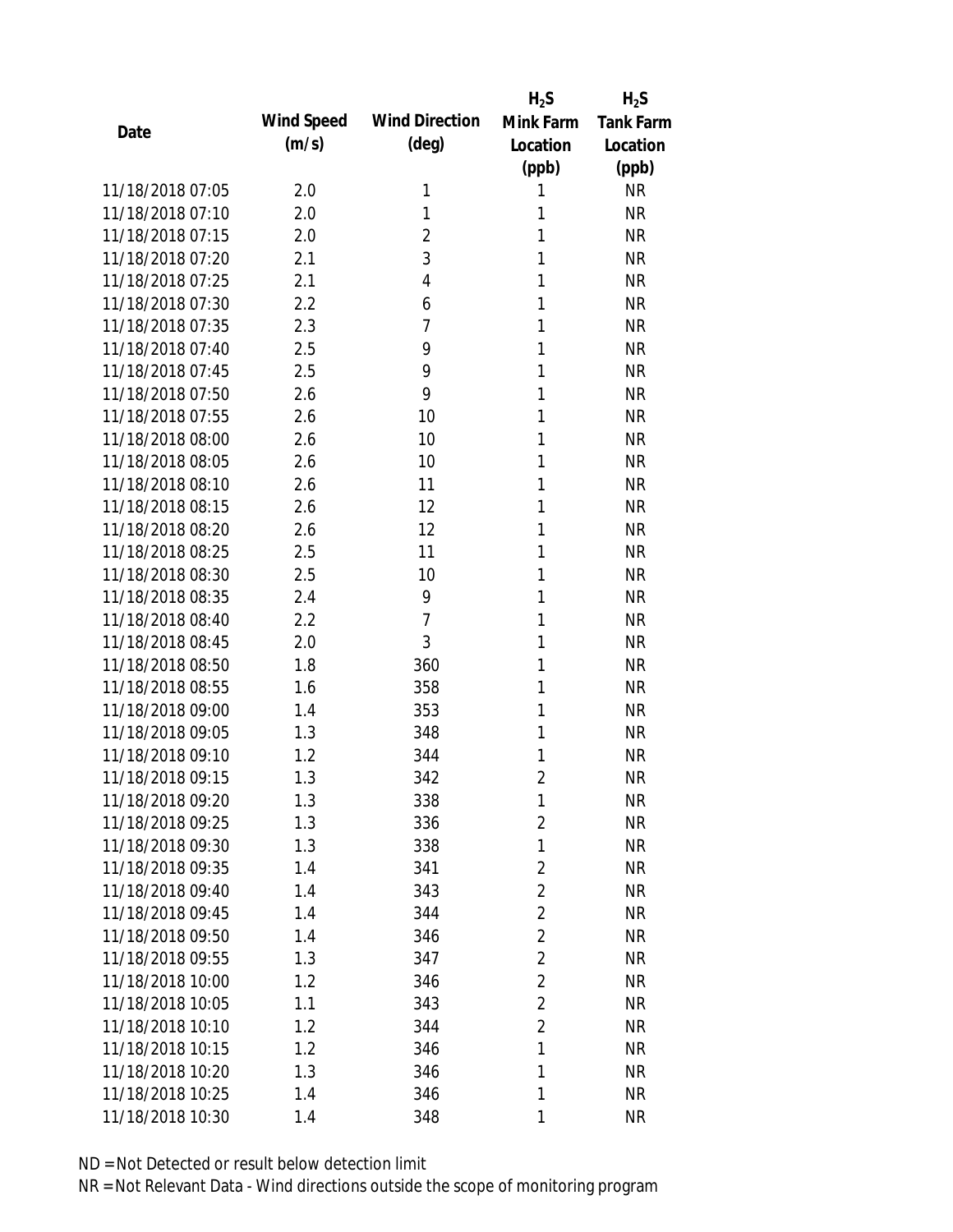|                  |            |                       | $H_2S$    | $H_2S$           |
|------------------|------------|-----------------------|-----------|------------------|
| Date             | Wind Speed | <b>Wind Direction</b> | Mink Farm | <b>Tank Farm</b> |
|                  | (m/s)      | $(\text{deg})$        | Location  | Location         |
|                  |            |                       | (ppb)     | (ppb)            |
| 11/18/2018 10:35 | 1.4        | 350                   | 1         | <b>NR</b>        |
| 11/18/2018 10:40 | 1.3        | 353                   | 1         | <b>NR</b>        |
| 11/18/2018 10:45 | 1.3        | 352                   | 1         | <b>NR</b>        |
| 11/18/2018 10:50 | 1.3        | 351                   | 1         | <b>NR</b>        |
| 11/18/2018 10:55 | 1.3        | 350                   | 1         | <b>NR</b>        |
| 11/18/2018 11:00 | 1.4        | 346                   | 1         | <b>NR</b>        |
| 11/18/2018 11:05 | 1.5        | 342                   | 1         | <b>NR</b>        |
| 11/18/2018 11:10 | 1.5        | 336                   | 1         | <b>NR</b>        |
| 11/18/2018 11:15 | 1.5        | 334                   | 1         | <b>NR</b>        |
| 11/18/2018 11:20 | 1.5        | 335                   | 1         | <b>NR</b>        |
| 11/18/2018 11:25 | 1.5        | 333                   | 1         | <b>NR</b>        |
| 11/18/2018 11:30 | 1.6        | 331                   | 1         | <b>NR</b>        |
| 11/18/2018 11:35 | 1.6        | 330                   | 1         | <b>NR</b>        |
| 11/18/2018 11:40 | 1.8        | 332                   | 1         | <b>NR</b>        |
| 11/18/2018 11:45 | 1.8        | 330                   | 1         | <b>NR</b>        |
| 11/18/2018 11:50 | 1.9        | 329                   | 1         | <b>NR</b>        |
| 11/18/2018 11:55 | 2.0        | 329                   | 1         | <b>NR</b>        |
| 11/18/2018 12:00 | 2.0        | 331                   | 1         | <b>NR</b>        |
| 11/18/2018 12:05 | 2.0        | 332                   | 1         | <b>NR</b>        |
| 11/18/2018 12:10 | 2.1        | 333                   | 1         | <b>NR</b>        |
| 11/18/2018 12:15 | 2.2        | 334                   | 1         | <b>NR</b>        |
| 11/18/2018 12:20 | 2.2        | 336                   | 1         | <b>NR</b>        |
| 11/18/2018 12:25 | 2.1        | 337                   | 1         | <b>NR</b>        |
| 11/18/2018 12:30 | 2.2        | 337                   | 1         | <b>NR</b>        |
| 11/18/2018 12:35 | 2.3        | 337                   | 1         | <b>NR</b>        |
| 11/18/2018 12:40 | 2.4        | 335                   | 1         | <b>NR</b>        |
| 11/18/2018 12:45 | 2.4        | 337                   | 1         | <b>NR</b>        |
| 11/18/2018 12:50 | 2.3        | 338                   | 1         | <b>NR</b>        |
| 11/18/2018 12:55 | 2.4        | 338                   | 1         | <b>NR</b>        |
| 11/18/2018 13:00 | 2.3        | 341                   | 1         | <b>NR</b>        |
| 11/18/2018 13:05 | 2.2        | 343                   | 1         | <b>NR</b>        |
| 11/18/2018 13:10 | 2.2        | 343                   | 1         | <b>NR</b>        |
| 11/18/2018 13:15 | 2.1        | 339                   | 1         | <b>NR</b>        |
| 11/18/2018 13:20 | 2.2        | 335                   | 1         | <b>NR</b>        |
| 11/18/2018 13:25 | 2.2        | 338                   | 1         | <b>NR</b>        |
| 11/18/2018 13:30 | 2.2        | 338                   | 1         | <b>NR</b>        |
| 11/18/2018 13:35 | 2.1        | 338                   | 1         | <b>NR</b>        |
| 11/18/2018 13:40 | 1.9        | 343                   | 1         | <b>NR</b>        |
| 11/18/2018 13:45 | 1.9        | 350                   | 1         | <b>NR</b>        |
| 11/18/2018 13:50 | 1.8        | 354                   | 1         | <b>NR</b>        |
| 11/18/2018 13:55 | 1.8        | 353                   | 1         | <b>NR</b>        |
| 11/18/2018 14:00 | 1.8        | 354                   | 1         | <b>NR</b>        |
|                  |            |                       |           |                  |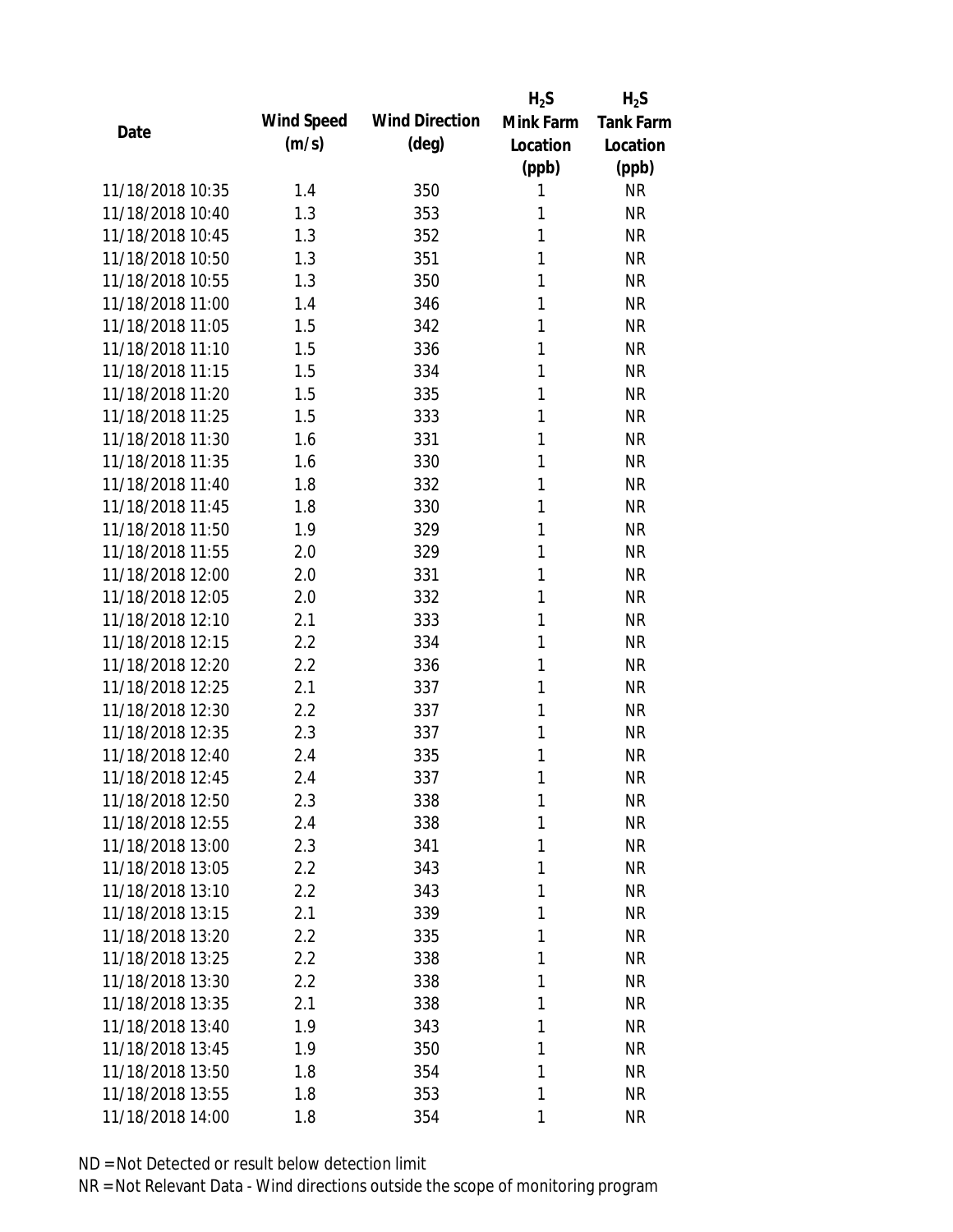|                  |            |                       | $H_2S$    | $H_2S$           |
|------------------|------------|-----------------------|-----------|------------------|
| Date             | Wind Speed | <b>Wind Direction</b> | Mink Farm | <b>Tank Farm</b> |
|                  | (m/s)      | $(\text{deg})$        | Location  | Location         |
|                  |            |                       | (ppb)     | (ppb)            |
| 11/18/2018 14:05 | 1.9        | 351                   | 1         | <b>NR</b>        |
| 11/18/2018 14:10 | 2.0        | 349                   | 1         | <b>NR</b>        |
| 11/18/2018 14:15 | 2.1        | 344                   | 1         | <b>NR</b>        |
| 11/18/2018 14:20 | 2.1        | 340                   | 1         | <b>NR</b>        |
| 11/18/2018 14:25 | 2.1        | 337                   | 1         | <b>NR</b>        |
| 11/18/2018 14:30 | 2.0        | 333                   | 1         | <b>NR</b>        |
| 11/18/2018 14:35 | 2.1        | 335                   | 1         | <b>NR</b>        |
| 11/18/2018 14:40 | 2.0        | 334                   | 1         | <b>NR</b>        |
| 11/18/2018 14:45 | 2.0        | 327                   | 1         | <b>NR</b>        |
| 11/18/2018 14:50 | 1.9        | 321                   | 1         | <b>NR</b>        |
| 11/18/2018 14:55 | 2.1        | 313                   | 1         | <b>NR</b>        |
| 11/18/2018 15:00 | 2.2        | 308                   | 1         | <b>NR</b>        |
| 11/18/2018 15:05 | 2.2        | 299                   | 1         | <b>NR</b>        |
| 11/18/2018 15:10 | 2.4        | 297                   | 1         | <b>NR</b>        |
| 11/18/2018 15:15 | 2.4        | 291                   | 1         | <b>NR</b>        |
| 11/18/2018 15:20 | 2.6        | 287                   | 1         | <b>NR</b>        |
| 11/18/2018 15:25 | 2.5        | 283                   | 1         | <b>NR</b>        |
| 11/18/2018 15:30 | 2.6        | 278                   | 1         | <b>NR</b>        |
| 11/18/2018 15:35 | 2.7        | 276                   | 1         | <b>NR</b>        |
| 11/18/2018 15:40 | 2.6        | 267                   | 1         | 1                |
| 11/18/2018 15:45 | 2.6        | 266                   | 1         | 1                |
| 11/18/2018 15:50 | 2.5        | 263                   | 1         | 1                |
| 11/18/2018 15:55 | 2.6        | 260                   | 1         | 1                |
| 11/18/2018 16:00 | 2.5        | 258                   | 1         | 1                |
| 11/18/2018 16:05 | 2.5        | 255                   | 1         | 1                |
| 11/18/2018 16:10 | 2.5        | 255                   | 1         | 1                |
| 11/18/2018 16:15 | 2.7        | 254                   | 1         | 1                |
| 11/18/2018 16:20 | 2.8        | 256                   | 1         | 1                |
| 11/18/2018 16:25 | 2.8        | 258                   | 1         | 1                |
| 11/18/2018 16:30 | 2.9        | 258                   | 1         | 1                |
| 11/18/2018 16:35 | 3.1        | 262                   | 1         | 1                |
| 11/18/2018 16:40 | 3.1        | 263                   | 1         | 1                |
| 11/18/2018 16:45 | 3.1        | 270                   | 1         | <b>ND</b>        |
| 11/18/2018 16:50 | 3.1        | 272                   | 1         | 1                |
| 11/18/2018 16:55 | 3.1        | 273                   | 1         | 1                |
| 11/18/2018 17:00 | 3.1        | 273                   | 1         | 1                |
| 11/18/2018 17:05 | 2.9        | 273                   | 1         | 1                |
| 11/18/2018 17:10 | 3.0        | 273                   | 1         | 1                |
| 11/18/2018 17:15 | 2.9        | 270                   | 1         | 1                |
| 11/18/2018 17:20 | 2.8        | 268                   | 1         | 1                |
| 11/18/2018 17:25 | 2.9        | 268                   | 1         | 1                |
| 11/18/2018 17:30 | 2.9        | 270                   | 1         | 1                |
|                  |            |                       |           |                  |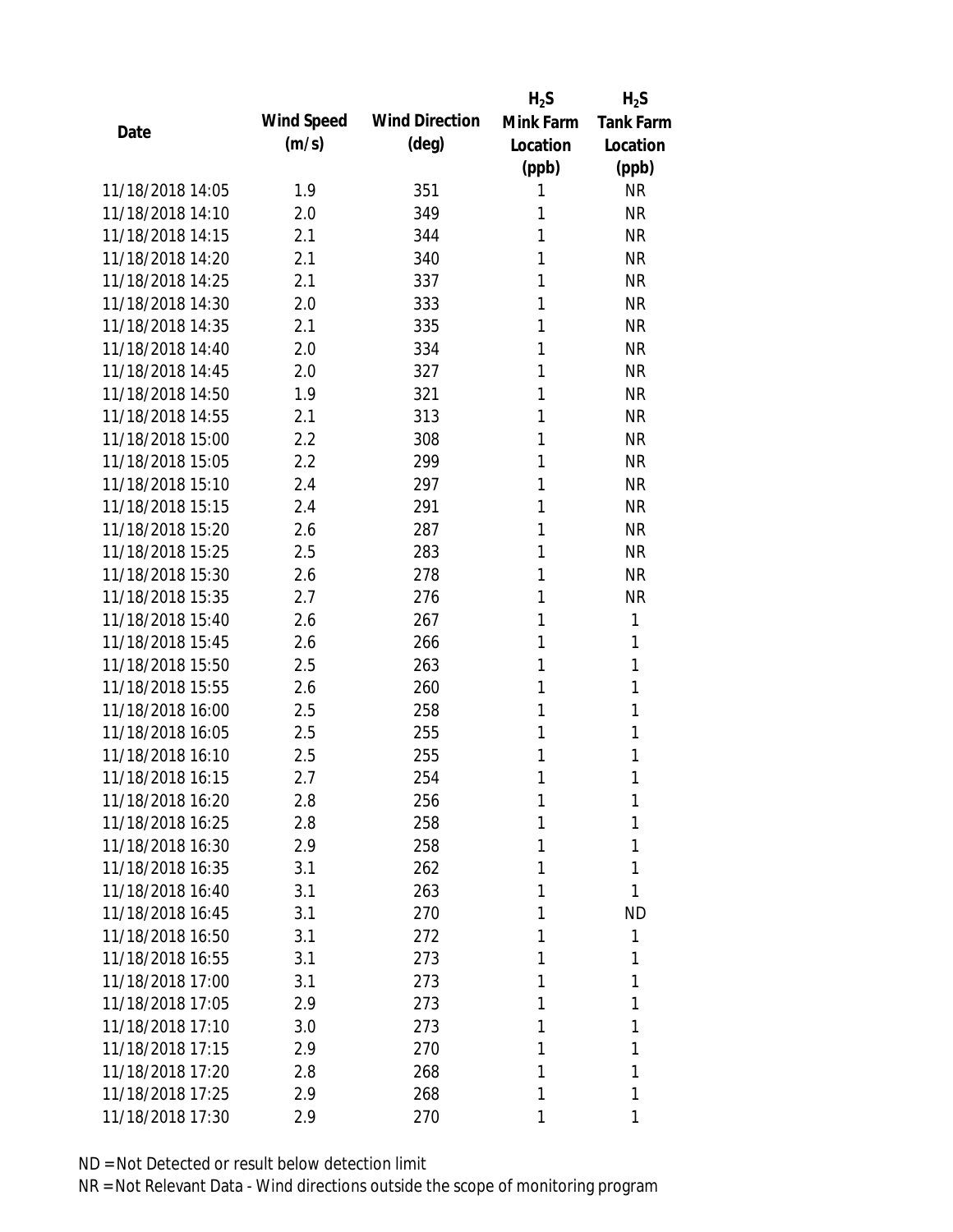|                  |            |                       | $H_2S$    | $H_2S$           |
|------------------|------------|-----------------------|-----------|------------------|
| Date             | Wind Speed | <b>Wind Direction</b> | Mink Farm | <b>Tank Farm</b> |
|                  | (m/s)      | $(\text{deg})$        | Location  | Location         |
|                  |            |                       | (ppb)     | (ppb)            |
| 11/18/2018 17:35 | 3.0        | 269                   | 1         | 1                |
| 11/18/2018 17:40 | 2.9        | 269                   | 1         | 1                |
| 11/18/2018 17:45 | 2.8        | 268                   | 1         | 1                |
| 11/18/2018 17:50 | 2.8        | 269                   | 1         | 1                |
| 11/18/2018 17:55 | 2.7        | 268                   | 1         | 1                |
| 11/18/2018 18:00 | 2.6        | 265                   | <b>ND</b> | 1                |
| 11/18/2018 18:05 | 2.5        | 265                   | 1         | 1                |
| 11/18/2018 18:10 | 2.4        | 264                   | 1         | 1                |
| 11/18/2018 18:15 | 2.5        | 262                   | <b>ND</b> | 1                |
| 11/18/2018 18:20 | 2.5        | 261                   | 1         | 1                |
| 11/18/2018 18:25 | 2.5        | 260                   | 1         | 1                |
| 11/18/2018 18:30 | 2.5        | 262                   | 1         | 1                |
| 11/18/2018 18:35 | 2.6        | 262                   | 1         | 1                |
| 11/18/2018 18:40 | 2.6        | 264                   | 1         | 1                |
| 11/18/2018 18:45 | 2.6        | 267                   | 1         | 1                |
| 11/18/2018 18:50 | 2.6        | 269                   | 1         | 1                |
| 11/18/2018 18:55 | 2.6        | 269                   | 1         | 1                |
| 11/18/2018 19:00 | 2.6        | 269                   | 1         | 1                |
| 11/18/2018 19:05 | 2.6        | 269                   | 1         | 1                |
| 11/18/2018 19:10 | 2.5        | 268                   | 1         | 1                |
| 11/18/2018 19:15 | 2.5        | 268                   | 1         | 1                |
| 11/18/2018 19:20 | 2.5        | 266                   | 1         | 1                |
| 11/18/2018 19:25 | 2.5        | 266                   | 1         | 1                |
| 11/18/2018 19:30 | 2.6        | 264                   | 1         | 1                |
| 11/18/2018 19:35 | 2.6        | 261                   | 1         | 1                |
| 11/18/2018 19:40 | 2.7        | 258                   | 1         | 1                |
| 11/18/2018 19:45 | 2.7        | 256                   | 1         | 1                |
| 11/18/2018 19:50 | 2.8        | 255                   | 1         | 1                |
| 11/18/2018 19:55 | 2.7        | 256                   | 1         | 1                |
| 11/18/2018 20:00 | 2.7        | 258                   | 1         | 1                |
| 11/18/2018 20:05 | 2.7        | 262                   | 1         | 1                |
| 11/18/2018 20:10 | 2.6        | 265                   | 1         | 1                |
| 11/18/2018 20:15 | 2.6        | 267                   | 1         | 1                |
| 11/18/2018 20:20 | 2.5        | 268                   | 1         | 1                |
| 11/18/2018 20:25 | 2.5        | 267                   | 1         | 1                |
| 11/18/2018 20:30 | 2.5        | 267                   | 1         | 1                |
| 11/18/2018 20:35 | 2.5        | 265                   | 1         | 1                |
| 11/18/2018 20:40 | 2.4        | 264                   | 1         | 1                |
| 11/18/2018 20:45 | 2.4        | 264                   | 1         | 1                |
| 11/18/2018 20:50 | 2.4        | 265                   | 1         | 1                |
| 11/18/2018 20:55 | 2.5        | 267                   | 1         | 2                |
| 11/18/2018 21:00 | 2.5        | 268                   | 1         | 1                |
|                  |            |                       |           |                  |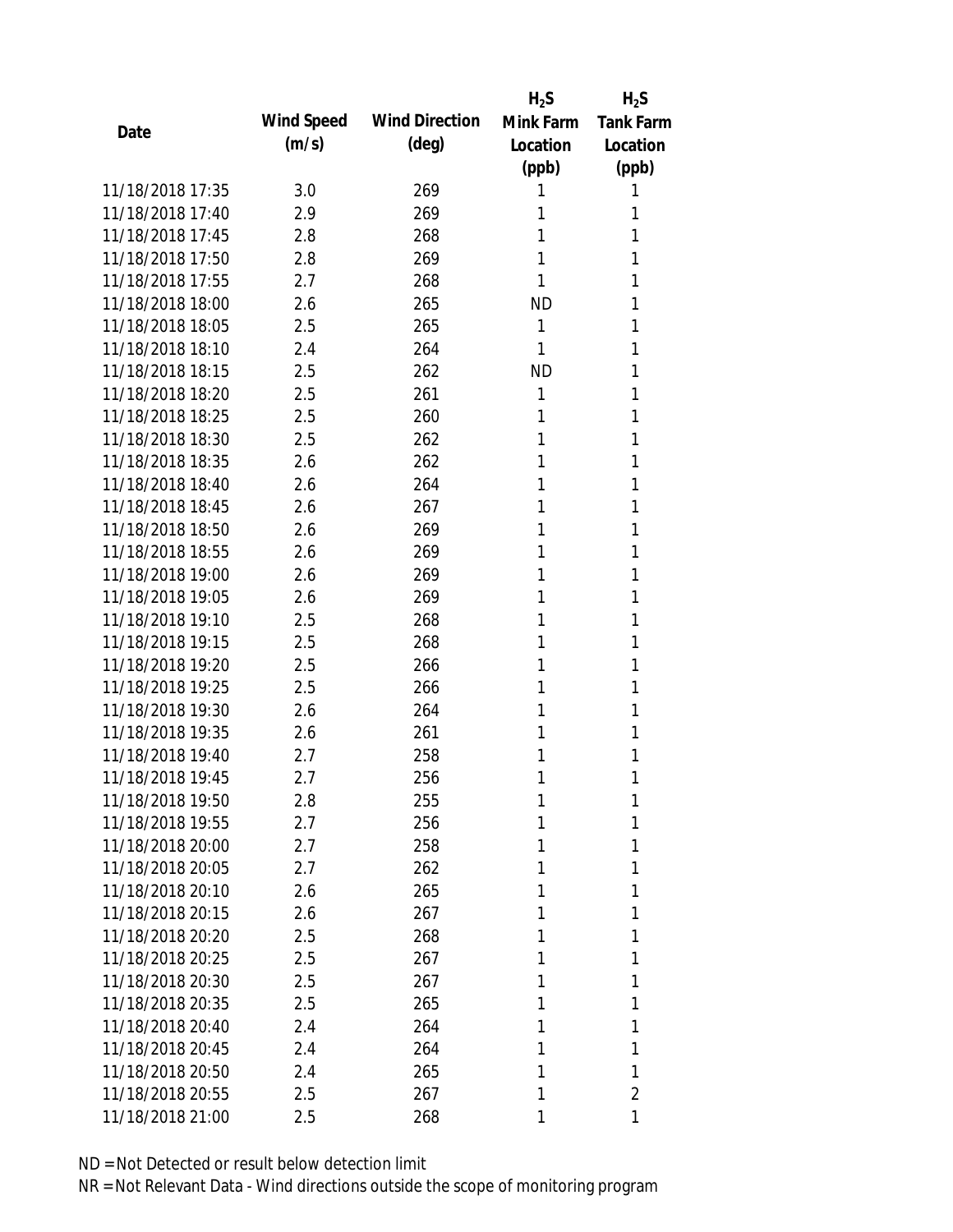|                  |            |                       | $H_2S$    | $H_2S$           |
|------------------|------------|-----------------------|-----------|------------------|
|                  | Wind Speed | <b>Wind Direction</b> | Mink Farm | <b>Tank Farm</b> |
| Date             | (m/s)      | $(\text{deg})$        | Location  | Location         |
|                  |            |                       | (ppb)     | (ppb)            |
| 11/18/2018 21:05 | 2.5        | 268                   | 1         | 2                |
| 11/18/2018 21:10 | 2.5        | 269                   | 1         | $\overline{2}$   |
| 11/18/2018 21:15 | 2.6        | 271                   | 1         | 1                |
| 11/18/2018 21:20 | 2.6        | 272                   | 1         | $\overline{2}$   |
| 11/18/2018 21:25 | 2.4        | 272                   | 1         | 1                |
| 11/18/2018 21:30 | 2.4        | 272                   | 1         | 2                |
| 11/18/2018 21:35 | 2.5        | 272                   | 1         | 1                |
| 11/18/2018 21:40 | 2.5        | 272                   | 1         | 1                |
| 11/18/2018 21:45 | 2.4        | 271                   | 1         | 1                |
| 11/18/2018 21:50 | 2.4        | 269                   | 1         | 1                |
| 11/18/2018 21:55 | 2.5        | 269                   | 1         | 1                |
| 11/18/2018 22:00 | 2.5        | 269                   | 1         | 1                |
| 11/18/2018 22:05 | 2.5        | 269                   | <b>ND</b> | 1                |
| 11/18/2018 22:10 | 2.5        | 269                   | <b>ND</b> | 1                |
| 11/18/2018 22:15 | 2.5        | 269                   | 1         | 1                |
| 11/18/2018 22:20 | 2.5        | 269                   | 1         | 1                |
| 11/18/2018 22:25 | 2.6        | 269                   | 1         | 1                |
| 11/18/2018 22:30 | 2.6        | 270                   | 1         | 1                |
| 11/18/2018 22:35 | 2.6        | 270                   | 1         | 1                |
| 11/18/2018 22:40 | 2.5        | 270                   | 1         | 1                |
| 11/18/2018 22:45 | 2.4        | 267                   | 1         | 1                |
| 11/18/2018 22:50 | 2.4        | 265                   | 1         | 1                |
| 11/18/2018 22:55 | 2.3        | 261                   | 1         | 1                |
| 11/18/2018 23:00 | 2.2        | 257                   | 1         | 1                |
| 11/18/2018 23:05 | 2.0        | 254                   | 1         | 1                |
| 11/18/2018 23:10 | 2.0        | 253                   | 1         | 1                |
| 11/18/2018 23:15 | 2.1        | 254                   | 1         | 1                |
| 11/18/2018 23:20 | 1.9        | 253                   | 1         | 1                |
| 11/18/2018 23:25 | 2.0        | 253                   | 1         | 1                |
| 11/18/2018 23:30 | 2.0        | 254                   | 1         | 2                |
| 11/18/2018 23:35 | 2.2        | 254                   | 1         | $\overline{2}$   |
| 11/18/2018 23:40 | 2.2        | 254                   | 1         | $\overline{2}$   |
| 11/18/2018 23:45 | 2.2        | 255                   | 1         | 1                |
| 11/18/2018 23:50 | 2.4        | 257                   | 1         | 1                |
| 11/18/2018 23:55 | 2.4        | 259                   | 1         | 1                |
| 11/18/2018 24:00 | 2.5        | 261                   | 1         | 1                |
| 11/19/2018 00:05 | 2.4        | 262                   | 1         | 1                |
| 11/19/2018 00:10 | 2.4        | 262                   | 1         | 1                |
| 11/19/2018 00:15 | 2.5        | 260                   | 1         | 1                |
| 11/19/2018 00:20 | 2.5        | 258                   | 1         | 1                |
| 11/19/2018 00:25 | 2.6        | 256                   | 1         | 1                |
| 11/19/2018 00:30 | 2.6        | 253                   | 1         | 1                |
|                  |            |                       |           |                  |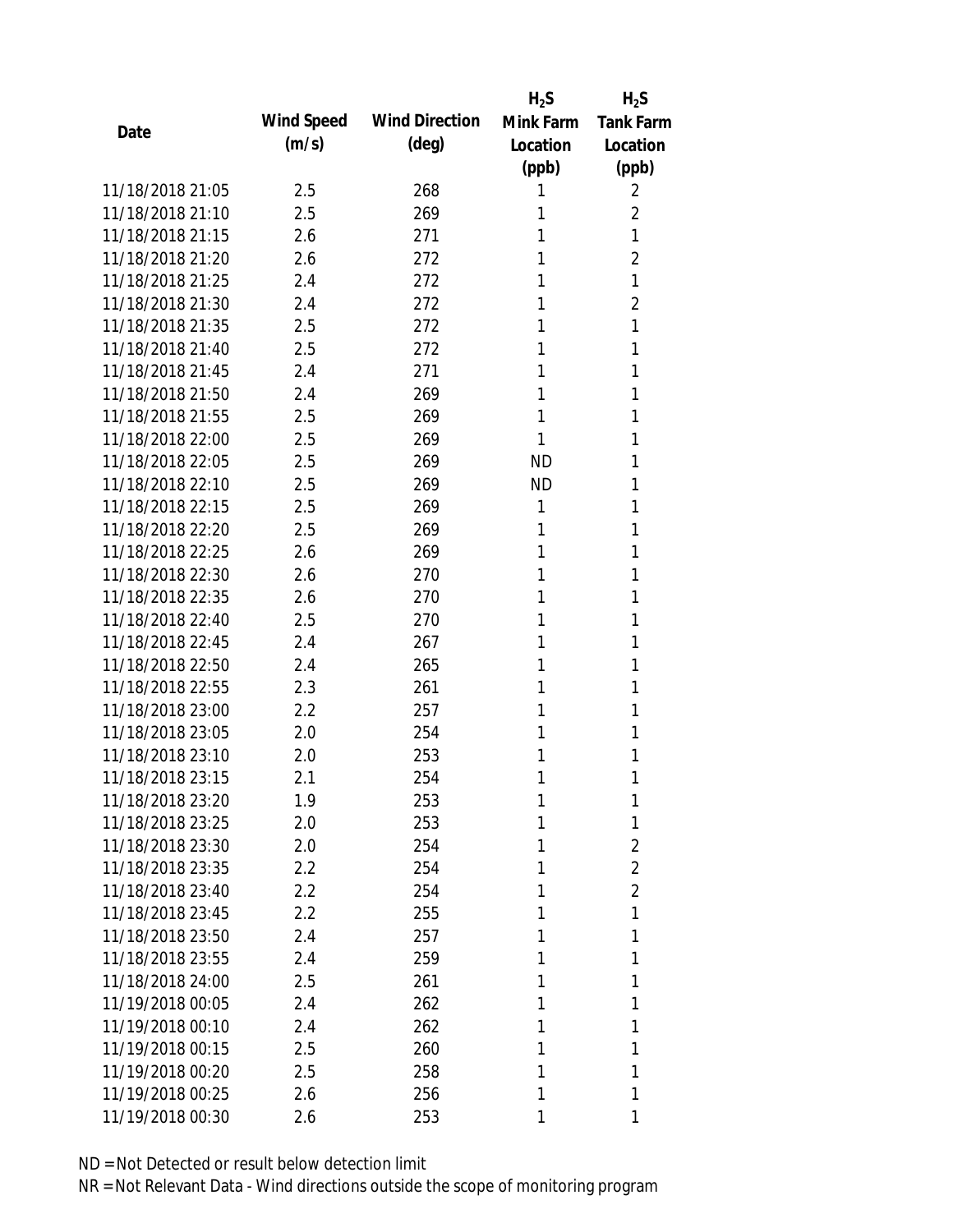|                  |            |                       | $H_2S$    | $H_2S$           |
|------------------|------------|-----------------------|-----------|------------------|
|                  | Wind Speed | <b>Wind Direction</b> | Mink Farm | <b>Tank Farm</b> |
| Date             | (m/s)      | $(\text{deg})$        | Location  | Location         |
|                  |            |                       | (ppb)     | (ppb)            |
| 11/19/2018 00:35 | 2.7        | 252                   | 1         | 1                |
| 11/19/2018 00:40 | 2.7        | 248                   | 1         | 1                |
| 11/19/2018 00:45 | 2.7        | 244                   | 1         | 1                |
| 11/19/2018 00:50 | 2.6        | 240                   | 1         | 1                |
| 11/19/2018 00:55 | 2.6        | 235                   | 1         | 1                |
| 11/19/2018 01:00 | 2.5        | 231                   | 1         | 1                |
| 11/19/2018 01:05 | 2.5        | 228                   | <b>NR</b> | 1                |
| 11/19/2018 01:10 | 2.5        | 227                   | <b>NR</b> | 1                |
| 11/19/2018 01:15 | 2.4        | 230                   | 1         | 1                |
| 11/19/2018 01:20 | 2.4        | 235                   | <b>ND</b> | 2                |
| 11/19/2018 01:25 | 2.4        | 239                   | 1         | $\overline{2}$   |
| 11/19/2018 01:30 | 2.3        | 240                   | 1         | 1                |
| 11/19/2018 01:35 | 2.2        | 239                   | 1         | 1                |
| 11/19/2018 01:40 | 2.2        | 238                   | 1         | 1                |
| 11/19/2018 01:45 | 2.2        | 235                   | 1         | 1                |
| 11/19/2018 01:50 | 2.3        | 230                   | 1         | 1                |
| 11/19/2018 01:55 | 2.2        | 229                   | <b>NR</b> | 1                |
| 11/19/2018 02:00 | 2.2        | 234                   | 1         | 1                |
| 11/19/2018 02:05 | 2.2        | 237                   | 1         | $\overline{2}$   |
| 11/19/2018 02:10 | 2.2        | 243                   | <b>ND</b> | $\overline{2}$   |
| 11/19/2018 02:15 | 2.2        | 246                   | 1         | 2                |
| 11/19/2018 02:20 | 2.2        | 250                   | 1         | $\overline{2}$   |
| 11/19/2018 02:25 | 2.3        | 250                   | 1         | $\overline{2}$   |
| 11/19/2018 02:30 | 2.3        | 248                   | 1         | $\overline{2}$   |
| 11/19/2018 02:35 | 2.3        | 246                   | 1         | 1                |
| 11/19/2018 02:40 | 2.3        | 243                   | 1         | 1                |
| 11/19/2018 02:45 | 2.2        | 243                   | 1         | 1                |
| 11/19/2018 02:50 | 2.2        | 240                   | 1         | 1                |
| 11/19/2018 02:55 | 2.1        | 238                   | 1         | 1                |
| 11/19/2018 03:00 | 2.0        | 236                   | 1         | 1                |
| 11/19/2018 03:05 | 1.9        | 235                   | 1         | 1                |
| 11/19/2018 03:10 | 1.9        | 237                   | 1         | 2                |
| 11/19/2018 03:15 | 1.9        | 237                   | <b>ND</b> | 1                |
| 11/19/2018 03:20 | 1.9        | 242                   | <b>ND</b> | 1                |
| 11/19/2018 03:25 | 1.9        | 247                   | ND.       | 1                |
| 11/19/2018 03:30 | 2.0        | 249                   | <b>ND</b> | 1                |
| 11/19/2018 03:35 | 2.0        | 249                   | 1         | 1                |
| 11/19/2018 03:40 | 2.1        | 249                   | 1         | 1                |
| 11/19/2018 03:45 | 2.1        | 248                   | 1         | 1                |
| 11/19/2018 03:50 | 2.3        | 242                   | 1         | 1                |
| 11/19/2018 03:55 | 2.4        | 237                   | 1         | 1                |
| 11/19/2018 04:00 | 2.5        | 235                   | 1         | 1                |
|                  |            |                       |           |                  |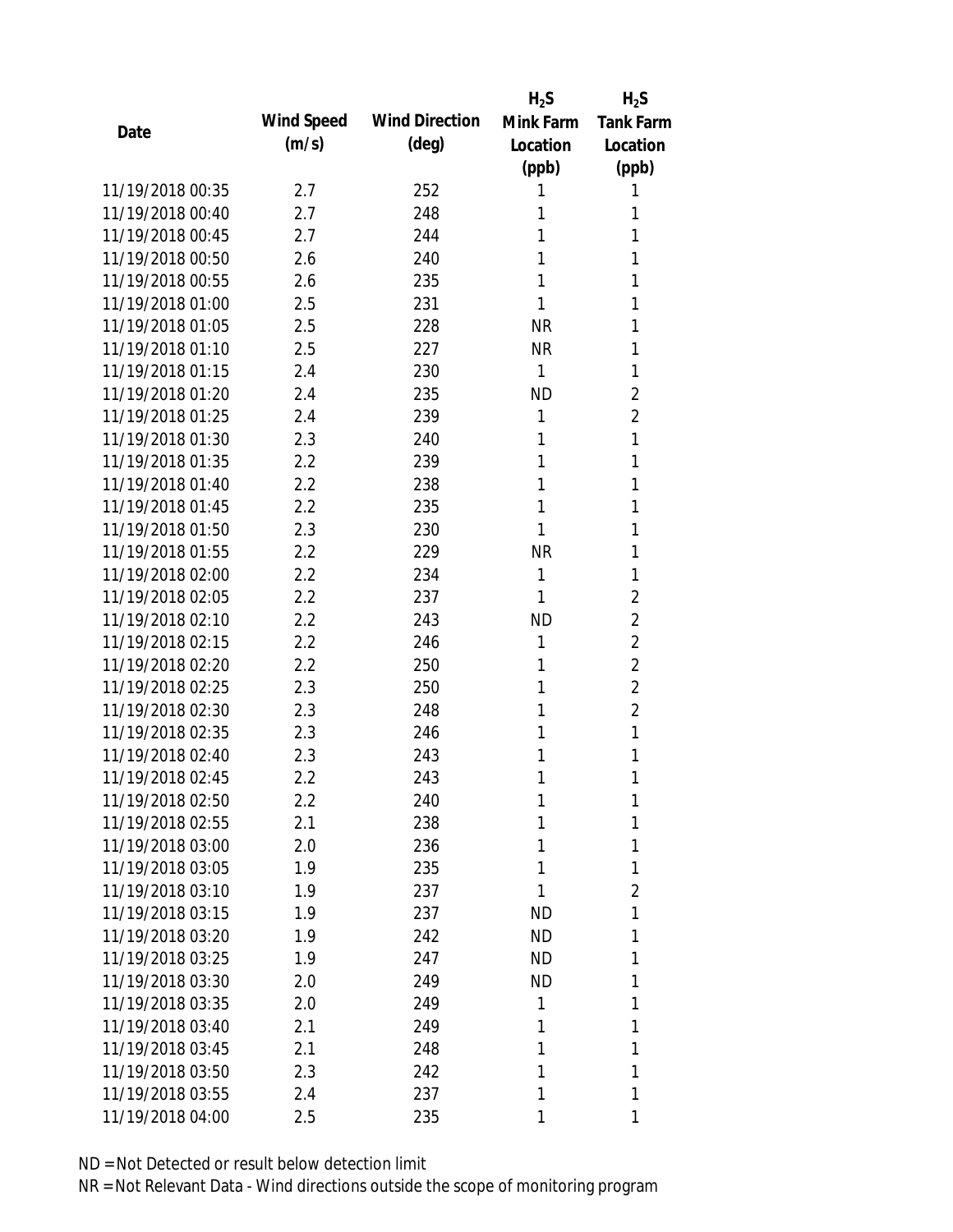|                  |            |                       | $H_2S$    | $H_2S$           |
|------------------|------------|-----------------------|-----------|------------------|
| Date             | Wind Speed | <b>Wind Direction</b> | Mink Farm | <b>Tank Farm</b> |
|                  | (m/s)      | $(\text{deg})$        | Location  | Location         |
|                  |            |                       | (ppb)     | (ppb)            |
| 11/19/2018 04:05 | 2.5        | 236                   | <b>ND</b> | 1                |
| 11/19/2018 04:10 | 2.4        | 235                   | <b>ND</b> | 1                |
| 11/19/2018 04:15 | 2.4        | 236                   | 1         | 1                |
| 11/19/2018 04:20 | 2.3        | 237                   | 1         | 1                |
| 11/19/2018 04:25 | 2.2        | 241                   | 1         | 1                |
| 11/19/2018 04:30 | 2.2        | 244                   | 1         | 1                |
| 11/19/2018 04:35 | 2.2        | 245                   | 1         | 1                |
| 11/19/2018 04:40 | 2.2        | 247                   | 1         | 1                |
| 11/19/2018 04:45 | 2.4        | 250                   | 1         | $\overline{2}$   |
| 11/19/2018 04:50 | 2.5        | 254                   | 1         | 1                |
| 11/19/2018 04:55 | 2.5        | 256                   | <b>ND</b> | 1                |
| 11/19/2018 05:00 | 2.5        | 258                   | 1         | 1                |
| 11/19/2018 05:05 | 2.6        | 260                   | <b>ND</b> | 1                |
| 11/19/2018 05:10 | 2.6        | 263                   | <b>ND</b> | 1                |
| 11/19/2018 05:15 | 2.6        | 265                   | <b>ND</b> | 1                |
| 11/19/2018 05:20 | 2.7        | 265                   | 1         | 1                |
| 11/19/2018 05:25 | 2.7        | 263                   | 1         | 1                |
| 11/19/2018 05:30 | 2.7        | 259                   | 1         | 1                |
| 11/19/2018 05:35 | 2.7        | 256                   | 1         | 1                |
| 11/19/2018 05:40 | 2.7        | 254                   | 1         | $\overline{2}$   |
| 11/19/2018 05:45 | 2.6        | 252                   | 1         | $\overline{2}$   |
| 11/19/2018 05:50 | 2.5        | 252                   | 1         | $\overline{2}$   |
| 11/19/2018 05:55 | 2.6        | 257                   | 1         | $\overline{2}$   |
| 11/19/2018 06:00 | 2.6        | 262                   | 1         | $\overline{2}$   |
| 11/19/2018 06:05 | 2.6        | 265                   | 1         | $\overline{2}$   |
| 11/19/2018 06:10 | 2.6        | 268                   | 1         | 1                |
| 11/19/2018 06:15 | 2.6        | 270                   | 1         | 1                |
| 11/19/2018 06:20 | 2.6        | 270                   | 1         | 1                |
| 11/19/2018 06:25 | 2.5        | 264                   | 1         | 1                |
| 11/19/2018 06:30 | 2.5        | 256                   | 1         | 1                |
| 11/19/2018 06:35 | 2.6        | 248                   | 1         | 1                |
| 11/19/2018 06:40 | 2.6        | 239                   | 1         | 1                |
| 11/19/2018 06:45 | 2.8        | 231                   | 1         | 1                |
| 11/19/2018 06:50 | 3.0        | 222                   | <b>NR</b> | 1                |
| 11/19/2018 06:55 | 3.2        | 218                   | <b>NR</b> | 1                |
| 11/19/2018 07:00 | 3.4        | 215                   | NR        | 1                |
| 11/19/2018 07:05 | 3.5        | 214                   | NR        | 1                |
| 11/19/2018 07:10 | 3.6        | 212                   | NR        | 1                |
| 11/19/2018 07:15 | 3.6        | 210                   | NR        | 1                |
| 11/19/2018 07:20 | 3.5        | 208                   | <b>NR</b> | 1                |
| 11/19/2018 07:25 | 3.5        | 207                   | <b>NR</b> | 1                |
| 11/19/2018 07:30 | 3.4        | 209                   | <b>NR</b> | 1                |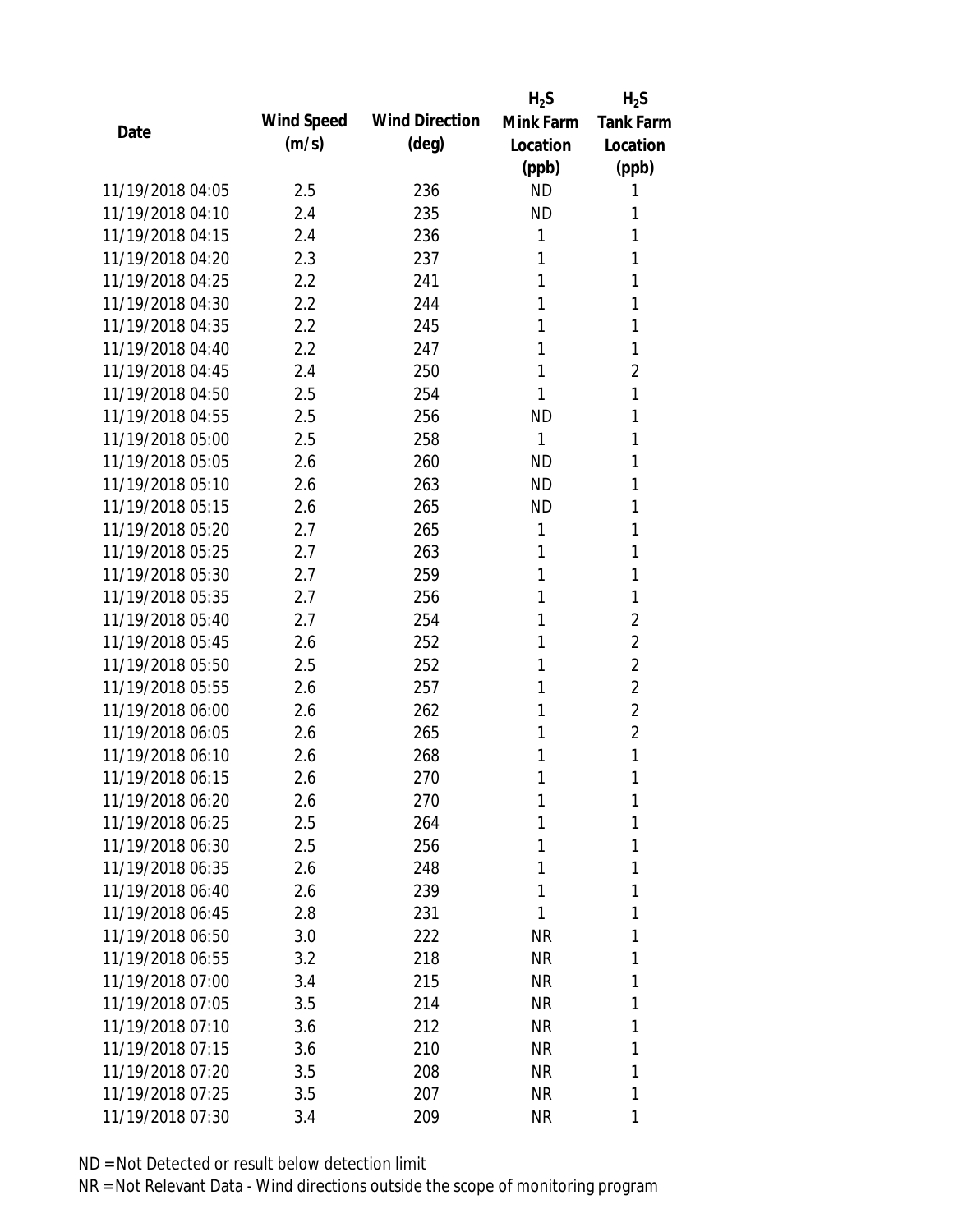|                  |            |                       | $H_2S$    | $H_2S$           |
|------------------|------------|-----------------------|-----------|------------------|
|                  | Wind Speed | <b>Wind Direction</b> | Mink Farm | <b>Tank Farm</b> |
| Date             | (m/s)      | $(\text{deg})$        | Location  | Location         |
|                  |            |                       | (ppb)     | (ppb)            |
| 11/19/2018 07:35 | 3.3        | 213                   | <b>NR</b> | 1                |
| 11/19/2018 07:40 | 3.3        | 214                   | <b>NR</b> | 1                |
| 11/19/2018 07:45 | 3.3        | 214                   | <b>NR</b> | 1                |
| 11/19/2018 07:50 | 3.5        | 217                   | <b>NR</b> | 1                |
| 11/19/2018 07:55 | 3.7        | 219                   | <b>NR</b> | 1                |
| 11/19/2018 08:00 | 3.7        | 217                   | <b>NR</b> | 1                |
| 11/19/2018 08:05 | 3.8        | 212                   | <b>NR</b> | 1                |
| 11/19/2018 08:10 | 3.6        | 214                   | <b>NR</b> | 1                |
| 11/19/2018 08:15 | 3.5        | 215                   | <b>NR</b> | 1                |
| 11/19/2018 08:20 | 3.1        | 216                   | <b>NR</b> | 1                |
| 11/19/2018 08:25 | 2.8        | 217                   | <b>NR</b> | 1                |
| 11/19/2018 08:30 | 2.8        | 218                   | <b>NR</b> | 1                |
| 11/19/2018 08:35 | 2.8        | 218                   | <b>NR</b> | 1                |
| 11/19/2018 08:40 | 3.0        | 215                   | <b>NR</b> | 1                |
| 11/19/2018 08:45 | 3.2        | 213                   | <b>NR</b> | 1                |
| 11/19/2018 08:50 | 3.4        | 211                   | <b>NR</b> | 1                |
| 11/19/2018 08:55 | 3.6        | 209                   | <b>NR</b> | 1                |
| 11/19/2018 09:00 | 3.6        | 208                   | <b>NR</b> | 1                |
| 11/19/2018 09:05 | 3.6        | 205                   | <b>NR</b> | 1                |
| 11/19/2018 09:10 | 3.4        | 205                   | <b>NR</b> | 1                |
| 11/19/2018 09:15 | 3.3        | 206                   | <b>NR</b> | 1                |
| 11/19/2018 09:20 | 3.3        | 206                   | <b>NR</b> | 1                |
| 11/19/2018 09:25 | 3.3        | 206                   | <b>NR</b> | 1                |
| 11/19/2018 09:30 | 3.5        | 205                   | <b>NR</b> | 1                |
| 11/19/2018 09:35 | 3.4        | 205                   | <b>NR</b> | 1                |
| 11/19/2018 09:40 | 3.5        | 205                   | <b>NR</b> | 1                |
| 11/19/2018 09:45 | 3.6        | 206                   | <b>NR</b> | 1                |
| 11/19/2018 09:50 | 3.6        | 208                   | <b>NR</b> | 1                |
| 11/19/2018 09:55 | 3.6        | 212                   | <b>NR</b> | 2                |
| 11/19/2018 10:00 | 3.4        | 215                   | <b>NR</b> | 1                |
| 11/19/2018 10:05 | 3.3        | 218                   | <b>NR</b> | 1                |
| 11/19/2018 10:10 | 3.3        | 220                   | <b>NR</b> | 1                |
| 11/19/2018 10:15 | 3.2        | 221                   | <b>NR</b> | 1                |
| 11/19/2018 10:20 | 3.0        | 219                   | <b>NR</b> | 1                |
| 11/19/2018 10:25 | 3.0        | 214                   | <b>NR</b> | 1                |
| 11/19/2018 10:30 | 2.9        | 211                   | <b>NR</b> | 1                |
| 11/19/2018 10:35 | 2.9        | 211                   | <b>NR</b> | 1                |
| 11/19/2018 10:40 | 3.0        | 212                   | <b>NR</b> | 1                |
| 11/19/2018 10:45 | 3.0        | 211                   | <b>NR</b> | 1                |
| 11/19/2018 10:50 | 3.0        | 210                   | <b>NR</b> | 1                |
| 11/19/2018 10:55 | 2.8        | 214                   | <b>NR</b> | 1                |
|                  |            |                       |           |                  |
| 11/19/2018 11:00 | 2.8        | 220                   | <b>NR</b> | 1                |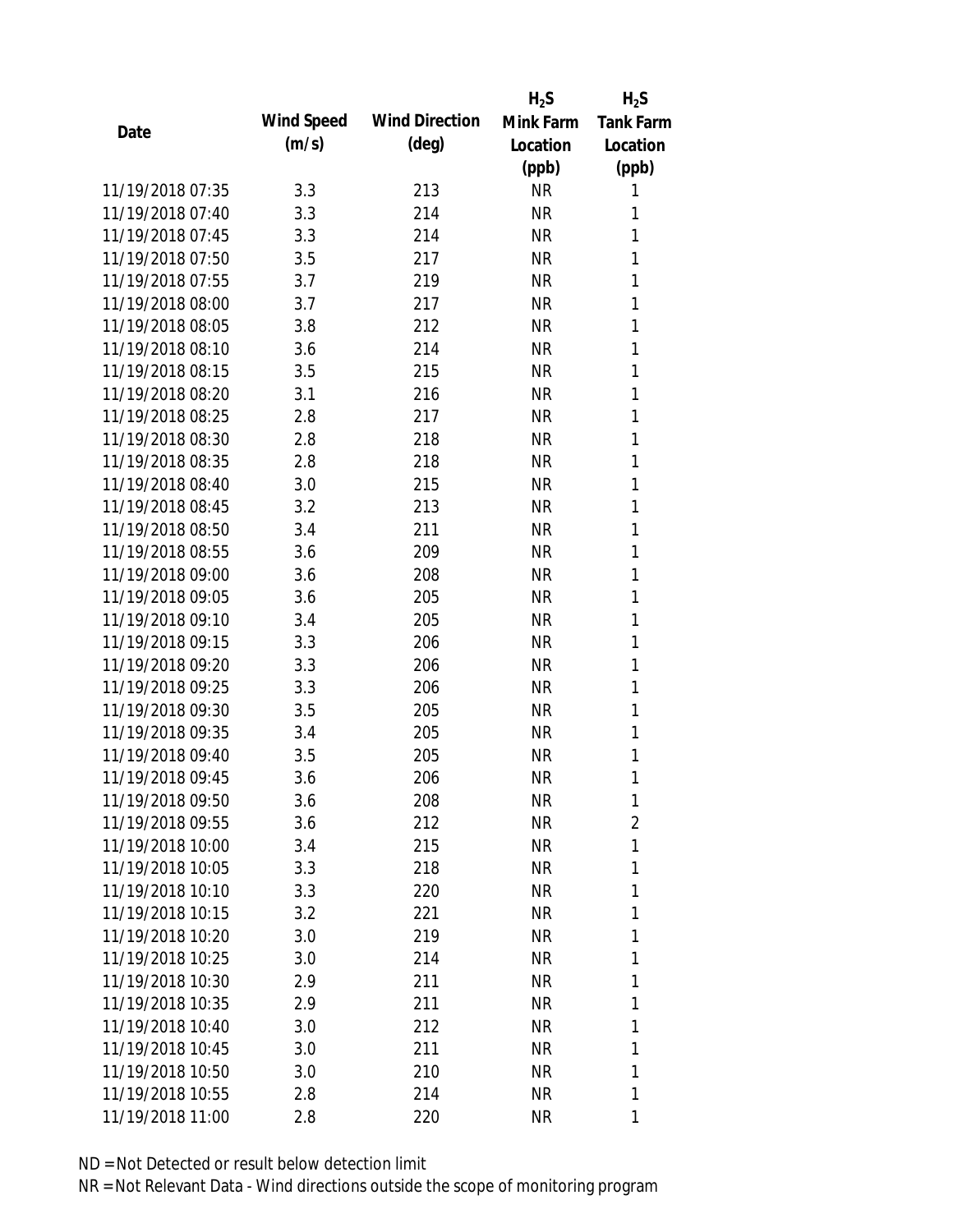|                  |            |                       | $H_2S$    | $H_2S$           |
|------------------|------------|-----------------------|-----------|------------------|
| Date             | Wind Speed | <b>Wind Direction</b> | Mink Farm | <b>Tank Farm</b> |
|                  | (m/s)      | $(\text{deg})$        | Location  | Location         |
|                  |            |                       | (ppb)     | (ppb)            |
| 11/19/2018 11:05 | 2.6        | 223                   | <b>NR</b> | 1                |
| 11/19/2018 11:10 | 2.6        | 228                   | <b>NR</b> | 1                |
| 11/19/2018 11:15 | 2.5        | 234                   | 1         | 1                |
| 11/19/2018 11:20 | 2.6        | 243                   | 1         | 1                |
| 11/19/2018 11:25 | 2.8        | 248                   | 1         | 1                |
| 11/19/2018 11:30 | 2.8        | 252                   | 1         | 1                |
| 11/19/2018 11:35 | 2.8        | 254                   | 1         | 1                |
| 11/19/2018 11:40 | 2.7        | 253                   | 1         | 1                |
| 11/19/2018 11:45 | 2.7        | 251                   | 1         | 1                |
| 11/19/2018 11:50 | 2.7        | 249                   | 1         | 1                |
| 11/19/2018 11:55 | 2.8        | 250                   | 1         | 1                |
| 11/19/2018 12:00 | 3.0        | 252                   | 1         | 1                |
| 11/19/2018 12:05 | 3.1        | 253                   | 1         | 1                |
| 11/19/2018 12:10 | 3.2        | 257                   | 1         | 1                |
| 11/19/2018 12:15 | 3.3        | 263                   | 1         | 1                |
| 11/19/2018 12:20 | 3.4        | 267                   | 1         | 1                |
| 11/19/2018 12:25 | 3.4        | 271                   | 1         | 1                |
| 11/19/2018 12:30 | 3.3        | 271                   | 1         | 1                |
| 11/19/2018 12:35 | 3.4        | 271                   | 1         | $\overline{2}$   |
| 11/19/2018 12:40 | 3.6        | 268                   | 1         | 1                |
| 11/19/2018 12:45 | 3.6        | 267                   | 1         | 1                |
| 11/19/2018 12:50 | 3.6        | 265                   | 1         | 1                |
| 11/19/2018 12:55 | 3.6        | 263                   | 1         | 1                |
| 11/19/2018 13:00 | 3.8        | 263                   | 1         | 1                |
| 11/19/2018 13:05 | 3.7        | 264                   | 1         | 1                |
| 11/19/2018 13:10 | 3.6        | 266                   | 1         | 1                |
| 11/19/2018 13:15 | 3.6        | 264                   | 1         | 1                |
| 11/19/2018 13:20 | 3.6        | 264                   | 1         | 1                |
| 11/19/2018 13:25 | 3.7        | 261                   | 1         | 1                |
| 11/19/2018 13:30 | 3.7        | 258                   | 1         | 1                |
| 11/19/2018 13:35 | 3.7        | 254                   | 1         | 1                |
| 11/19/2018 13:40 | 3.6        | 252                   | 1         | 1                |
| 11/19/2018 13:45 | 3.7        | 254                   | 1         | 1                |
| 11/19/2018 13:50 | 3.6        | 254                   | 1         | 1                |
| 11/19/2018 13:55 | 3.5        | 256                   | ND        | 2                |
| 11/19/2018 14:00 | 3.5        | 256                   | 1         | 1                |
| 11/19/2018 14:05 | 3.4        | 259                   | 1         | 1                |
| 11/19/2018 14:10 | 3.5        | 261                   | 1         | 1                |
| 11/19/2018 14:15 | 3.4        | 263                   | 1         | 1                |
| 11/19/2018 14:20 | 3.3        | 260                   | 1         | 1                |
| 11/19/2018 14:25 | 3.3        | 261                   | 1         | 1                |
| 11/19/2018 14:30 | 3.4        | 264                   | 1         | 1                |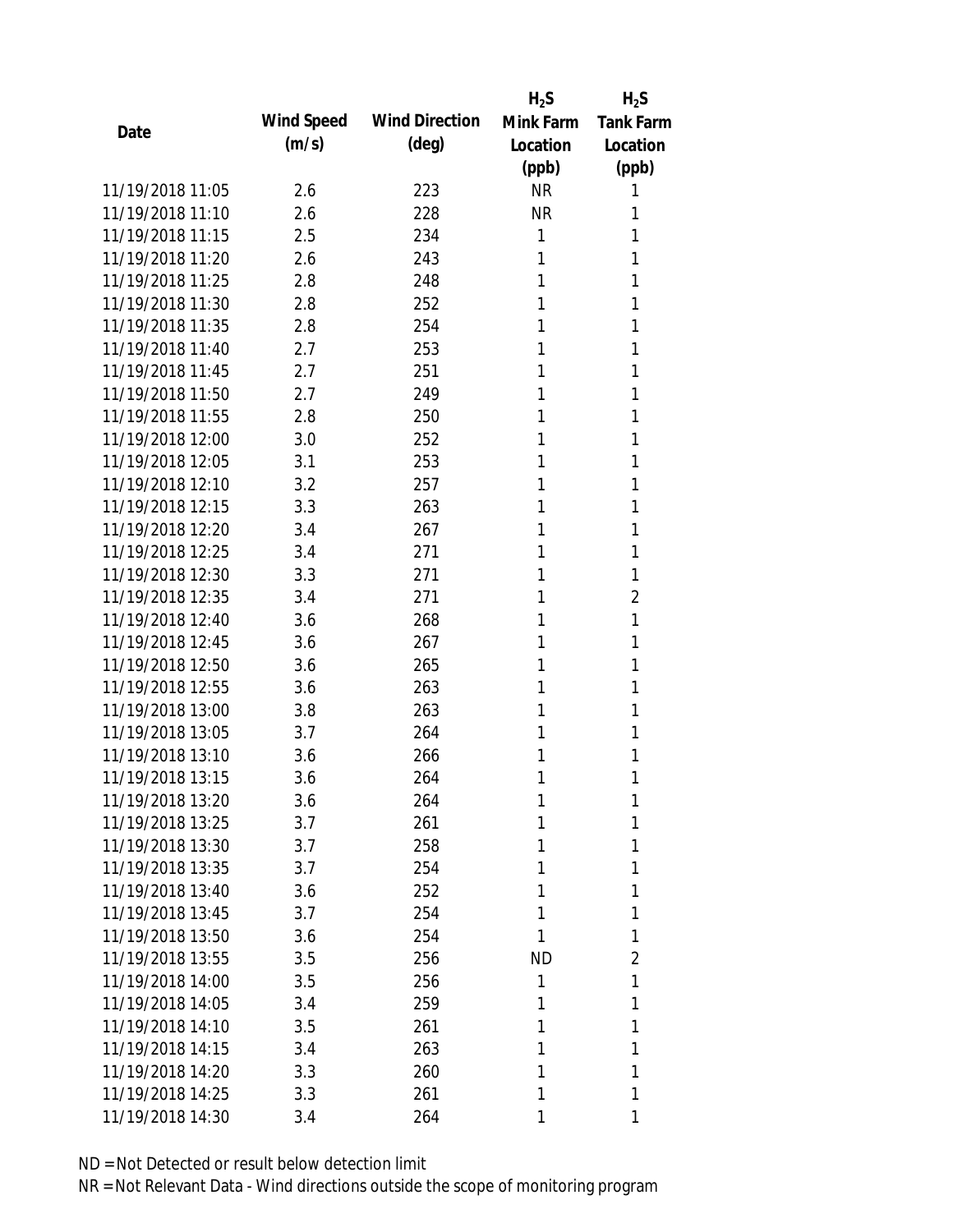|                  |            |                       | $H_2S$    | $H_2S$           |
|------------------|------------|-----------------------|-----------|------------------|
| Date             | Wind Speed | <b>Wind Direction</b> | Mink Farm | <b>Tank Farm</b> |
|                  | (m/s)      | $(\text{deg})$        | Location  | Location         |
|                  |            |                       | (ppb)     | (ppb)            |
| 11/19/2018 14:35 | 3.3        | 265                   | 1         | 1                |
| 11/19/2018 14:40 | 3.3        | 265                   | 1         | 1                |
| 11/19/2018 14:45 | 3.2        | 263                   | 1         | 1                |
| 11/19/2018 14:50 | 3.2        | 265                   | <b>ND</b> | 1                |
| 11/19/2018 14:55 | 3.3        | 264                   | 1         | 1                |
| 11/19/2018 15:00 | 3.2        | 264                   | 1         | 1                |
| 11/19/2018 15:05 | 3.3        | 262                   | 1         | 1                |
| 11/19/2018 15:10 | 3.4        | 263                   | 1         | 1                |
| 11/19/2018 15:15 | 3.5        | 263                   | 1         | 1                |
| 11/19/2018 15:20 | 3.5        | 263                   | 1         | 1                |
| 11/19/2018 15:25 | 3.5        | 264                   | 1         | 1                |
| 11/19/2018 15:30 | 3.5        | 262                   | 1         | 1                |
| 11/19/2018 15:35 | 3.3        | 265                   | 1         | 1                |
| 11/19/2018 15:40 | 3.3        | 264                   | 1         | 1                |
| 11/19/2018 15:45 | 3.2        | 262                   | 1         | 1                |
| 11/19/2018 15:50 | 2.9        | 259                   | 1         | 1                |
| 11/19/2018 15:55 | 2.8        | 250                   | 1         | 1                |
| 11/19/2018 16:00 | 2.7        | 245                   | 1         | 1                |
| 11/19/2018 16:05 | 2.6        | 238                   | 1         | $\overline{2}$   |
| 11/19/2018 16:10 | 2.6        | 233                   | 1         | 2                |
| 11/19/2018 16:15 | 2.6        | 228                   | <b>NR</b> | 1                |
| 11/19/2018 16:20 | 2.6        | 225                   | <b>NR</b> | 1                |
| 11/19/2018 16:25 | 2.6        | 229                   | <b>NR</b> | 1                |
| 11/19/2018 16:30 | 2.5        | 224                   | <b>NR</b> | 1                |
| 11/19/2018 16:35 | 2.5        | 219                   | <b>NR</b> | 1                |
| 11/19/2018 16:40 | 2.4        | 218                   | <b>NR</b> | 1                |
| 11/19/2018 16:45 | 2.3        | 220                   | <b>NR</b> | 1                |
| 11/19/2018 16:50 | 2.3        | 225                   | <b>NR</b> | 1                |
| 11/19/2018 16:55 | 2.2        | 229                   | <b>NR</b> | 1                |
| 11/19/2018 17:00 | 2.3        | 239                   | 1         | 1                |
| 11/19/2018 17:05 | 2.4        | 248                   | 1         | 1                |
| 11/19/2018 17:10 | 2.5        | 254                   | 1         | 1                |
| 11/19/2018 17:15 | 2.7        | 258                   | 1         | 1                |
| 11/19/2018 17:20 | 3.0        | 260                   | 1         | 2                |
| 11/19/2018 17:25 | 3.2        | 259                   | 1         | $\overline{2}$   |
| 11/19/2018 17:30 | 3.4        | 258                   | 1         | $\overline{2}$   |
| 11/19/2018 17:35 | 3.5        | 260                   | ND        | 1                |
| 11/19/2018 17:40 | 3.6        | 260                   | 1         | 1                |
| 11/19/2018 17:45 | 3.5        | 261                   | 1         | 1                |
| 11/19/2018 17:50 | 3.4        | 260                   | 1         | 1                |
| 11/19/2018 17:55 | 3.2        | 262                   | 1         | 1                |
| 11/19/2018 18:00 | 3.3        | 262                   | 1         | 1                |
|                  |            |                       |           |                  |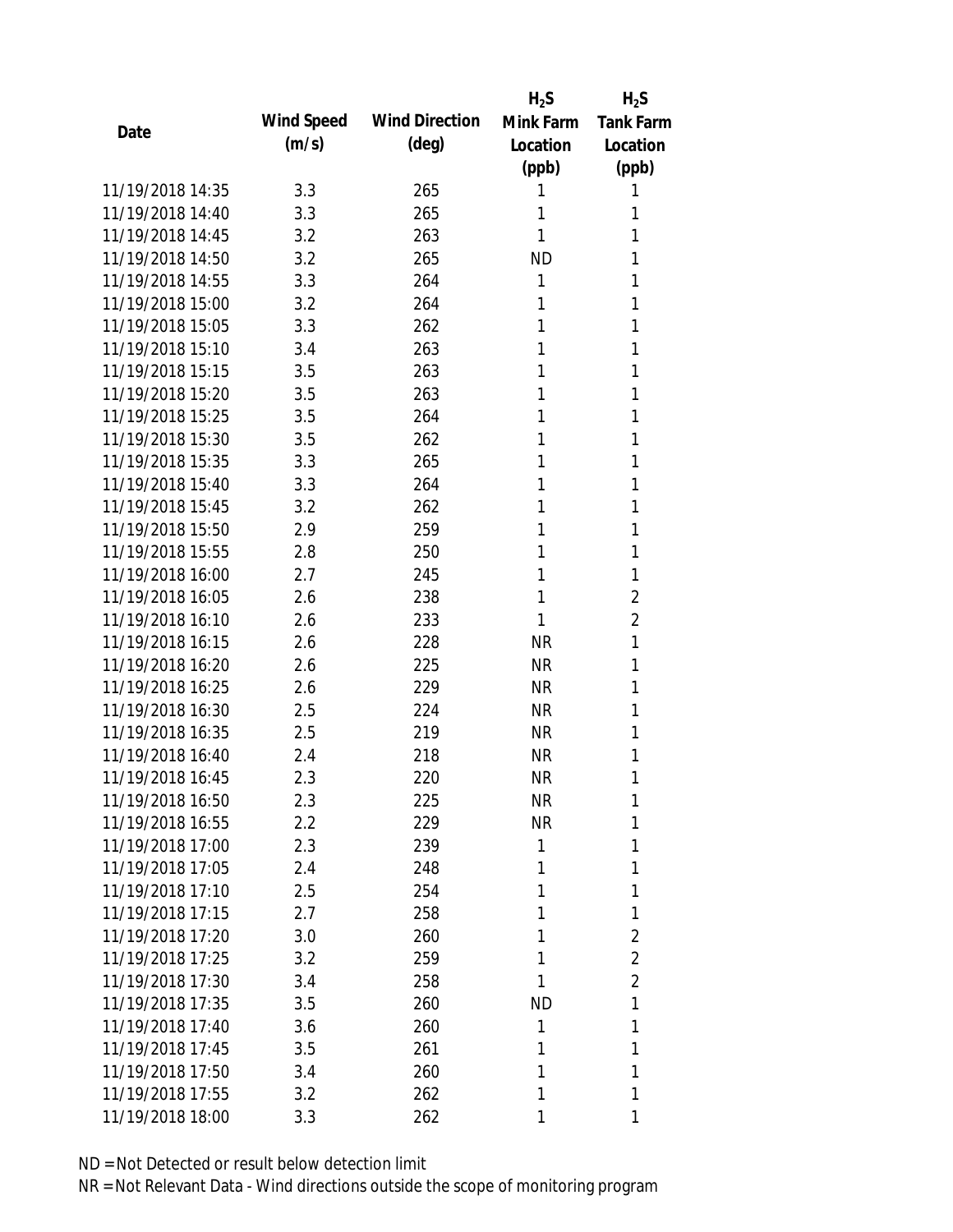|                  |            |                       | $H_2S$    | $H_2S$           |
|------------------|------------|-----------------------|-----------|------------------|
| Date             | Wind Speed | <b>Wind Direction</b> | Mink Farm | <b>Tank Farm</b> |
|                  | (m/s)      | $(\text{deg})$        | Location  | Location         |
|                  |            |                       | (ppb)     | (ppb)            |
| 11/19/2018 18:05 | 3.4        | 262                   | 1         | 1                |
| 11/19/2018 18:10 | 3.4        | 262                   | 1         | 1                |
| 11/19/2018 18:15 | 3.6        | 262                   | 1         | 1                |
| 11/19/2018 18:20 | 3.8        | 262                   | 1         | 1                |
| 11/19/2018 18:25 | 4.0        | 262                   | 1         | 1                |
| 11/19/2018 18:30 | 3.9        | 260                   | 1         | 1                |
| 11/19/2018 18:35 | 3.7        | 259                   | 1         | 1                |
| 11/19/2018 18:40 | 3.6        | 260                   | 1         | 1                |
| 11/19/2018 18:45 | 3.5        | 260                   | 1         | 1                |
| 11/19/2018 18:50 | 3.4        | 260                   | 1         | 1                |
| 11/19/2018 18:55 | 3.3        | 258                   | 1         | 1                |
| 11/19/2018 19:00 | 3.3        | 256                   | 1         | 1                |
| 11/19/2018 19:05 | 3.2        | 254                   | 1         | 1                |
| 11/19/2018 19:10 | 3.1        | 247                   | 1         | 1                |
| 11/19/2018 19:15 | 2.9        | 239                   | 1         | 1                |
| 11/19/2018 19:20 | 2.7        | 230                   | 1         | 1                |
| 11/19/2018 19:25 | 2.6        | 227                   | <b>NR</b> | 1                |
| 11/19/2018 19:30 | 2.6        | 227                   | <b>NR</b> | 1                |
| 11/19/2018 19:35 | 2.7        | 227                   | <b>NR</b> | 1                |
| 11/19/2018 19:40 | 2.7        | 232                   | 1         | 1                |
| 11/19/2018 19:45 | 2.9        | 239                   | 1         | 1                |
| 11/19/2018 19:50 | 3.0        | 247                   | 1         | 1                |
| 11/19/2018 19:55 | 3.1        | 252                   | 1         | 1                |
| 11/19/2018 20:00 | 2.9        | 253                   | 1         | 1                |
| 11/19/2018 20:05 | 2.9        | 253                   | 1         | 1                |
| 11/19/2018 20:10 | 2.8        | 255                   | 1         | 1                |
| 11/19/2018 20:15 | 2.6        | 255                   | 1         | 1                |
| 11/19/2018 20:20 | 2.6        | 254                   | 1         | 1                |
| 11/19/2018 20:25 | 2.6        | 252                   | 1         | 1                |
| 11/19/2018 20:30 | 2.6        | 252                   | 1         | 1                |
| 11/19/2018 20:35 | 2.6        | 251                   | 1         | 1                |
| 11/19/2018 20:40 | 2.6        | 250                   | 1         | 1                |
| 11/19/2018 20:45 | 2.6        | 250                   | 1         | 1                |
| 11/19/2018 20:50 | 2.7        | 250                   | 1         | 1                |
| 11/19/2018 20:55 | 2.7        | 252                   | 1         | 1                |
| 11/19/2018 21:00 | 2.7        | 254                   | 1         | 1                |
| 11/19/2018 21:05 | 2.6        | 257                   | 1         | 1                |
| 11/19/2018 21:10 | 2.6        | 260                   | 1         | 1                |
| 11/19/2018 21:15 | 2.5        | 261                   | 1         | 1                |
| 11/19/2018 21:20 | 2.4        | 263                   | 1         | 1                |
| 11/19/2018 21:25 | 2.4        | 265                   | 1         | 1                |
| 11/19/2018 21:30 | 2.5        | 268                   | 1         | 1                |
|                  |            |                       |           |                  |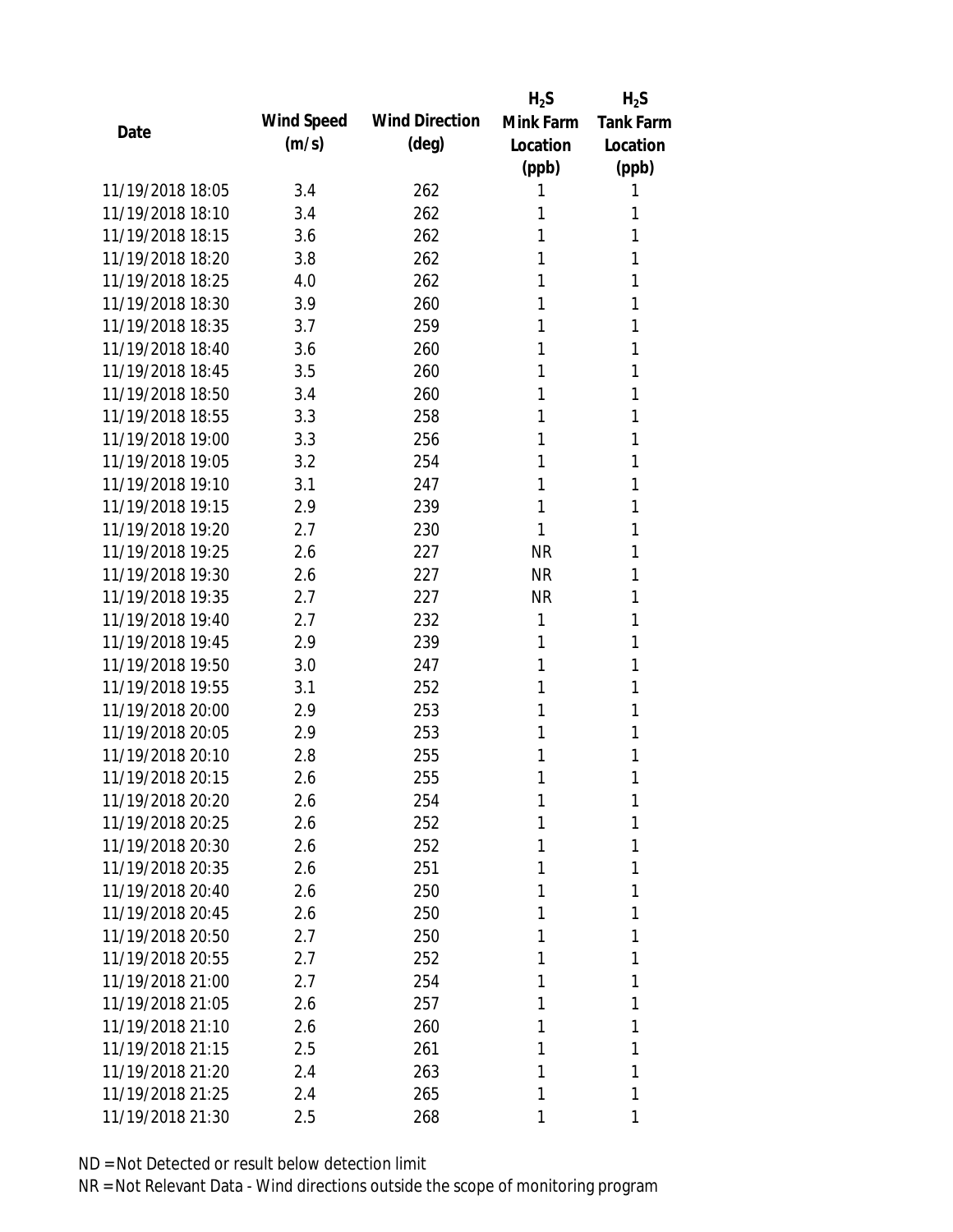|                  |            |                       | $H_2S$         | $H_2S$           |
|------------------|------------|-----------------------|----------------|------------------|
| Date             | Wind Speed | <b>Wind Direction</b> | Mink Farm      | <b>Tank Farm</b> |
|                  | (m/s)      | $(\text{deg})$        | Location       | Location         |
|                  |            |                       | (ppb)          | (ppb)            |
| 11/19/2018 21:35 | 2.6        | 271                   | 1              | 1                |
| 11/19/2018 21:40 | 2.6        | 277                   | 1              | <b>NR</b>        |
| 11/19/2018 21:45 | 2.6        | 284                   | 1              | <b>NR</b>        |
| 11/19/2018 21:50 | 2.5        | 290                   | 1              | <b>NR</b>        |
| 11/19/2018 21:55 | 2.5        | 294                   | 1              | <b>NR</b>        |
| 11/19/2018 22:00 | 2.5        | 298                   | 1              | <b>NR</b>        |
| 11/19/2018 22:05 | 2.6        | 302                   | 1              | <b>NR</b>        |
| 11/19/2018 22:10 | 2.7        | 306                   | 1              | <b>NR</b>        |
| 11/19/2018 22:15 | 2.9        | 311                   | $\overline{2}$ | <b>NR</b>        |
| 11/19/2018 22:20 | 3.2        | 315                   | $\overline{2}$ | <b>NR</b>        |
| 11/19/2018 22:25 | 3.4        | 323                   | 1              | <b>NR</b>        |
| 11/19/2018 22:30 | 3.5        | 328                   | 1              | <b>NR</b>        |
| 11/19/2018 22:35 | 3.4        | 334                   | 1              | <b>NR</b>        |
| 11/19/2018 22:40 | 3.4        | 337                   | $\overline{2}$ | <b>NR</b>        |
| 11/19/2018 22:45 | 3.2        | 341                   | 1              | <b>NR</b>        |
| 11/19/2018 22:50 | 3.0        | 346                   | 1              | <b>NR</b>        |
| 11/19/2018 22:55 | 3.0        | 352                   | 1              | <b>NR</b>        |
| 11/19/2018 23:00 | 3.2        | 358                   | 1              | <b>NR</b>        |
| 11/19/2018 23:05 | 3.3        | 360                   | 1              | <b>NR</b>        |
| 11/19/2018 23:10 | 3.4        | $\overline{2}$        | 1              | <b>NR</b>        |
| 11/19/2018 23:15 | 3.5        | $\mathfrak{Z}$        | 1              | <b>NR</b>        |
| 11/19/2018 23:20 | 3.7        | 3                     | 1              | <b>NR</b>        |
| 11/19/2018 23:25 | 3.5        | 1                     | 1              | <b>NR</b>        |
| 11/19/2018 23:30 | 3.2        | 359                   | 1              | <b>NR</b>        |
| 11/19/2018 23:35 | 3.1        | 358                   | 1              | <b>NR</b>        |
| 11/19/2018 23:40 | 2.9        | 357                   | 1              | <b>NR</b>        |
| 11/19/2018 23:45 | 2.8        | 358                   | 1              | <b>NR</b>        |
| 11/19/2018 23:50 | 2.7        | 357                   | 1              | <b>NR</b>        |
| 11/19/2018 23:55 | 2.6        | 356                   | 1              | <b>NR</b>        |
| 11/19/2018 24:00 | 2.4        | 355                   | 1              | <b>NR</b>        |
| 11/20/2018 00:05 | 2.4        | 354                   | 1              | <b>NR</b>        |
| 11/20/2018 00:10 | 2.5        | 354                   | 1              | <b>NR</b>        |
| 11/20/2018 00:15 | 2.5        | 355                   | 1              | <b>NR</b>        |
| 11/20/2018 00:20 | 2.6        | 355                   | 1              | <b>NR</b>        |
| 11/20/2018 00:25 | 2.6        | 356                   | 1              | <b>NR</b>        |
| 11/20/2018 00:30 | 2.8        | 357                   | 1              | <b>NR</b>        |
| 11/20/2018 00:35 | 2.9        | 358                   | 1              | <b>NR</b>        |
| 11/20/2018 00:40 | 2.9        | 358                   | 1              | <b>NR</b>        |
| 11/20/2018 00:45 |            |                       | 1              | <b>NR</b>        |
| 11/20/2018 00:50 | 2.8        | 356                   | 1              |                  |
|                  | 2.7        | 354                   |                | <b>NR</b>        |
| 11/20/2018 00:55 | 2.9        | 352                   | 1              | <b>NR</b>        |
| 11/20/2018 01:00 | 2.8        | 353                   | 1              | <b>NR</b>        |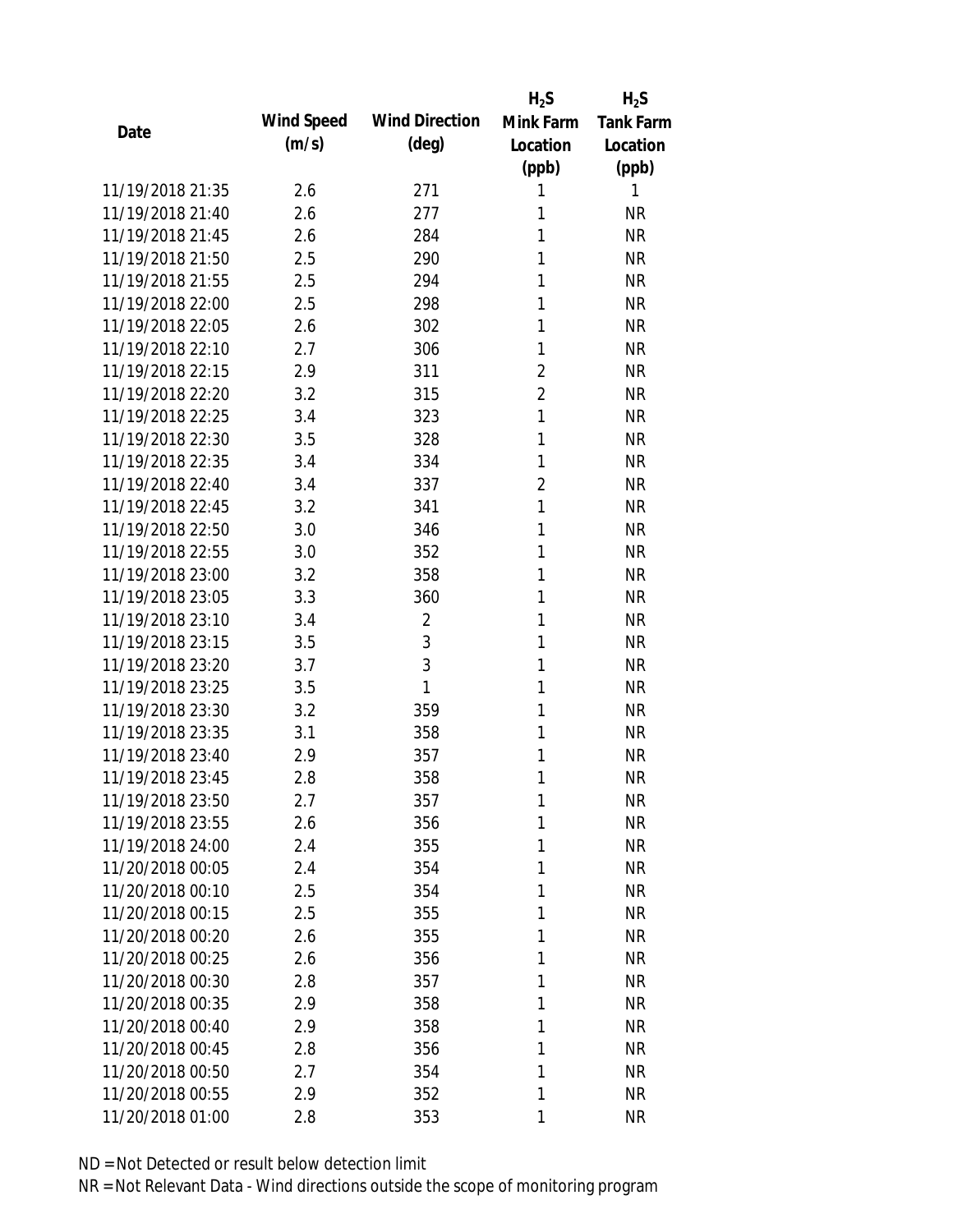|                  |            |                       | $H_2S$         | $H_2S$           |
|------------------|------------|-----------------------|----------------|------------------|
|                  | Wind Speed | <b>Wind Direction</b> | Mink Farm      | <b>Tank Farm</b> |
| Date             | (m/s)      | $(\text{deg})$        | Location       | Location         |
|                  |            |                       | (ppb)          | (ppb)            |
| 11/20/2018 01:05 | 2.7        | 352                   | 1              | <b>NR</b>        |
| 11/20/2018 01:10 | 2.6        | 352                   | 1              | <b>NR</b>        |
| 11/20/2018 01:15 | 2.5        | 353                   | 1              | <b>NR</b>        |
| 11/20/2018 01:20 | 2.5        | 354                   | 1              | <b>NR</b>        |
| 11/20/2018 01:25 | 2.5        | 353                   | 1              | <b>NR</b>        |
| 11/20/2018 01:30 | 2.6        | 350                   | 1              | <b>NR</b>        |
| 11/20/2018 01:35 | 2.5        | 348                   | 1              | <b>NR</b>        |
| 11/20/2018 01:40 | 2.6        | 347                   | 1              | <b>NR</b>        |
| 11/20/2018 01:45 | 2.8        | 346                   | $\overline{2}$ | <b>NR</b>        |
| 11/20/2018 01:50 | 2.9        | 345                   | 1              | <b>NR</b>        |
| 11/20/2018 01:55 | 2.7        | 345                   | $\overline{2}$ | <b>NR</b>        |
| 11/20/2018 02:00 | 2.7        | 346                   | 1              | <b>NR</b>        |
| 11/20/2018 02:05 | 2.9        | 347                   | 1              | <b>NR</b>        |
| 11/20/2018 02:10 | 2.9        | 346                   | 1              | <b>NR</b>        |
| 11/20/2018 02:15 | 2.9        | 345                   | 1              | <b>NR</b>        |
| 11/20/2018 02:20 | 2.7        | 344                   | 1              | <b>NR</b>        |
| 11/20/2018 02:25 | 2.7        | 343                   | 1              | <b>NR</b>        |
| 11/20/2018 02:30 | 2.8        | 340                   | $\overline{2}$ | <b>NR</b>        |
| 11/20/2018 02:35 | 2.8        | 338                   | $\overline{2}$ | <b>NR</b>        |
| 11/20/2018 02:40 | 2.8        | 338                   | $\overline{2}$ | <b>NR</b>        |
| 11/20/2018 02:45 | 2.8        | 339                   | $\overline{2}$ | <b>NR</b>        |
| 11/20/2018 02:50 | 2.9        | 339                   | $\overline{2}$ | <b>NR</b>        |
| 11/20/2018 02:55 | 3.0        | 339                   | $\overline{2}$ | <b>NR</b>        |
| 11/20/2018 03:00 | 3.0        | 341                   | $\mathbf{1}$   | <b>NR</b>        |
| 11/20/2018 03:05 | 2.9        | 341                   | 1              | <b>NR</b>        |
| 11/20/2018 03:10 | 2.8        | 339                   | 1              | <b>NR</b>        |
| 11/20/2018 03:15 | 2.8        | 338                   | 1              | <b>NR</b>        |
| 11/20/2018 03:20 | 2.8        | 338                   | 1              | <b>NR</b>        |
| 11/20/2018 03:25 | 2.7        | 337                   | 1              | <b>NR</b>        |
| 11/20/2018 03:30 | 2.9        | 335                   | 1              | <b>NR</b>        |
| 11/20/2018 03:35 | 2.9        | 334                   | 1              | <b>NR</b>        |
| 11/20/2018 03:40 | 3.2        | 335                   | 1              | <b>NR</b>        |
| 11/20/2018 03:45 | 3.2        | 337                   | 1              | <b>NR</b>        |
| 11/20/2018 03:50 | 3.2        | 339                   | 1              | <b>NR</b>        |
| 11/20/2018 03:55 | 3.3        | 339                   | 1              | <b>NR</b>        |
| 11/20/2018 04:00 | 3.1        | 341                   | 1              | <b>NR</b>        |
| 11/20/2018 04:05 | 3.1        | 342                   | 1              | <b>NR</b>        |
| 11/20/2018 04:10 | 3.0        | 342                   | 1              | <b>NR</b>        |
| 11/20/2018 04:15 | 3.0        | 340                   | 1              | <b>NR</b>        |
| 11/20/2018 04:20 | 3.1        | 337                   | 1              | <b>NR</b>        |
| 11/20/2018 04:25 | 3.0        | 337                   | 1              | <b>NR</b>        |
| 11/20/2018 04:30 | 3.1        | 336                   | 1              | <b>NR</b>        |
|                  |            |                       |                |                  |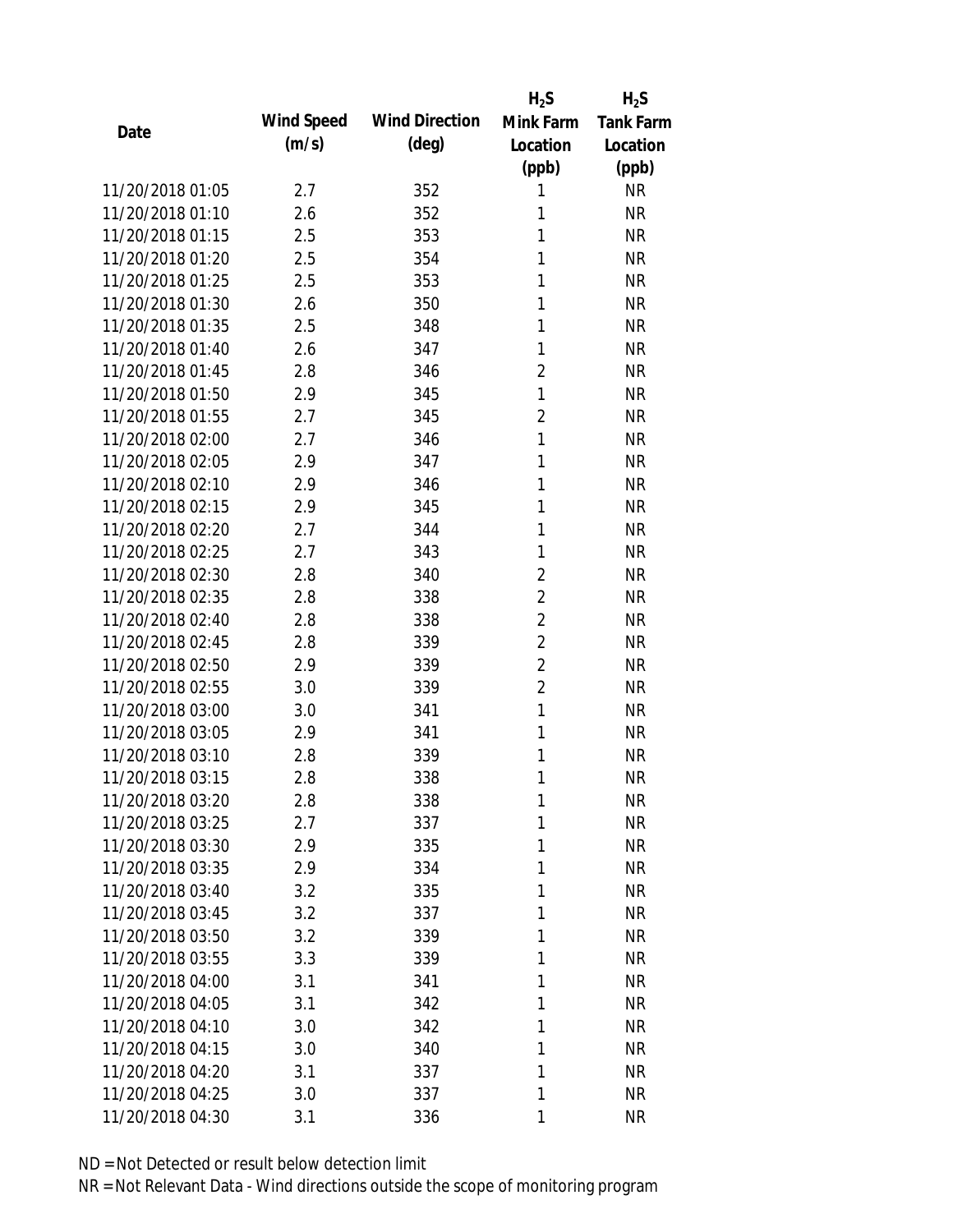|                  |            |                       | $H_2S$       | $H_2S$           |
|------------------|------------|-----------------------|--------------|------------------|
| Date             | Wind Speed | <b>Wind Direction</b> | Mink Farm    | <b>Tank Farm</b> |
|                  | (m/s)      | $(\text{deg})$        | Location     | Location         |
|                  |            |                       | (ppb)        | (ppb)            |
| 11/20/2018 04:35 | 3.2        | 336                   | 1            | <b>NR</b>        |
| 11/20/2018 04:40 | 3.1        | 336                   | 1            | <b>NR</b>        |
| 11/20/2018 04:45 | 3.0        | 335                   | 1            | <b>NR</b>        |
| 11/20/2018 04:50 | 2.9        | 335                   | $\mathbf{1}$ | <b>NR</b>        |
| 11/20/2018 04:55 | 3.0        | 334                   | 1            | <b>NR</b>        |
| 11/20/2018 05:00 | 2.8        | 332                   | <b>ND</b>    | <b>NR</b>        |
| 11/20/2018 05:05 | 2.7        | 332                   | <b>ND</b>    | <b>NR</b>        |
| 11/20/2018 05:10 | 2.6        | 332                   | 1            | <b>NR</b>        |
| 11/20/2018 05:15 | 2.9        | 332                   | 1            | <b>NR</b>        |
| 11/20/2018 05:20 | 2.9        | 333                   | 1            | <b>NR</b>        |
| 11/20/2018 05:25 | 2.8        | 333                   | 1            | <b>NR</b>        |
| 11/20/2018 05:30 | 3.1        | 332                   | 1            | <b>NR</b>        |
| 11/20/2018 05:35 | 3.1        | 329                   | 1            | <b>NR</b>        |
| 11/20/2018 05:40 | 3.2        | 328                   | 1            | <b>NR</b>        |
| 11/20/2018 05:45 | 3.0        | 327                   | 1            | <b>NR</b>        |
| 11/20/2018 05:50 | 3.0        | 324                   | 1            | <b>NR</b>        |
| 11/20/2018 05:55 | 3.0        | 323                   | 1            | <b>NR</b>        |
| 11/20/2018 06:00 | 2.9        | 323                   | 1            | <b>NR</b>        |
| 11/20/2018 06:05 | 3.0        | 325                   | 1            | <b>NR</b>        |
| 11/20/2018 06:10 | 3.0        | 326                   | 1            | <b>NR</b>        |
| 11/20/2018 06:15 | 3.0        | 328                   | 1            | <b>NR</b>        |
| 11/20/2018 06:20 | 3.1        | 330                   | 1            | <b>NR</b>        |
| 11/20/2018 06:25 | 3.2        | 331                   | 1            | <b>NR</b>        |
| 11/20/2018 06:30 | 3.3        | 331                   | 1            | <b>NR</b>        |
| 11/20/2018 06:35 | 3.4        | 331                   | 1            | <b>NR</b>        |
| 11/20/2018 06:40 | 3.6        | 331                   | 1            | <b>NR</b>        |
| 11/20/2018 06:45 | 3.5        | 331                   | 1            | <b>NR</b>        |
| 11/20/2018 06:50 | 3.6        | 331                   | 1            | <b>NR</b>        |
| 11/20/2018 06:55 | 3.6        | 332                   | 1            | <b>NR</b>        |
| 11/20/2018 07:00 | 3.5        | 333                   | 1            | <b>NR</b>        |
| 11/20/2018 07:05 | 3.3        | 334                   | 1            | <b>NR</b>        |
| 11/20/2018 07:10 | 3.2        | 335                   | <b>ND</b>    | <b>NR</b>        |
| 11/20/2018 07:15 | 3.1        | 335                   | <b>ND</b>    | <b>NR</b>        |
| 11/20/2018 07:20 | 2.9        | 336                   | <b>ND</b>    | <b>NR</b>        |
| 11/20/2018 07:25 | 2.8        | 337                   | 1            | <b>NR</b>        |
| 11/20/2018 07:30 | 2.8        | 337                   | 1            | <b>NR</b>        |
| 11/20/2018 07:35 | 3.0        | 337                   | 1            | <b>NR</b>        |
| 11/20/2018 07:40 | 3.1        | 337                   | 1            | <b>NR</b>        |
| 11/20/2018 07:45 | 3.2        | 337                   | 1            | <b>NR</b>        |
| 11/20/2018 07:50 | 3.3        | 338                   | 1            | <b>NR</b>        |
| 11/20/2018 07:55 | 3.4        | 338                   | 1            | <b>NR</b>        |
| 11/20/2018 08:00 | 3.3        | 337                   | 1            | <b>NR</b>        |
|                  |            |                       |              |                  |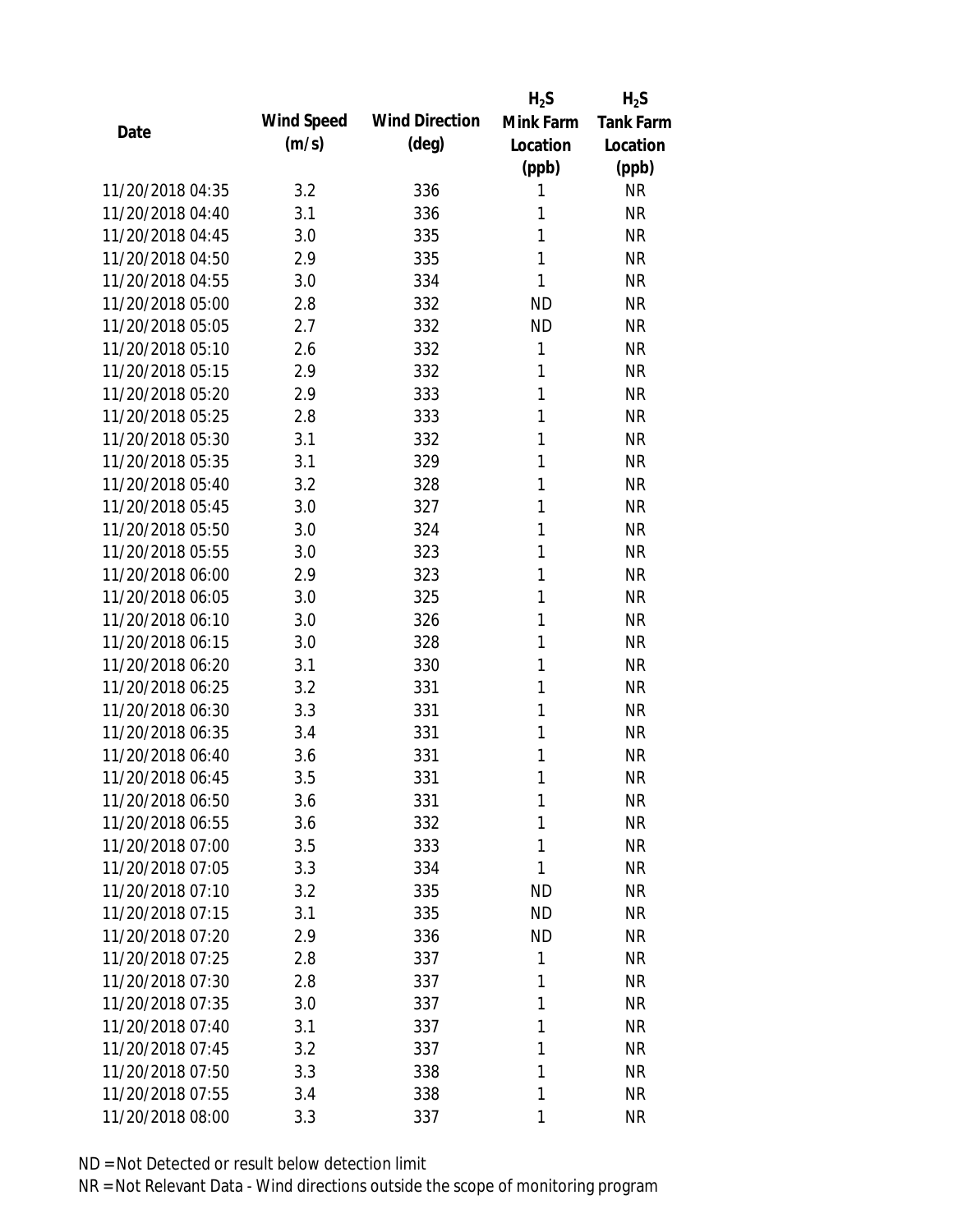|                  |            |                       | $H_2S$    | $H_2S$           |
|------------------|------------|-----------------------|-----------|------------------|
| Date             | Wind Speed | <b>Wind Direction</b> | Mink Farm | <b>Tank Farm</b> |
|                  | (m/s)      | $(\text{deg})$        | Location  | Location         |
|                  |            |                       | (ppb)     | (ppb)            |
| 11/20/2018 08:05 | 3.2        | 338                   | 1         | <b>NR</b>        |
| 11/20/2018 08:10 | 3.1        | 339                   | 1         | <b>NR</b>        |
| 11/20/2018 08:15 | 3.0        | 339                   | 1         | <b>NR</b>        |
| 11/20/2018 08:20 | 3.0        | 339                   | 1         | <b>NR</b>        |
| 11/20/2018 08:25 | 2.8        | 340                   | 1         | <b>NR</b>        |
| 11/20/2018 08:30 | 2.7        | 339                   | 1         | <b>NR</b>        |
| 11/20/2018 08:35 | 2.7        | 338                   | 1         | <b>NR</b>        |
| 11/20/2018 08:40 | 2.6        | 338                   | 1         | <b>NR</b>        |
| 11/20/2018 08:45 | 2.6        | 336                   | 1         | <b>NR</b>        |
| 11/20/2018 08:50 | 2.6        | 334                   | 1         | <b>NR</b>        |
| 11/20/2018 08:55 | 2.9        | 331                   | 1         | <b>NR</b>        |
| 11/20/2018 09:00 | 3.1        | 331                   | 1         | <b>NR</b>        |
| 11/20/2018 09:05 | 3.2        | 330                   | 1         | <b>NR</b>        |
| 11/20/2018 09:10 | 3.3        | 330                   | 1         | <b>NR</b>        |
| 11/20/2018 09:15 | 3.3        | 331                   | 1         | <b>NR</b>        |
| 11/20/2018 09:20 | 3.2        | 332                   | 1         | <b>NR</b>        |
| 11/20/2018 09:25 | 3.1        | 332                   | 1         | <b>NR</b>        |
| 11/20/2018 09:30 | 3.1        | 332                   | 1         | <b>NR</b>        |
| 11/20/2018 09:35 | 2.9        | 332                   | 1         | <b>NR</b>        |
| 11/20/2018 09:40 | 2.9        | 331                   | <b>ND</b> | <b>NR</b>        |
| 11/20/2018 09:45 | 2.9        | 328                   | <b>ND</b> | <b>NR</b>        |
| 11/20/2018 09:50 | 2.9        | 327                   | <b>ND</b> | <b>NR</b>        |
| 11/20/2018 09:55 | 3.0        | 327                   | <b>ND</b> | <b>NR</b>        |
| 11/20/2018 10:00 | 2.9        | 325                   | <b>ND</b> | <b>NR</b>        |
| 11/20/2018 10:05 | 3.0        | 327                   | 1         | <b>NR</b>        |
| 11/20/2018 10:10 | 2.8        | 328                   | 1         | <b>NR</b>        |
| 11/20/2018 10:15 | 2.8        | 331                   | 1         | <b>NR</b>        |
| 11/20/2018 10:20 | 2.6        | 330                   | 1         | <b>NR</b>        |
| 11/20/2018 10:25 | 2.6        | 324                   | 1         | <b>NR</b>        |
| 11/20/2018 10:30 | 2.5        | 321                   | 1         | <b>NR</b>        |
| 11/20/2018 10:35 | 2.5        | 311                   | 1         | <b>NR</b>        |
| 11/20/2018 10:40 | 2.5        | 302                   | 1         | <b>NR</b>        |
| 11/20/2018 10:45 | 2.5        | 295                   | 1         | <b>NR</b>        |
| 11/20/2018 10:50 | 2.6        | 289                   | 1         | <b>NR</b>        |
| 11/20/2018 10:55 | 2.6        | 291                   | 1         | <b>NR</b>        |
| 11/20/2018 11:00 | 2.6        | 288                   | 1         | <b>NR</b>        |
| 11/20/2018 11:05 | 2.9        | 289                   | 1         | <b>NR</b>        |
| 11/20/2018 11:10 | 3.1        | 289                   | 1         | <b>NR</b>        |
| 11/20/2018 11:15 | 3.3        | 291                   | 1         | <b>NR</b>        |
| 11/20/2018 11:20 | 3.4        | 293                   | 1         | <b>NR</b>        |
| 11/20/2018 11:25 | 3.5        | 290                   | 1         | <b>NR</b>        |
| 11/20/2018 11:30 | 3.7        | 290                   | 1         | <b>NR</b>        |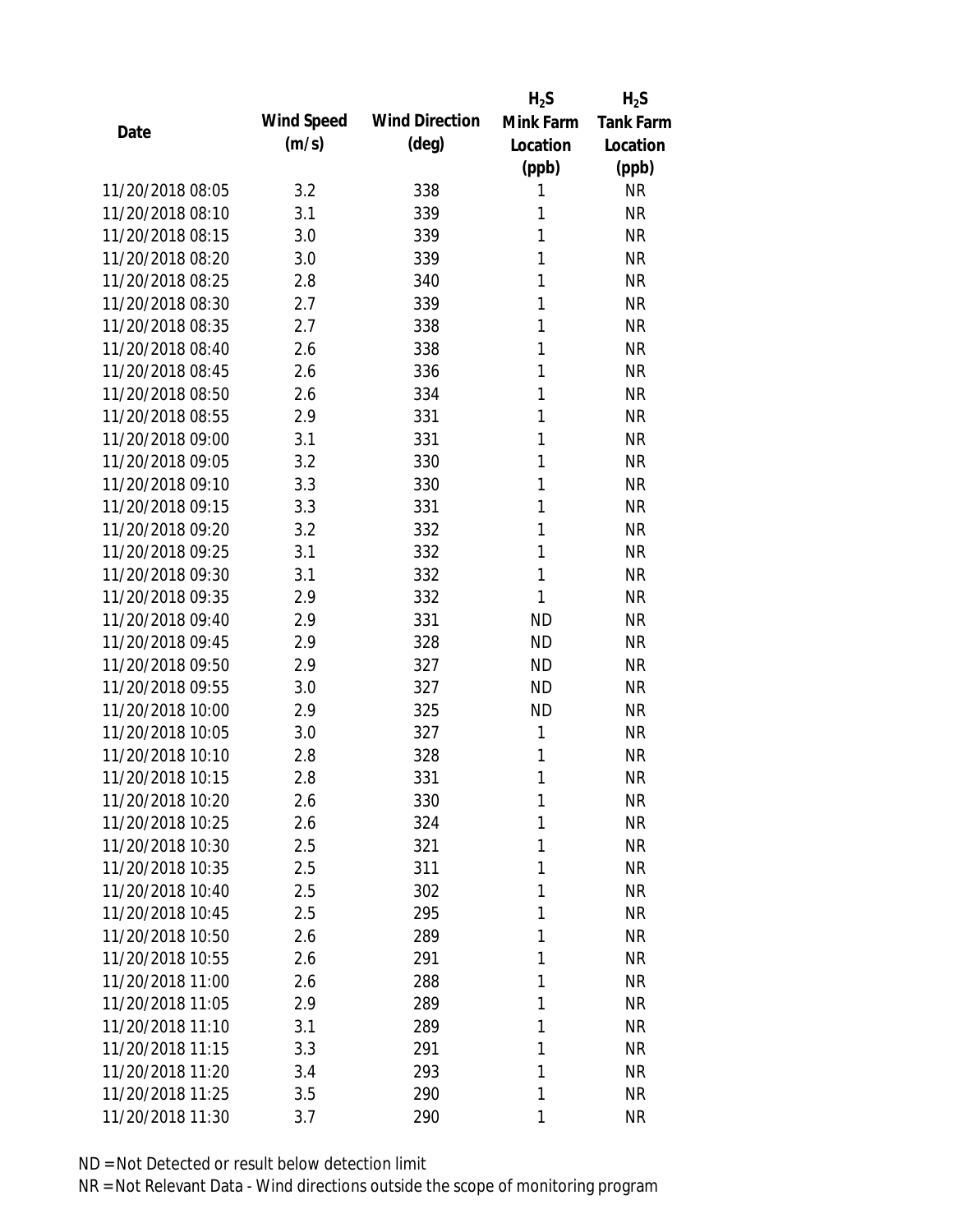|                  |            |                       | $H_2S$    | $H_2S$           |
|------------------|------------|-----------------------|-----------|------------------|
|                  | Wind Speed | <b>Wind Direction</b> | Mink Farm | <b>Tank Farm</b> |
| Date             | (m/s)      | $(\text{deg})$        | Location  | Location         |
|                  |            |                       | (ppb)     | (ppb)            |
| 11/20/2018 11:35 | 3.6        | 289                   | 1         | <b>NR</b>        |
| 11/20/2018 11:40 | 3.5        | 289                   | 1         | <b>NR</b>        |
| 11/20/2018 11:45 | 3.5        | 285                   | 1         | <b>NR</b>        |
| 11/20/2018 11:50 | 3.6        | 284                   | 1         | <b>NR</b>        |
| 11/20/2018 11:55 | 3.6        | 284                   | 1         | <b>NR</b>        |
| 11/20/2018 12:00 | 3.7        | 279                   | 1         | <b>NR</b>        |
| 11/20/2018 12:05 | 3.8        | 277                   | <b>ND</b> | <b>NR</b>        |
| 11/20/2018 12:10 | 3.7        | 274                   | 1         | 1                |
| 11/20/2018 12:15 | 3.9        | 270                   | 1         | 1                |
| 11/20/2018 12:20 | 3.8        | 270                   | 1         | 1                |
| 11/20/2018 12:25 | 4.1        | 269                   | 1         | 1                |
| 11/20/2018 12:30 | 4.0        | 269                   | 1         | 1                |
| 11/20/2018 12:35 | 3.9        | 269                   | 1         | 1                |
| 11/20/2018 12:40 | 4.0        | 267                   | 1         | 1                |
| 11/20/2018 12:45 | 4.1        | 270                   | 1         | 1                |
| 11/20/2018 12:50 | 4.1        | 266                   | 1         | 1                |
| 11/20/2018 12:55 | 4.0        | 268                   | 1         | 1                |
| 11/20/2018 13:00 | 4.1        | 272                   | 1         | 1                |
| 11/20/2018 13:05 | 4.5        | 276                   | 1         | <b>NR</b>        |
| 11/20/2018 13:10 | 4.5        | 279                   | 1         | <b>NR</b>        |
| 11/20/2018 13:15 | 4.5        | 279                   | 1         | <b>NR</b>        |
| 11/20/2018 13:20 | 4.7        | 282                   | 1         | <b>NR</b>        |
| 11/20/2018 13:25 | 4.8        | 283                   | 1         | <b>NR</b>        |
| 11/20/2018 13:30 | 4.9        | 281                   | 1         | <b>NR</b>        |
| 11/20/2018 13:35 | 4.7        | 280                   | 1         | <b>NR</b>        |
| 11/20/2018 13:40 | 4.7        | 280                   | 1         | <b>NR</b>        |
| 11/20/2018 13:45 | 4.7        | 281                   | 1         | <b>NR</b>        |
| 11/20/2018 13:50 | 4.8        | 282                   | 1         | <b>NR</b>        |
| 11/20/2018 13:55 | 4.8        | 278                   | 1         | <b>NR</b>        |
| 11/20/2018 14:00 | 4.6        | 276                   | 1         | <b>NR</b>        |
| 11/20/2018 14:05 | 4.7        | 273                   | 1         | 1                |
| 11/20/2018 14:10 | 4.8        | 269                   | 1         | 1                |
| 11/20/2018 14:15 | 4.9        | 264                   | 1         | 1                |
| 11/20/2018 14:20 | 4.8        | 258                   | 1         | 1                |
| 11/20/2018 14:25 | 4.8        | 259                   | 1         | $\overline{2}$   |
| 11/20/2018 14:30 | 4.9        | 257                   | 1         | 2                |
| 11/20/2018 14:35 | 5.2        | 255                   | 1         | $\overline{2}$   |
| 11/20/2018 14:40 | 5.3        | 253                   | 1         | 2                |
| 11/20/2018 14:45 | 5.4        | 253                   | 1         | 1                |
| 11/20/2018 14:50 | 5.4        | 254                   | 1         | 1                |
| 11/20/2018 14:55 | 5.6        | 252                   | 1         | 1                |
| 11/20/2018 15:00 | 5.8        | 252                   | 1         | 1                |
|                  |            |                       |           |                  |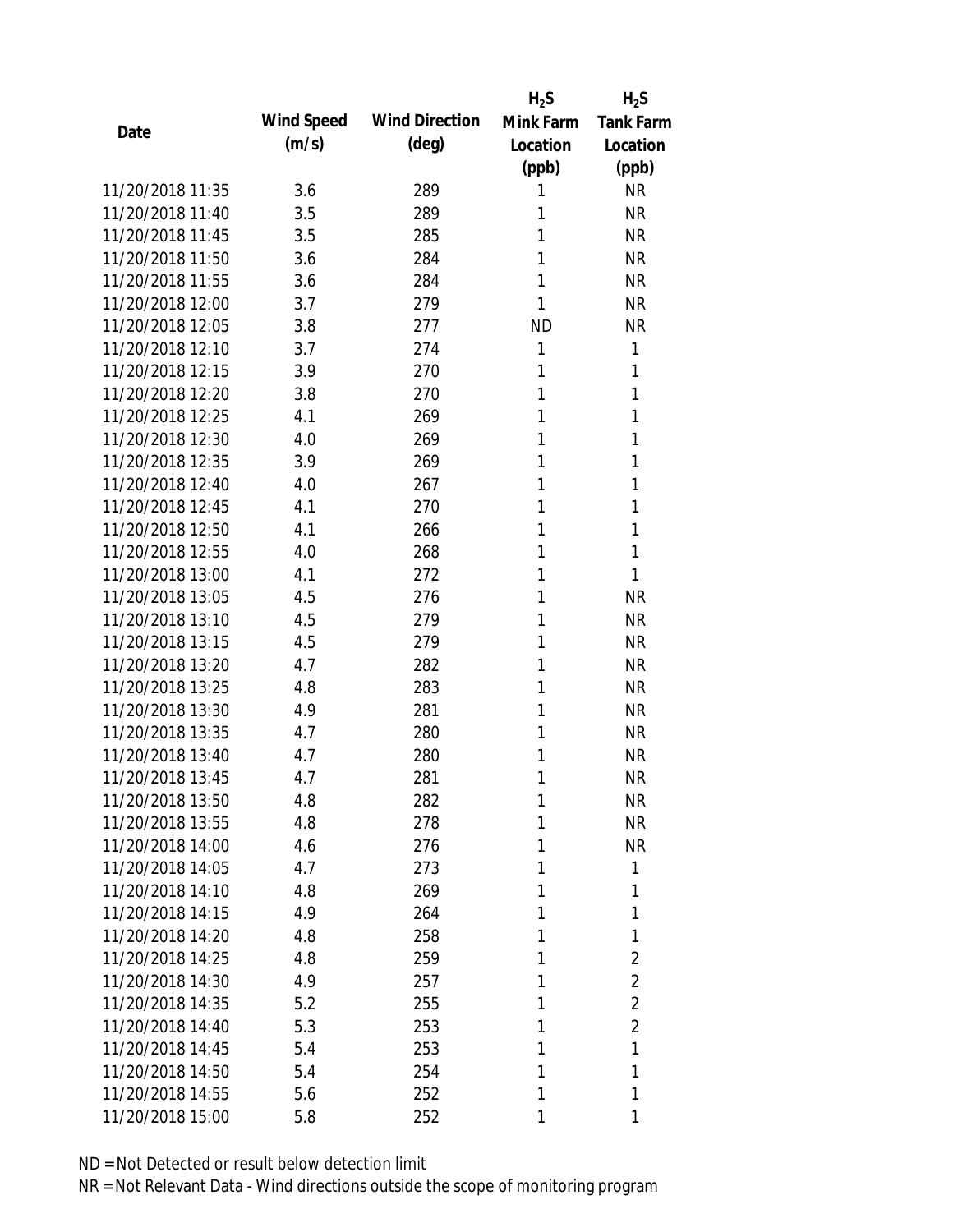|                  |            |                       | $H_2S$       | $H_2S$           |
|------------------|------------|-----------------------|--------------|------------------|
| Date             | Wind Speed | <b>Wind Direction</b> | Mink Farm    | <b>Tank Farm</b> |
|                  | (m/s)      | $(\text{deg})$        | Location     | Location         |
|                  |            |                       | (ppb)        | (ppb)            |
| 11/20/2018 15:05 | 5.7        | 251                   | 1            | 1                |
| 11/20/2018 15:10 | 5.7        | 251                   | 1            | 1                |
| 11/20/2018 15:15 | 5.5        | 252                   | 1            | 1                |
| 11/20/2018 15:20 | 5.5        | 252                   | <b>ND</b>    | 1                |
| 11/20/2018 15:25 | 5.4        | 252                   | <b>ND</b>    | 1                |
| 11/20/2018 15:30 | 5.4        | 253                   | 1            | 1                |
| 11/20/2018 15:35 | 5.4        | 254                   | <b>ND</b>    | 1                |
| 11/20/2018 15:40 | 5.6        | 255                   | 1            | 1                |
| 11/20/2018 15:45 | 5.9        | 254                   | 1            | 1                |
| 11/20/2018 15:50 | 6.1        | 254                   | 1            | 1                |
| 11/20/2018 15:55 | 6.0        | 254                   | 1            | 1                |
| 11/20/2018 16:00 | 6.1        | 255                   | 1            | 1                |
| 11/20/2018 16:05 | 6.0        | 255                   | 1            | 1                |
| 11/20/2018 16:10 | 6.1        | 255                   | 1            | 1                |
| 11/20/2018 16:15 | 6.0        | 254                   | 1            | 1                |
| 11/20/2018 16:20 | 5.9        | 254                   | <b>ND</b>    | 1                |
| 11/20/2018 16:25 | 6.0        | 254                   | $\mathbf{1}$ | 1                |
| 11/20/2018 16:30 | 5.9        | 254                   | <b>ND</b>    | 1                |
| 11/20/2018 16:35 | 5.7        | 256                   | <b>ND</b>    | 1                |
| 11/20/2018 16:40 | 5.5        | 256                   | <b>ND</b>    | 1                |
| 11/20/2018 16:45 | 5.4        | 259                   | 1            | 1                |
| 11/20/2018 16:50 | 5.5        | 259                   | 1            | 1                |
| 11/20/2018 16:55 | 5.7        | 260                   | 1            | 1                |
| 11/20/2018 17:00 | 5.8        | 258                   | 1            | 1                |
| 11/20/2018 17:05 | 6.0        | 257                   | 1            | 1                |
| 11/20/2018 17:10 | 5.8        | 257                   | 1            | 1                |
| 11/20/2018 17:15 | 5.8        | 254                   | 1            | 1                |
| 11/20/2018 17:20 | 5.6        | 253                   | 1            | 1                |
| 11/20/2018 17:25 | 5.6        | 252                   | 1            | 1                |
| 11/20/2018 17:30 | 5.6        | 253                   | 1            | <b>ND</b>        |
| 11/20/2018 17:35 | 5.8        | 253                   | 1            | <b>ND</b>        |
| 11/20/2018 17:40 | 6.0        | 251                   | 1            | <b>ND</b>        |
| 11/20/2018 17:45 | 6.3        | 253                   | 1            | <b>ND</b>        |
| 11/20/2018 17:50 | 6.5        | 254                   | 1            | 1                |
| 11/20/2018 17:55 | 6.7        | 255                   | 1            | 1                |
| 11/20/2018 18:00 | 6.6        | 254                   | 1            | 1                |
| 11/20/2018 18:05 | 6.5        | 254                   | 1            | 1                |
| 11/20/2018 18:10 | 6.3        | 254                   | 1            | 1                |
| 11/20/2018 18:15 | 6.1        | 254                   | 1            | 1                |
| 11/20/2018 18:20 | 5.9        | 253                   | <b>ND</b>    | 1                |
| 11/20/2018 18:25 | 5.6        | 253                   | <b>ND</b>    | 1                |
| 11/20/2018 18:30 | 5.4        | 252                   | <b>ND</b>    | 1                |
|                  |            |                       |              |                  |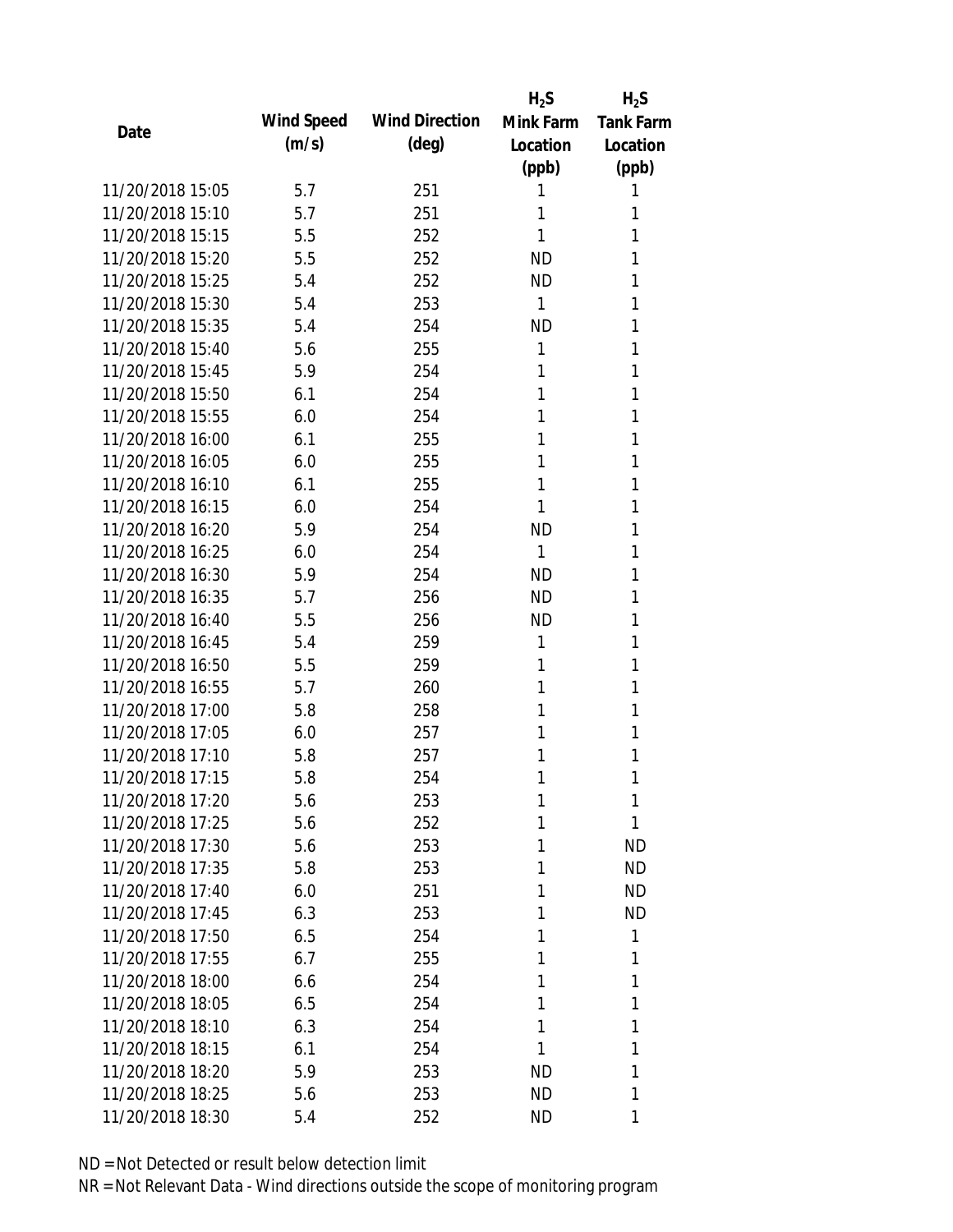|                  |            |                       | $H_2S$    | $H_2S$           |
|------------------|------------|-----------------------|-----------|------------------|
|                  | Wind Speed | <b>Wind Direction</b> | Mink Farm | <b>Tank Farm</b> |
| Date             | (m/s)      | $(\text{deg})$        | Location  | Location         |
|                  |            |                       | (ppb)     | (ppb)            |
| 11/20/2018 18:35 | 5.1        | 253                   | 1         | 1                |
| 11/20/2018 18:40 | 5.2        | 253                   | 1         | 1                |
| 11/20/2018 18:45 | 5.3        | 253                   | 1         | 1                |
| 11/20/2018 18:50 | 5.5        | 254                   | 1         | 1                |
| 11/20/2018 18:55 | 5.6        | 254                   | 1         | 1                |
| 11/20/2018 19:00 | 5.8        | 254                   | 1         | 1                |
| 11/20/2018 19:05 | 6.0        | 255                   | 1         | 1                |
| 11/20/2018 19:10 | 6.0        | 256                   | 1         | $\overline{2}$   |
| 11/20/2018 19:15 | 5.8        | 256                   | 1         | $\overline{2}$   |
| 11/20/2018 19:20 | 5.7        | 256                   | 1         | $\overline{2}$   |
| 11/20/2018 19:25 | 5.7        | 256                   | 1         | $\overline{2}$   |
| 11/20/2018 19:30 | 5.6        | 256                   | 1         | 1                |
| 11/20/2018 19:35 | 5.7        | 255                   | 1         | 1                |
| 11/20/2018 19:40 | 5.8        | 255                   | 1         | 1                |
| 11/20/2018 19:45 | 6.0        | 256                   | 1         | 1                |
| 11/20/2018 19:50 | 6.1        | 256                   | 1         | 1                |
| 11/20/2018 19:55 | 6.0        | 256                   | 1         | 1                |
| 11/20/2018 20:00 | 6.0        | 255                   | 1         | 1                |
| 11/20/2018 20:05 | 5.8        | 255                   | 1         | 1                |
| 11/20/2018 20:10 | 5.5        | 254                   | 1         | 1                |
| 11/20/2018 20:15 | 5.4        | 253                   | 1         | 1                |
| 11/20/2018 20:20 | 5.3        | 252                   | 1         | 1                |
| 11/20/2018 20:25 | 5.4        | 252                   | 1         | 1                |
| 11/20/2018 20:30 | 5.3        | 251                   | <b>ND</b> | 1                |
| 11/20/2018 20:35 | 5.0        | 247                   | 1         | 1                |
| 11/20/2018 20:40 | 5.1        | 248                   | 1         | $\overline{2}$   |
| 11/20/2018 20:45 | 5.1        | 249                   | 1         | $\overline{2}$   |
| 11/20/2018 20:50 | 5.1        | 249                   | <b>ND</b> | $\overline{2}$   |
| 11/20/2018 20:55 | 4.8        | 247                   | 1         | $\overline{2}$   |
| 11/20/2018 21:00 | 4.7        | 244                   | 1         | $\overline{2}$   |
| 11/20/2018 21:05 | 4.9        | 244                   | 1         | $\overline{2}$   |
| 11/20/2018 21:10 | 4.7        | 240                   | 1         | $\overline{2}$   |
| 11/20/2018 21:15 | 4.7        | 235                   | 1         | $\overline{2}$   |
| 11/20/2018 21:20 | 4.7        | 231                   | 1         | $\overline{2}$   |
| 11/20/2018 21:25 | 4.7        | 228                   | <b>NR</b> | $\overline{2}$   |
| 11/20/2018 21:30 | 4.7        | 228                   | <b>NR</b> | $\overline{2}$   |
| 11/20/2018 21:35 | 4.7        | 231                   | ND        | $\overline{2}$   |
| 11/20/2018 21:40 | 5.0        | 235                   | <b>ND</b> | $\overline{2}$   |
| 11/20/2018 21:45 | 5.2        | 240                   | 1         | $\overline{2}$   |
| 11/20/2018 21:50 | 5.5        | 244                   | 1         | $\overline{2}$   |
| 11/20/2018 21:55 | 5.9        | 248                   | 1         | $\overline{2}$   |
| 11/20/2018 22:00 | 6.2        | 253                   | 1         | $\overline{2}$   |
|                  |            |                       |           |                  |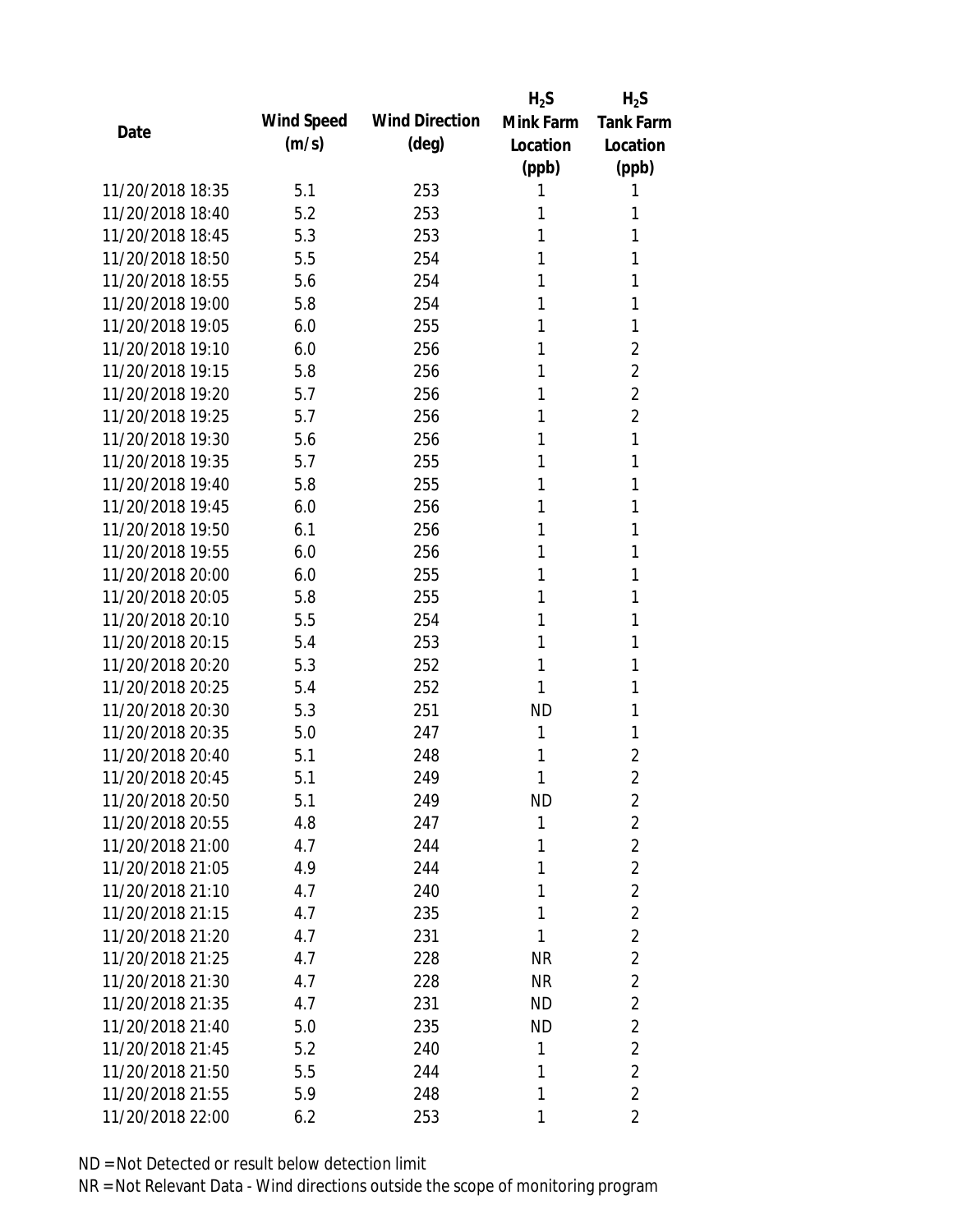|                  |            |                       | $H_2S$    | $H_2S$           |
|------------------|------------|-----------------------|-----------|------------------|
|                  | Wind Speed | <b>Wind Direction</b> | Mink Farm | <b>Tank Farm</b> |
| Date             | (m/s)      | $(\text{deg})$        | Location  | Location         |
|                  |            |                       | (ppb)     | (ppb)            |
| 11/20/2018 22:05 | 6.4        | 252                   | 1         | 1                |
| 11/20/2018 22:10 | 6.3        | 250                   | 1         | 1                |
| 11/20/2018 22:15 | 6.0        | 249                   | 1         | 1                |
| 11/20/2018 22:20 | 5.8        | 248                   | 1         | 1                |
| 11/20/2018 22:25 | 5.7        | 248                   | 1         | 1                |
| 11/20/2018 22:30 | 5.6        | 248                   | 1         | 1                |
| 11/20/2018 22:35 | 5.7        | 249                   | 1         | 1                |
| 11/20/2018 22:40 | 5.7        | 250                   | 1         | 1                |
| 11/20/2018 22:45 | 5.7        | 250                   | 1         | 1                |
| 11/20/2018 22:50 | 5.8        | 251                   | 1         | 1                |
| 11/20/2018 22:55 | 5.8        | 252                   | 1         | 1                |
| 11/20/2018 23:00 | 5.9        | 252                   | 1         | 1                |
| 11/20/2018 23:05 | 5.9        | 253                   | 1         | 1                |
| 11/20/2018 23:10 | 6.0        | 254                   | 1         | 1                |
| 11/20/2018 23:15 | 6.1        | 255                   | 1         | 1                |
| 11/20/2018 23:20 | 6.1        | 255                   | <b>ND</b> | 1                |
| 11/20/2018 23:25 | 6.2        | 254                   | <b>ND</b> | 1                |
| 11/20/2018 23:30 | 6.1        | 254                   | <b>ND</b> | 1                |
| 11/20/2018 23:35 | 6.1        | 254                   | <b>ND</b> | 1                |
| 11/20/2018 23:40 | 6.2        | 253                   | <b>ND</b> | 1                |
| 11/20/2018 23:45 | 6.3        | 253                   | <b>ND</b> | 1                |
| 11/20/2018 23:50 | 6.3        | 253                   | <b>ND</b> | 1                |
| 11/20/2018 23:55 | 6.2        | 253                   | ND        | 1                |
| 11/20/2018 24:00 | 6.4        | 253                   | <b>ND</b> | 1                |
| 11/21/2018 00:05 | 6.0        | 251                   | ND        | 1                |
| 11/21/2018 00:10 | 5.6        | 247                   | 1         | 1                |
| 11/21/2018 00:15 | 5.5        | 243                   | 1         | 1                |
| 11/21/2018 00:20 | 5.3        | 238                   | 1         | 1                |
| 11/21/2018 00:25 | 5.1        | 233                   | 1         | 1                |
| 11/21/2018 00:30 | 4.9        | 228                   | <b>NR</b> | $\overline{2}$   |
| 11/21/2018 00:35 | 4.9        | 225                   | <b>NR</b> | 1                |
| 11/21/2018 00:40 | 4.9        | 224                   | <b>NR</b> | 1                |
| 11/21/2018 00:45 | 4.8        | 223                   | <b>NR</b> | 1                |
| 11/21/2018 00:50 | 4.8        | 223                   | <b>NR</b> | 1                |
| 11/21/2018 00:55 | 4.7        | 223                   | <b>NR</b> | $\overline{2}$   |
| 11/21/2018 01:00 | 4.6        | 224                   | <b>NR</b> | $\overline{2}$   |
| 11/21/2018 01:05 | 4.5        | 224                   | <b>NR</b> | $\overline{2}$   |
| 11/21/2018 01:10 | 4.5        | 225                   | NR        | $\overline{2}$   |
| 11/21/2018 01:15 | 4.5        | 226                   | <b>NR</b> | $\overline{2}$   |
| 11/21/2018 01:20 | 4.4        | 227                   | <b>NR</b> | 1                |
| 11/21/2018 01:25 | 4.4        | 227                   | <b>NR</b> | 1                |
| 11/21/2018 01:30 | 4.6        | 226                   | <b>NR</b> | 1                |
|                  |            |                       |           |                  |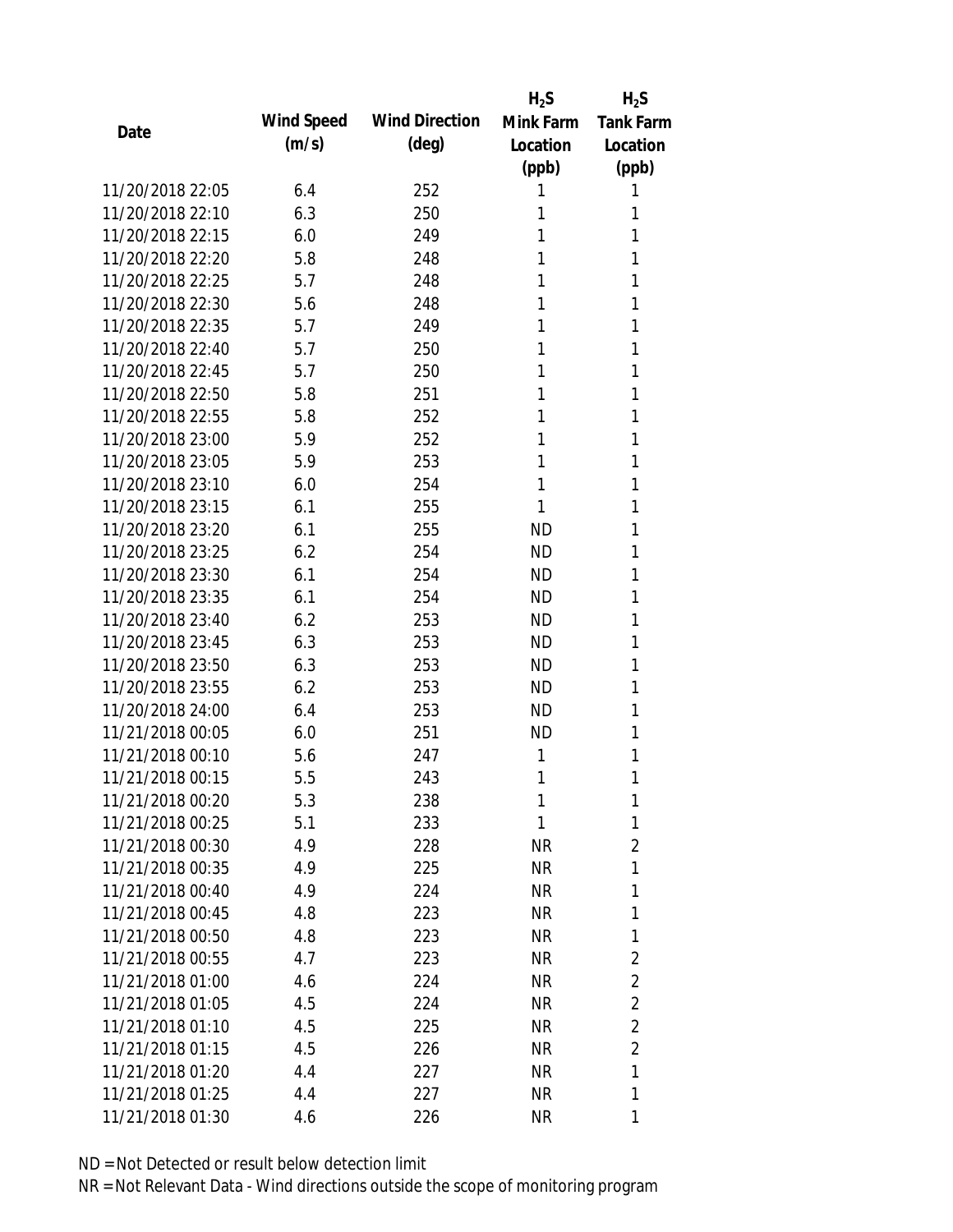|                  |            |                       | $H_2S$    | $H_2S$           |
|------------------|------------|-----------------------|-----------|------------------|
|                  | Wind Speed | <b>Wind Direction</b> | Mink Farm | <b>Tank Farm</b> |
| Date             | (m/s)      | $(\text{deg})$        | Location  | Location         |
|                  |            |                       | (ppb)     | (ppb)            |
| 11/21/2018 01:35 | 4.6        | 226                   | <b>NR</b> | 1                |
| 11/21/2018 01:40 | 4.4        | 228                   | <b>NR</b> | 1                |
| 11/21/2018 01:45 | 4.6        | 232                   | <b>ND</b> | $\overline{2}$   |
| 11/21/2018 01:50 | 4.8        | 235                   | <b>ND</b> | $\overline{2}$   |
| 11/21/2018 01:55 | 5.0        | 239                   | 1         | $\overline{2}$   |
| 11/21/2018 02:00 | 5.1        | 244                   | 1         | 1                |
| 11/21/2018 02:05 | 5.4        | 248                   | 1         | 1                |
| 11/21/2018 02:10 | 5.8        | 251                   | 1         | 1                |
| 11/21/2018 02:15 | 5.9        | 251                   | 1         | 1                |
| 11/21/2018 02:20 | 5.9        | 252                   | 1         | 1                |
| 11/21/2018 02:25 | 6.0        | 251                   | 1         | 1                |
| 11/21/2018 02:30 | 5.9        | 250                   | 1         | 1                |
| 11/21/2018 02:35 | 5.9        | 249                   | 1         | 1                |
| 11/21/2018 02:40 | 5.9        | 248                   | 1         | 1                |
| 11/21/2018 02:45 | 5.9        | 248                   | 1         | 1                |
| 11/21/2018 02:50 | 5.8        | 248                   | 1         | 1                |
| 11/21/2018 02:55 | 5.8        | 249                   | 1         | 1                |
| 11/21/2018 03:00 | 5.7        | 249                   | 1         | 1                |
| 11/21/2018 03:05 | 5.6        | 250                   | 1         | 1                |
| 11/21/2018 03:10 | 5.5        | 251                   | 1         | 1                |
| 11/21/2018 03:15 | 5.4        | 251                   | 1         | 1                |
| 11/21/2018 03:20 | 5.3        | 252                   | <b>ND</b> | 1                |
| 11/21/2018 03:25 | 5.2        | 252                   | 1         | 1                |
| 11/21/2018 03:30 | 5.2        | 251                   | 1         | 1                |
| 11/21/2018 03:35 | 5.1        | 252                   | 1         | 1                |
| 11/21/2018 03:40 | 4.9        | 251                   | 1         | 1                |
| 11/21/2018 03:45 | 4.8        | 252                   | 1         | 1                |
| 11/21/2018 03:50 | 4.7        | 252                   | 1         | 1                |
| 11/21/2018 03:55 | 4.6        | 252                   | 1         | 1                |
| 11/21/2018 04:00 | 4.5        | 252                   | 1         | 1                |
| 11/21/2018 04:05 | 4.3        | 251                   | 1         | 2                |
| 11/21/2018 04:10 | 4.1        | 251                   | 1         | 1                |
| 11/21/2018 04:15 | 4.0        | 251                   | 1         | 1                |
| 11/21/2018 04:20 | 3.9        | 250                   | 1         | 1                |
| 11/21/2018 04:25 | 3.9        | 249                   | 1         | 1                |
| 11/21/2018 04:30 | 4.0        | 249                   | 1         | 1                |
| 11/21/2018 04:35 | 4.0        | 248                   | 1         | 1                |
| 11/21/2018 04:40 | 4.0        | 248                   | 1         | 1                |
| 11/21/2018 04:45 | 4.0        | 248                   | 1         | 1                |
| 11/21/2018 04:50 | 3.9        | 248                   | 1         | 1                |
| 11/21/2018 04:55 | 3.8        | 250                   | 1         | 1                |
| 11/21/2018 05:00 | 3.6        | 252                   | 1         | 1                |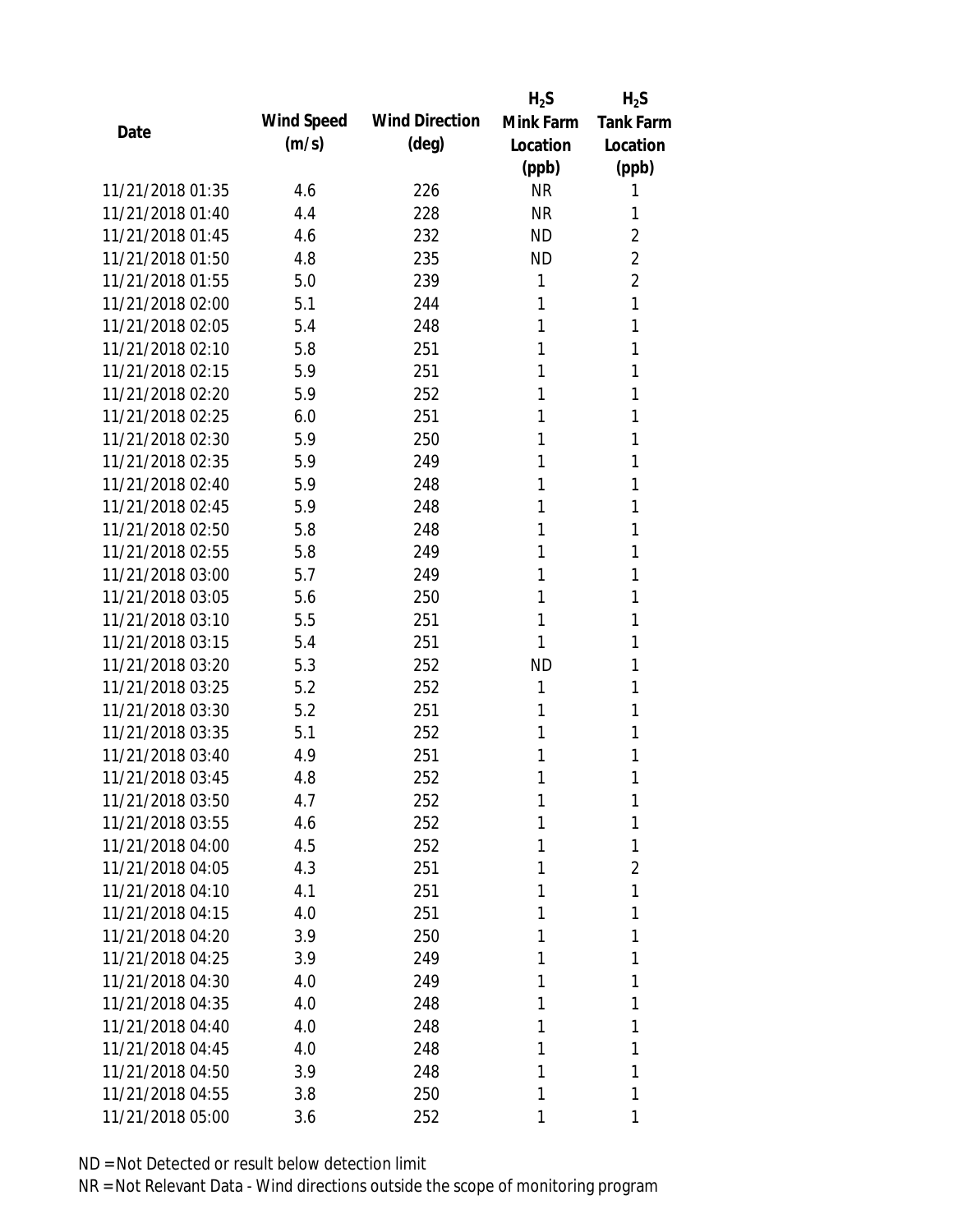|                  |            |                       | $H_2S$         | $H_2S$           |
|------------------|------------|-----------------------|----------------|------------------|
| Date             | Wind Speed | <b>Wind Direction</b> | Mink Farm      | <b>Tank Farm</b> |
|                  | (m/s)      | $(\text{deg})$        | Location       | Location         |
|                  |            |                       | (ppb)          | (ppb)            |
| 11/21/2018 05:05 | 3.6        | 253                   | 1              | 1                |
| 11/21/2018 05:10 | 3.6        | 254                   | 1              | 1                |
| 11/21/2018 05:15 | 3.6        | 254                   | 1              | 1                |
| 11/21/2018 05:20 | 3.4        | 255                   | 1              | 1                |
| 11/21/2018 05:25 | 3.3        | 254                   | 1              | 1                |
| 11/21/2018 05:30 | 3.1        | 253                   | 1              | 1                |
| 11/21/2018 05:35 | 2.8        | 253                   | 1              | 1                |
| 11/21/2018 05:40 | 2.6        | 252                   | 1              | 1                |
| 11/21/2018 05:45 | 2.5        | 251                   | 1              | 1                |
| 11/21/2018 05:50 | 2.5        | 249                   | 1              | 1                |
| 11/21/2018 05:55 | 2.5        | 248                   | 1              | 1                |
| 11/21/2018 06:00 | 2.5        | 247                   | 1              | 1                |
| 11/21/2018 06:05 | 2.4        | 248                   | 1              | 1                |
| 11/21/2018 06:10 | 2.4        | 249                   | 1              | 1                |
| 11/21/2018 06:15 | 2.3        | 251                   | 1              | 1                |
| 11/21/2018 06:20 | 2.2        | 254                   | 1              | $\overline{2}$   |
| 11/21/2018 06:25 | 1.9        | 259                   | 1              | $\overline{2}$   |
| 11/21/2018 06:30 | 1.8        | 263                   | 1              | 1                |
| 11/21/2018 06:35 | 1.8        | 267                   | 1              | 1                |
| 11/21/2018 06:40 | 1.8        | 271                   | 1              | $\overline{2}$   |
| 11/21/2018 06:45 | 1.8        | 277                   | 1              | <b>NR</b>        |
| 11/21/2018 06:50 | 1.9        | 282                   | 1              | <b>NR</b>        |
| 11/21/2018 06:55 | 2.2        | 286                   | 1              | <b>NR</b>        |
| 11/21/2018 07:00 | 2.2        | 290                   | 1              | <b>NR</b>        |
| 11/21/2018 07:05 | 2.3        | 297                   | 1              | <b>NR</b>        |
| 11/21/2018 07:10 | 2.3        | 306                   | 1              | <b>NR</b>        |
| 11/21/2018 07:15 | 2.5        | 312                   | 1              | <b>NR</b>        |
| 11/21/2018 07:20 | 2.6        | 317                   | 1              | <b>NR</b>        |
| 11/21/2018 07:25 | 2.7        | 322                   | 1              | <b>NR</b>        |
| 11/21/2018 07:30 | 3.0        | 327                   | 1              | <b>NR</b>        |
| 11/21/2018 07:35 | 3.0        | 329                   | 1              | <b>NR</b>        |
| 11/21/2018 07:40 | 3.1        | 330                   | 1              | <b>NR</b>        |
| 11/21/2018 07:45 | 2.9        | 333                   | 1              | <b>NR</b>        |
| 11/21/2018 07:50 | 2.6        | 336                   | 1              | <b>NR</b>        |
| 11/21/2018 07:55 | 2.5        | 338                   | 1              | <b>NR</b>        |
| 11/21/2018 08:00 | 2.1        | 341                   | 1              | <b>NR</b>        |
| 11/21/2018 08:05 | 2.0        | 346                   | 1              | <b>NR</b>        |
| 11/21/2018 08:10 | 1.9        | 349                   | 1              | <b>NR</b>        |
| 11/21/2018 08:15 | 1.9        | 350                   | 1              | <b>NR</b>        |
| 11/21/2018 08:20 | 1.8        | 351                   | $\overline{2}$ | <b>NR</b>        |
| 11/21/2018 08:25 | 1.9        | 351                   | $\overline{2}$ | <b>NR</b>        |
| 11/21/2018 08:30 | 1.9        | 351                   | $\overline{2}$ | <b>NR</b>        |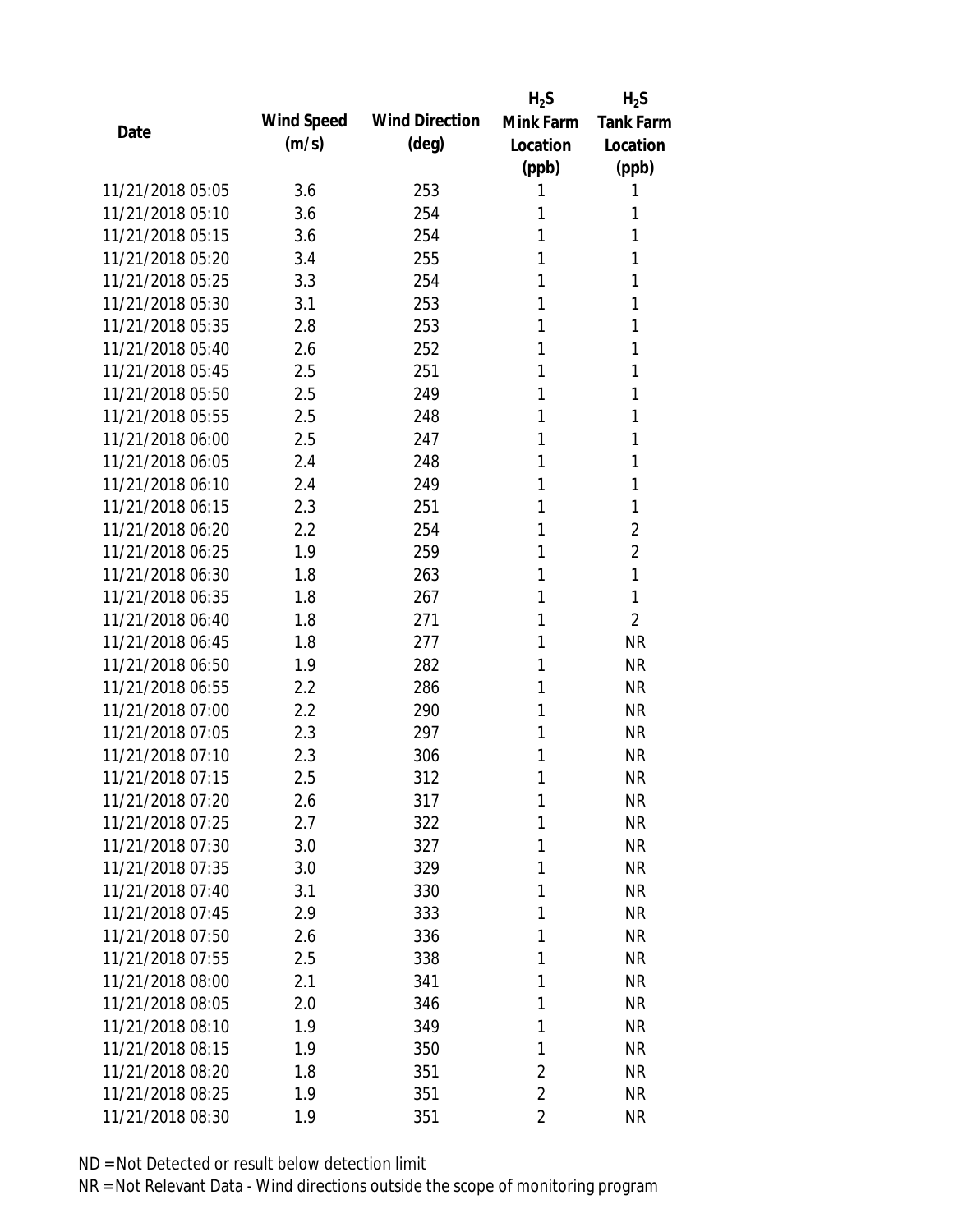|                  |            |                       | $H_2S$         | $H_2S$           |
|------------------|------------|-----------------------|----------------|------------------|
| Date             | Wind Speed | <b>Wind Direction</b> | Mink Farm      | <b>Tank Farm</b> |
|                  | (m/s)      | $(\text{deg})$        | Location       | Location         |
|                  |            |                       | (ppb)          | (ppb)            |
| 11/21/2018 08:35 | 1.9        | 351                   | $\overline{2}$ | <b>NR</b>        |
| 11/21/2018 08:40 | 1.8        | 354                   | $\overline{2}$ | <b>NR</b>        |
| 11/21/2018 08:45 | 1.9        | 357                   | $\overline{2}$ | <b>NR</b>        |
| 11/21/2018 08:50 | 1.9        | 358                   | $\overline{2}$ | <b>NR</b>        |
| 11/21/2018 08:55 | 1.7        | 359                   | $\mathbf{1}$   | <b>NR</b>        |
| 11/21/2018 09:00 | 1.8        | 358                   | 1              | <b>NR</b>        |
| 11/21/2018 09:05 | 1.6        | 353                   | 1              | <b>NR</b>        |
| 11/21/2018 09:10 | 1.6        | 348                   | 1              | <b>NR</b>        |
| 11/21/2018 09:15 | 1.5        | 345                   | 1              | <b>NR</b>        |
| 11/21/2018 09:20 | 1.6        | 345                   | 1              | <b>NR</b>        |
| 11/21/2018 09:25 | 1.6        | 344                   | 1              | <b>NR</b>        |
| 11/21/2018 09:30 | 1.6        | 347                   | 1              | <b>NR</b>        |
| 11/21/2018 09:35 | 1.7        | 349                   | 1              | <b>NR</b>        |
| 11/21/2018 09:40 | 1.7        | 355                   | 1              | <b>NR</b>        |
| 11/21/2018 09:45 | 1.7        | 356                   | 1              | <b>NR</b>        |
| 11/21/2018 09:50 | 1.6        | 357                   | 1              | <b>NR</b>        |
| 11/21/2018 09:55 | 1.7        | 360                   | $\overline{2}$ | <b>NR</b>        |
| 11/21/2018 10:00 | 2.0        | 1                     | $\overline{2}$ | <b>NR</b>        |
| 11/21/2018 10:05 | 2.0        | 3                     | $\overline{2}$ | <b>NR</b>        |
| 11/21/2018 10:10 | 2.3        | $\overline{2}$        | $\overline{2}$ | <b>NR</b>        |
| 11/21/2018 10:15 | 2.5        | $\overline{4}$        | $\overline{2}$ | <b>NR</b>        |
| 11/21/2018 10:20 | 2.8        | 12                    | $\overline{2}$ | <b>NR</b>        |
| 11/21/2018 10:25 | 2.8        | 14                    | $\mathbf{1}$   | <b>NR</b>        |
| 11/21/2018 10:30 | 3.0        | 16                    | 1              | <b>NR</b>        |
| 11/21/2018 10:35 | 3.2        | 22                    | 1              | <b>NR</b>        |
| 11/21/2018 10:40 | 3.4        | 25                    | 1              | <b>NR</b>        |
| 11/21/2018 10:45 | 3.6        | 28                    | 1              | <b>NR</b>        |
| 11/21/2018 10:50 | 3.5        | 25                    | 1              | <b>NR</b>        |
| 11/21/2018 10:55 | 3.5        | 25                    | 1              | <b>NR</b>        |
| 11/21/2018 11:00 | 3.5        | 27                    | 1              | <b>NR</b>        |
| 11/21/2018 11:05 | 3.4        | 25                    | 1              | <b>NR</b>        |
| 11/21/2018 11:10 | 3.2        | 23                    | 1              | <b>NR</b>        |
| 11/21/2018 11:15 | 3.1        | 23                    | 1              | <b>NR</b>        |
| 11/21/2018 11:20 | 3.1        | 23                    | 1              | <b>NR</b>        |
| 11/21/2018 11:25 | 3.0        | 27                    | 1              | NR               |
| 11/21/2018 11:30 | 3.0        | 26                    | 1              | <b>NR</b>        |
| 11/21/2018 11:35 | 2.9        | 25                    | 1              | <b>NR</b>        |
| 11/21/2018 11:40 | 3.0        | 26                    | 1              | <b>NR</b>        |
| 11/21/2018 11:45 | 3.1        | 25                    | 1              | <b>NR</b>        |
| 11/21/2018 11:50 | 3.1        | 25                    | 1              | <b>NR</b>        |
| 11/21/2018 11:55 | 3.3        | 22                    | 1              | <b>NR</b>        |
| 11/21/2018 12:00 | 3.4        | 22                    | 1              | <b>NR</b>        |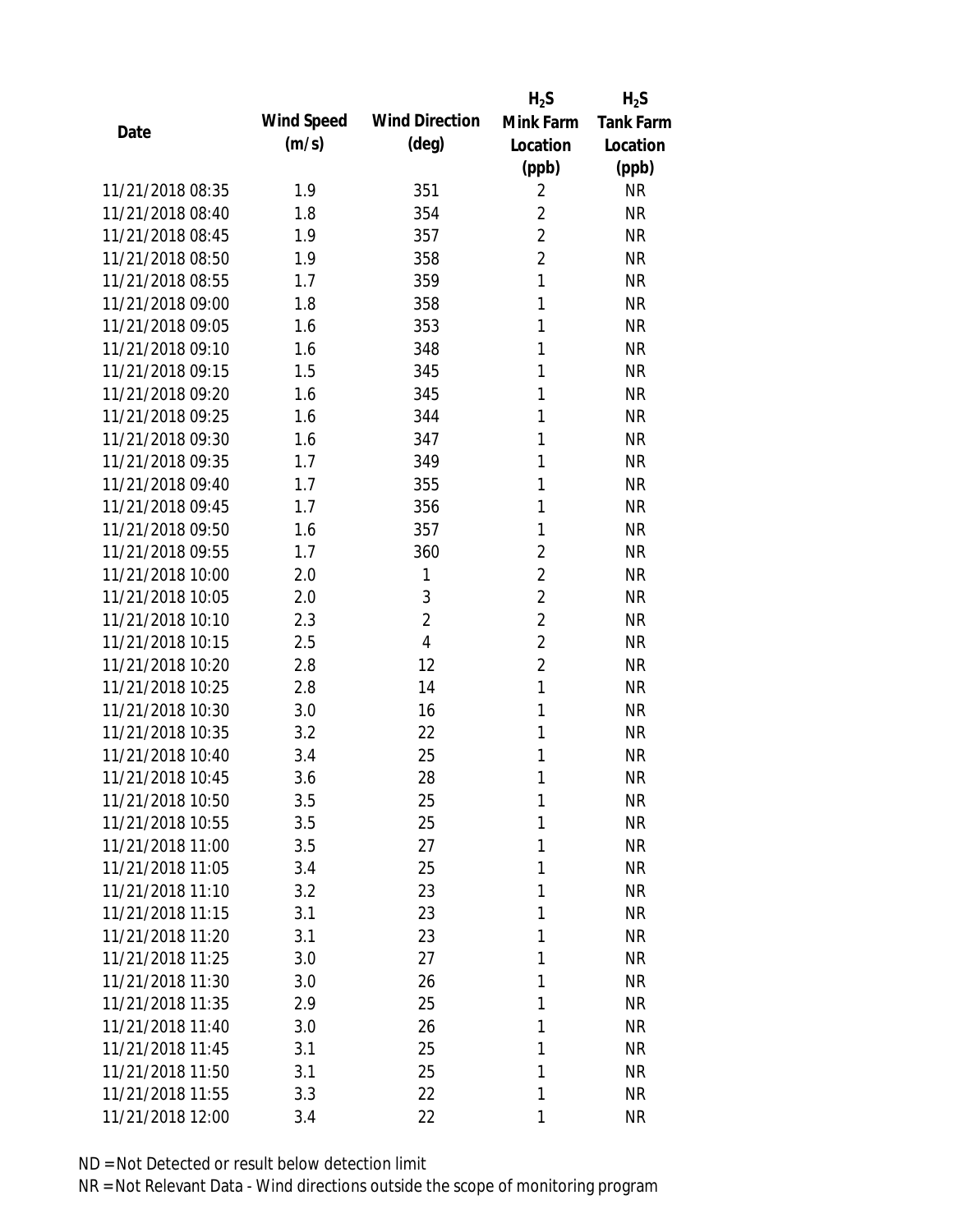|                  |            |                       | $H_2S$         | $H_2S$           |
|------------------|------------|-----------------------|----------------|------------------|
| Date             | Wind Speed | <b>Wind Direction</b> | Mink Farm      | <b>Tank Farm</b> |
|                  | (m/s)      | $(\text{deg})$        | Location       | Location         |
|                  |            |                       | (ppb)          | (ppb)            |
| 11/21/2018 12:05 | 3.5        | 27                    | 1              | <b>NR</b>        |
| 11/21/2018 12:10 | 3.3        | 27                    | 1              | <b>NR</b>        |
| 11/21/2018 12:15 | 3.4        | 26                    | 1              | <b>NR</b>        |
| 11/21/2018 12:20 | 3.4        | 28                    | 1              | <b>NR</b>        |
| 11/21/2018 12:25 | 3.4        | 27                    | 1              | <b>NR</b>        |
| 11/21/2018 12:30 | 3.5        | 27                    | 1              | <b>NR</b>        |
| 11/21/2018 12:35 | 3.5        | 25                    | 1              | <b>NR</b>        |
| 11/21/2018 12:40 | 3.6        | 28                    | 1              | <b>NR</b>        |
| 11/21/2018 12:45 | 3.5        | 34                    | 1              | <b>NR</b>        |
| 11/21/2018 12:50 | 3.3        | 36                    | 1              | <b>NR</b>        |
| 11/21/2018 12:55 | 3.3        | 38                    | 1              | <b>NR</b>        |
| 11/21/2018 13:00 | 3.4        | 37                    | 1              | <b>NR</b>        |
| 11/21/2018 13:05 | 3.5        | 34                    | 1              | <b>NR</b>        |
| 11/21/2018 13:10 | 3.6        | 28                    | 1              | <b>NR</b>        |
| 11/21/2018 13:15 | 3.8        | 23                    | 1              | <b>NR</b>        |
| 11/21/2018 13:20 | 4.1        | 19                    | $\overline{2}$ | <b>NR</b>        |
| 11/21/2018 13:25 | 4.1        | 17                    | 1              | <b>NR</b>        |
| 11/21/2018 13:30 | 4.2        | 20                    | $\overline{2}$ | <b>NR</b>        |
| 11/21/2018 13:35 | 4.3        | 23                    | $\overline{2}$ | <b>NR</b>        |
| 11/21/2018 13:40 | 4.3        | 26                    | $\overline{2}$ | <b>NR</b>        |
| 11/21/2018 13:45 | 4.2        | 29                    | $\mathbf{1}$   | <b>NR</b>        |
| 11/21/2018 13:50 | 4.0        | 29                    | 1              | <b>NR</b>        |
| 11/21/2018 13:55 | 4.0        | 30                    | 1              | <b>NR</b>        |
| 11/21/2018 14:00 | 3.7        | 31                    | 1              | <b>NR</b>        |
| 11/21/2018 14:05 | 3.6        | 32                    | 1              | <b>NR</b>        |
| 11/21/2018 14:10 | 3.4        | 32                    | 1              | <b>NR</b>        |
| 11/21/2018 14:15 | 3.2        | 35                    | 1              | <b>NR</b>        |
| 11/21/2018 14:20 | 3.1        | 43                    | <b>NR</b>      | <b>NR</b>        |
| 11/21/2018 14:25 | 2.9        | 46                    | <b>NR</b>      | <b>NR</b>        |
| 11/21/2018 14:30 | 2.9        | 46                    | NR             | <b>NR</b>        |
| 11/21/2018 14:35 | 2.9        | 46                    | <b>NR</b>      | <b>NR</b>        |
| 11/21/2018 14:40 | 3.0        | 42                    | <b>NR</b>      | <b>NR</b>        |
| 11/21/2018 14:45 | 2.9        | 37                    | 1              | <b>NR</b>        |
| 11/21/2018 14:50 | 2.8        | 35                    | 1              | <b>NR</b>        |
| 11/21/2018 14:55 | 2.7        | 34                    | $\mathbf{1}$   | <b>NR</b>        |
| 11/21/2018 15:00 | 2.5        | 38                    | 1              | <b>NR</b>        |
| 11/21/2018 15:05 | 2.2        | 41                    | <b>NR</b>      | <b>NR</b>        |
| 11/21/2018 15:10 | 2.0        | 49                    | <b>NR</b>      | <b>NR</b>        |
| 11/21/2018 15:15 | 2.1        | 51                    | <b>NR</b>      | <b>NR</b>        |
| 11/21/2018 15:20 | 2.3        | 44                    | <b>NR</b>      | <b>NR</b>        |
| 11/21/2018 15:25 | 2.6        | 42                    | <b>NR</b>      | <b>NR</b>        |
| 11/21/2018 15:30 | 2.7        | 43                    | <b>NR</b>      | <b>NR</b>        |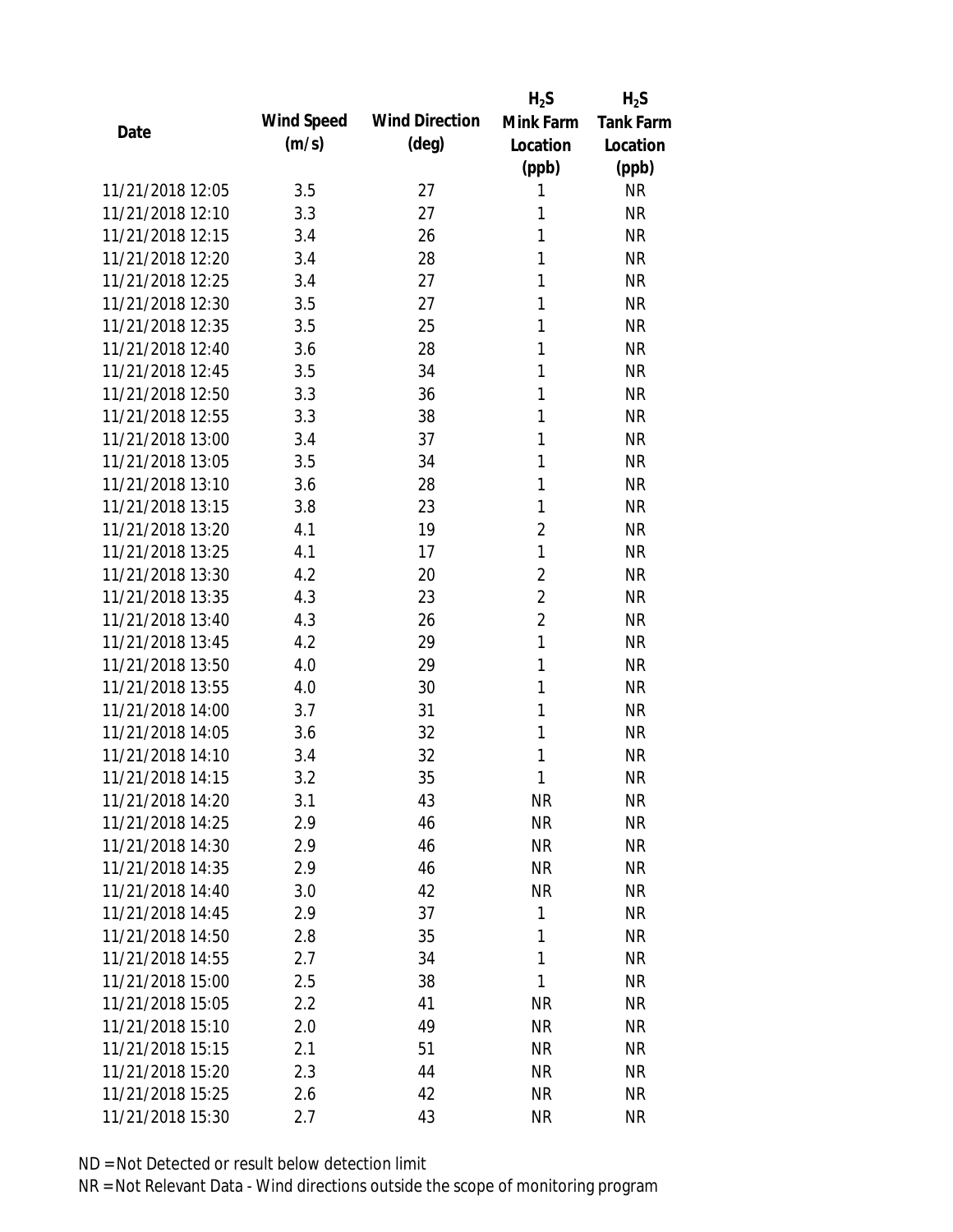|                  |            |                       | $H_2S$       | $H_2S$           |
|------------------|------------|-----------------------|--------------|------------------|
| Date             | Wind Speed | <b>Wind Direction</b> | Mink Farm    | <b>Tank Farm</b> |
|                  | (m/s)      | $(\text{deg})$        | Location     | Location         |
|                  |            |                       | (ppb)        | (ppb)            |
| 11/21/2018 15:35 | 3.0        | 44                    | <b>NR</b>    | <b>NR</b>        |
| 11/21/2018 15:40 | 3.1        | 44                    | <b>NR</b>    | <b>NR</b>        |
| 11/21/2018 15:45 | 3.1        | 43                    | <b>NR</b>    | <b>NR</b>        |
| 11/21/2018 15:50 | 2.9        | 48                    | <b>NR</b>    | <b>NR</b>        |
| 11/21/2018 15:55 | 2.7        | 54                    | <b>NR</b>    | <b>NR</b>        |
| 11/21/2018 16:00 | 2.6        | 54                    | <b>NR</b>    | <b>NR</b>        |
| 11/21/2018 16:05 | 2.4        | 58                    | <b>NR</b>    | <b>NR</b>        |
| 11/21/2018 16:10 | 2.5        | 57                    | <b>NR</b>    | <b>NR</b>        |
| 11/21/2018 16:15 | 2.4        | 61                    | <b>NR</b>    | <b>NR</b>        |
| 11/21/2018 16:20 | 2.4        | 62                    | <b>NR</b>    | <b>NR</b>        |
| 11/21/2018 16:25 | 2.5        | 61                    | <b>NR</b>    | <b>NR</b>        |
| 11/21/2018 16:30 | 2.5        | 58                    | <b>NR</b>    | <b>NR</b>        |
| 11/21/2018 16:35 | 2.7        | 53                    | <b>NR</b>    | <b>NR</b>        |
| 11/21/2018 16:40 | 2.8        | 53                    | <b>NR</b>    | <b>NR</b>        |
| 11/21/2018 16:45 | 2.8        | 49                    | <b>NR</b>    | <b>NR</b>        |
| 11/21/2018 16:50 | 2.9        | 46                    | <b>NR</b>    | <b>NR</b>        |
| 11/21/2018 16:55 | 2.9        | 43                    | <b>NR</b>    | <b>NR</b>        |
| 11/21/2018 17:00 | 3.2        | 40                    | $\mathbf{1}$ | <b>NR</b>        |
| 11/21/2018 17:05 | 3.2        | 40                    | $\mathbf{1}$ | <b>NR</b>        |
| 11/21/2018 17:10 | 3.2        | 41                    | <b>NR</b>    | <b>NR</b>        |
| 11/21/2018 17:15 | 3.2        | 40                    | 1            | <b>NR</b>        |
| 11/21/2018 17:20 | 3.2        | 42                    | <b>NR</b>    | <b>NR</b>        |
| 11/21/2018 17:25 | 3.3        | 42                    | <b>NR</b>    | <b>NR</b>        |
| 11/21/2018 17:30 | 3.2        | 45                    | <b>NR</b>    | <b>NR</b>        |
| 11/21/2018 17:35 | 3.1        | 46                    | <b>NR</b>    | <b>NR</b>        |
| 11/21/2018 17:40 | 3.0        | 48                    | <b>NR</b>    | <b>NR</b>        |
| 11/21/2018 17:45 | 2.9        | 50                    | <b>NR</b>    | <b>NR</b>        |
| 11/21/2018 17:50 | 3.0        | 52                    | <b>NR</b>    | <b>NR</b>        |
| 11/21/2018 17:55 | 2.9        | 53                    | <b>NR</b>    | <b>NR</b>        |
| 11/21/2018 18:00 | 2.8        | 54                    | <b>NR</b>    | <b>NR</b>        |
| 11/21/2018 18:05 | 2.9        | 54                    | <b>NR</b>    | <b>NR</b>        |
| 11/21/2018 18:10 | 2.9        | 55                    | <b>NR</b>    | <b>NR</b>        |
| 11/21/2018 18:15 | 2.9        | 55                    | <b>NR</b>    | <b>NR</b>        |
| 11/21/2018 18:20 | 2.8        | 54                    | <b>NR</b>    | <b>NR</b>        |
| 11/21/2018 18:25 | 2.6        | 56                    | <b>NR</b>    | NR               |
| 11/21/2018 18:30 | 2.7        | 53                    | <b>NR</b>    | <b>NR</b>        |
| 11/21/2018 18:35 | 2.7        | 54                    | <b>NR</b>    | NR               |
| 11/21/2018 18:40 | 2.7        | 55                    | NR           | <b>NR</b>        |
| 11/21/2018 18:45 | 2.9        | 55                    | <b>NR</b>    | NR               |
| 11/21/2018 18:50 | 3.0        | 54                    | <b>NR</b>    | <b>NR</b>        |
| 11/21/2018 18:55 | 3.3        | 53                    | <b>NR</b>    | <b>NR</b>        |
| 11/21/2018 19:00 | 3.6        | 53                    | <b>NR</b>    | <b>NR</b>        |
|                  |            |                       |              |                  |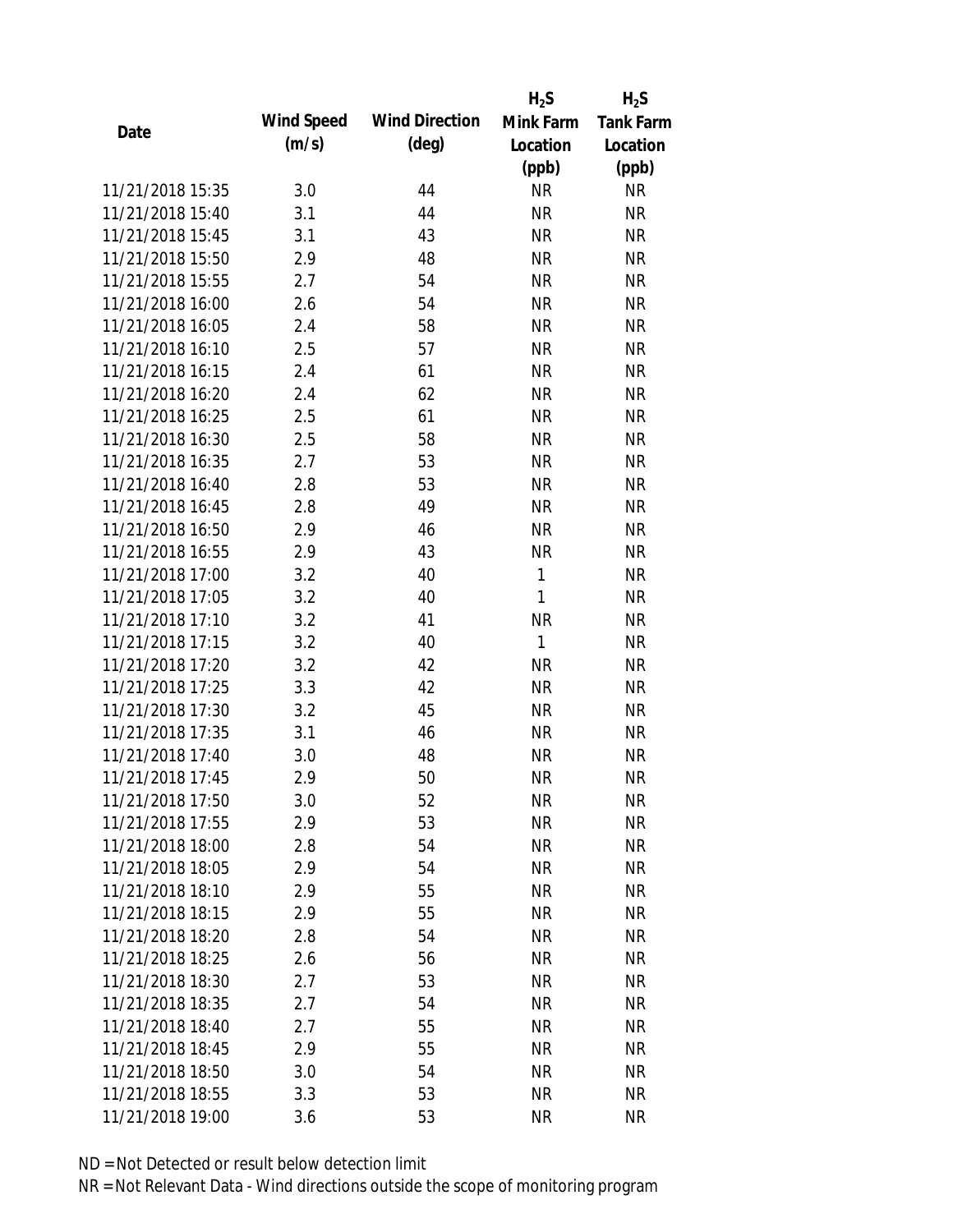|                  |            |                       | $H_2S$    | $H_2S$           |
|------------------|------------|-----------------------|-----------|------------------|
|                  | Wind Speed | <b>Wind Direction</b> | Mink Farm | <b>Tank Farm</b> |
| Date             | (m/s)      | $(\text{deg})$        | Location  | Location         |
|                  |            |                       | (ppb)     | (ppb)            |
| 11/21/2018 19:05 | 3.8        | 52                    | <b>NR</b> | <b>NR</b>        |
| 11/21/2018 19:10 | 3.9        | 51                    | <b>NR</b> | <b>NR</b>        |
| 11/21/2018 19:15 | 3.9        | 51                    | <b>NR</b> | <b>NR</b>        |
| 11/21/2018 19:20 | 3.9        | 50                    | <b>NR</b> | <b>NR</b>        |
| 11/21/2018 19:25 | 3.8        | 50                    | <b>NR</b> | <b>NR</b>        |
| 11/21/2018 19:30 | 3.5        | 50                    | <b>NR</b> | <b>NR</b>        |
| 11/21/2018 19:35 | 3.3        | 50                    | <b>NR</b> | <b>NR</b>        |
| 11/21/2018 19:40 | 3.4        | 49                    | <b>NR</b> | <b>NR</b>        |
| 11/21/2018 19:45 | 3.3        | 48                    | <b>NR</b> | <b>NR</b>        |
| 11/21/2018 19:50 | 3.1        | 46                    | <b>NR</b> | <b>NR</b>        |
| 11/21/2018 19:55 | 3.1        | 46                    | <b>NR</b> | <b>NR</b>        |
| 11/21/2018 20:00 | 3.0        | 47                    | <b>NR</b> | <b>NR</b>        |
| 11/21/2018 20:05 | 2.9        | 48                    | <b>NR</b> | <b>NR</b>        |
| 11/21/2018 20:10 | 2.7        | 49                    | <b>NR</b> | <b>NR</b>        |
| 11/21/2018 20:15 | 2.6        | 49                    | <b>NR</b> | <b>NR</b>        |
| 11/21/2018 20:20 | 2.6        | 51                    | <b>NR</b> | <b>NR</b>        |
| 11/21/2018 20:25 | 2.4        | 51                    | <b>NR</b> | <b>NR</b>        |
| 11/21/2018 20:30 | 2.3        | 50                    | <b>NR</b> | <b>NR</b>        |
| 11/21/2018 20:35 | 2.1        | 51                    | <b>NR</b> | <b>NR</b>        |
| 11/21/2018 20:40 | 1.9        | 50                    | <b>NR</b> | <b>NR</b>        |
| 11/21/2018 20:45 | 1.9        | 50                    | <b>NR</b> | <b>NR</b>        |
| 11/21/2018 20:50 | 1.8        | 49                    | <b>NR</b> | <b>NR</b>        |
| 11/21/2018 20:55 | 1.9        | 48                    | <b>NR</b> | <b>NR</b>        |
| 11/21/2018 21:00 | 2.0        | 48                    | <b>NR</b> | <b>NR</b>        |
| 11/21/2018 21:05 | 2.2        | 47                    | <b>NR</b> | <b>NR</b>        |
| 11/21/2018 21:10 | 2.3        | 46                    | <b>NR</b> | <b>NR</b>        |
| 11/21/2018 21:15 | 2.3        | 46                    | <b>NR</b> | <b>NR</b>        |
| 11/21/2018 21:20 | 2.4        | 49                    | <b>NR</b> | <b>NR</b>        |
| 11/21/2018 21:25 | 2.3        | 49                    | <b>NR</b> | <b>NR</b>        |
| 11/21/2018 21:30 | 2.4        | 50                    | <b>NR</b> | <b>NR</b>        |
| 11/21/2018 21:35 | 2.4        | 49                    | <b>NR</b> | <b>NR</b>        |
| 11/21/2018 21:40 | 2.4        | 48                    | <b>NR</b> | <b>NR</b>        |
| 11/21/2018 21:45 | 2.6        | 48                    | <b>NR</b> | <b>NR</b>        |
| 11/21/2018 21:50 | 2.7        | 46                    | <b>NR</b> | <b>NR</b>        |
| 11/21/2018 21:55 | 2.7        | 47                    | <b>NR</b> | <b>NR</b>        |
| 11/21/2018 22:00 | 2.6        | 46                    | <b>NR</b> | <b>NR</b>        |
| 11/21/2018 22:05 | 2.6        | 45                    | <b>NR</b> | <b>NR</b>        |
| 11/21/2018 22:10 | 2.6        | 47                    | <b>NR</b> | <b>NR</b>        |
| 11/21/2018 22:15 | 2.4        | 46                    | <b>NR</b> | <b>NR</b>        |
| 11/21/2018 22:20 | 2.3        | 47                    | <b>NR</b> | <b>NR</b>        |
| 11/21/2018 22:25 | 2.3        | 46                    | <b>NR</b> | <b>NR</b>        |
| 11/21/2018 22:30 | 2.2        | 47                    | <b>NR</b> | <b>NR</b>        |
|                  |            |                       |           |                  |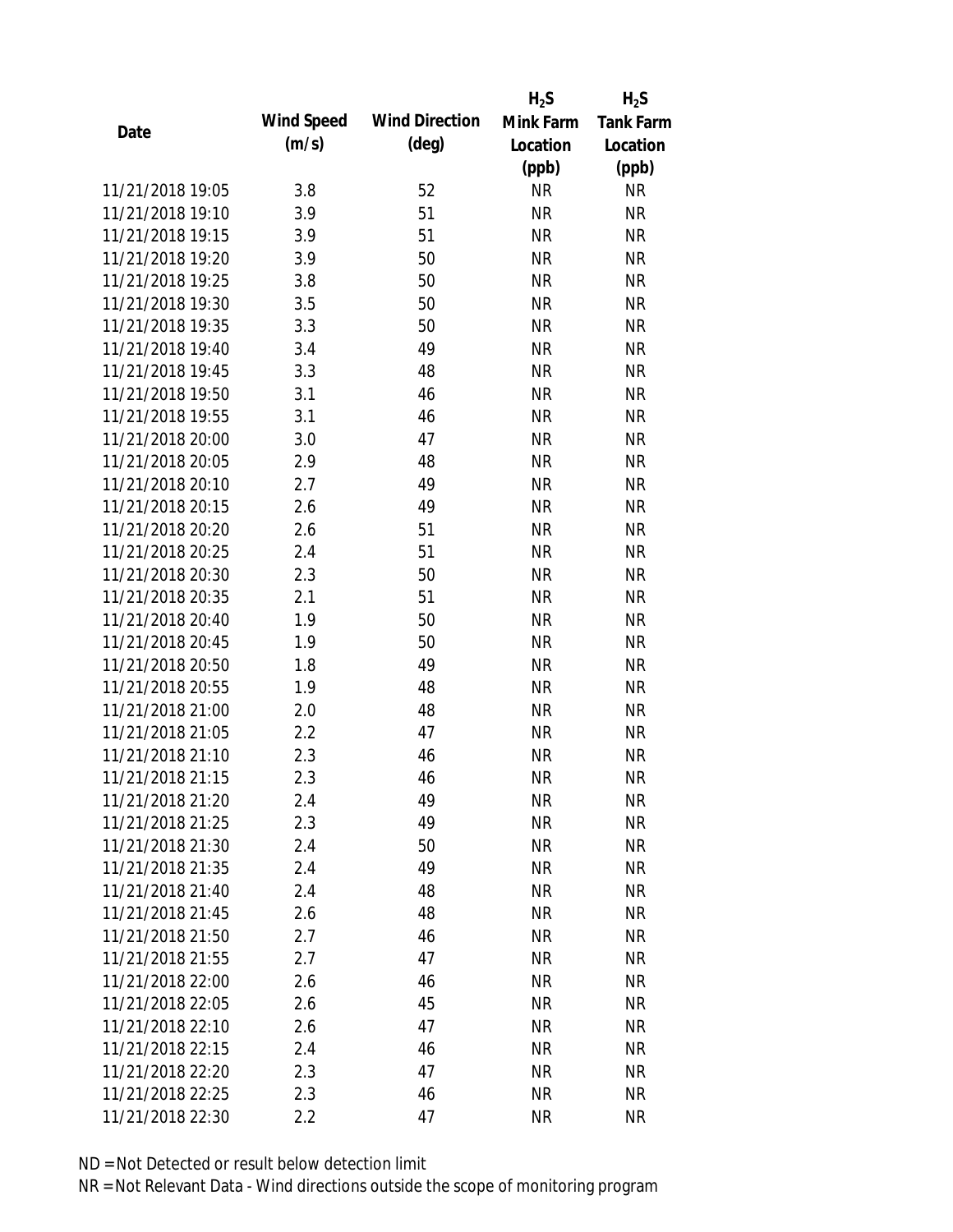|                  |            |                       | $H_2S$    | $H_2S$           |
|------------------|------------|-----------------------|-----------|------------------|
| Date             | Wind Speed | <b>Wind Direction</b> | Mink Farm | <b>Tank Farm</b> |
|                  | (m/s)      | $(\text{deg})$        | Location  | Location         |
|                  |            |                       | (ppb)     | (ppb)            |
| 11/21/2018 22:35 | 2.1        | 47                    | <b>NR</b> | <b>NR</b>        |
| 11/21/2018 22:40 | 2.0        | 46                    | <b>NR</b> | <b>NR</b>        |
| 11/21/2018 22:45 | 1.9        | 45                    | <b>NR</b> | <b>NR</b>        |
| 11/21/2018 22:50 | 1.9        | 44                    | <b>NR</b> | <b>NR</b>        |
| 11/21/2018 22:55 | 1.8        | 43                    | <b>NR</b> | <b>NR</b>        |
| 11/21/2018 23:00 | 1.8        | 43                    | <b>NR</b> | <b>NR</b>        |
| 11/21/2018 23:05 | 1.8        | 44                    | <b>NR</b> | <b>NR</b>        |
| 11/21/2018 23:10 | 1.8        | 44                    | <b>NR</b> | <b>NR</b>        |
| 11/21/2018 23:15 | 1.7        | 43                    | <b>NR</b> | <b>NR</b>        |
| 11/21/2018 23:20 | 1.7        | 43                    | <b>NR</b> | <b>NR</b>        |
| 11/21/2018 23:25 | 1.7        | 45                    | <b>NR</b> | <b>NR</b>        |
| 11/21/2018 23:30 | 1.7        | 44                    | <b>NR</b> | <b>NR</b>        |
| 11/21/2018 23:35 | 1.6        | 45                    | <b>NR</b> | <b>NR</b>        |
| 11/21/2018 23:40 | 1.6        | 46                    | <b>NR</b> | <b>NR</b>        |
| 11/21/2018 23:45 | 1.6        | 48                    | <b>NR</b> | <b>NR</b>        |
| 11/21/2018 23:50 | 1.5        | 49                    | <b>NR</b> | <b>NR</b>        |
| 11/21/2018 23:55 | 1.6        | 48                    | <b>NR</b> | <b>NR</b>        |
| 11/21/2018 24:00 | 1.6        | 49                    | <b>NR</b> | <b>NR</b>        |
| 11/22/2018 00:05 | 1.6        | 47                    | <b>NR</b> | <b>NR</b>        |
| 11/22/2018 00:10 | 1.6        | 46                    | <b>NR</b> | <b>NR</b>        |
| 11/22/2018 00:15 | 1.6        | 44                    | <b>NR</b> | <b>NR</b>        |
| 11/22/2018 00:20 | 1.7        | 43                    | <b>NR</b> | <b>NR</b>        |
| 11/22/2018 00:25 | 1.6        | 44                    | <b>NR</b> | <b>NR</b>        |
| 11/22/2018 00:30 | 1.5        | 44                    | <b>NR</b> | <b>NR</b>        |
| 11/22/2018 00:35 | 1.5        | 46                    | <b>NR</b> | <b>NR</b>        |
| 11/22/2018 00:40 | 1.5        | 47                    | <b>NR</b> | <b>NR</b>        |
| 11/22/2018 00:45 | 1.5        | 48                    | <b>NR</b> | <b>NR</b>        |
| 11/22/2018 00:50 | 1.4        | 48                    | <b>NR</b> | <b>NR</b>        |
| 11/22/2018 00:55 | 1.5        | 47                    | <b>NR</b> | <b>NR</b>        |
| 11/22/2018 01:00 | 1.4        | 47                    | <b>NR</b> | <b>NR</b>        |
| 11/22/2018 01:05 | 1.4        | 45                    | <b>NR</b> | <b>NR</b>        |
| 11/22/2018 01:10 | 1.4        | 43                    | <b>NR</b> | <b>NR</b>        |
| 11/22/2018 01:15 | 1.3        | 43                    | <b>NR</b> | <b>NR</b>        |
| 11/22/2018 01:20 | 1.3        | 43                    | <b>NR</b> | <b>NR</b>        |
| 11/22/2018 01:25 | 1.3        | 42                    | <b>NR</b> | <b>NR</b>        |
| 11/22/2018 01:30 | 1.3        | 43                    | <b>NR</b> | <b>NR</b>        |
| 11/22/2018 01:35 | 1.3        | 45                    | <b>NR</b> | <b>NR</b>        |
| 11/22/2018 01:40 | 1.3        | 47                    | NR        | <b>NR</b>        |
| 11/22/2018 01:45 | 1.4        | 47                    | <b>NR</b> | <b>NR</b>        |
| 11/22/2018 01:50 | 1.5        | 49                    | <b>NR</b> | <b>NR</b>        |
| 11/22/2018 01:55 |            | 49                    | <b>NR</b> |                  |
|                  | 1.6        |                       |           | <b>NR</b>        |
| 11/22/2018 02:00 | 1.5        | 50                    | <b>NR</b> | <b>NR</b>        |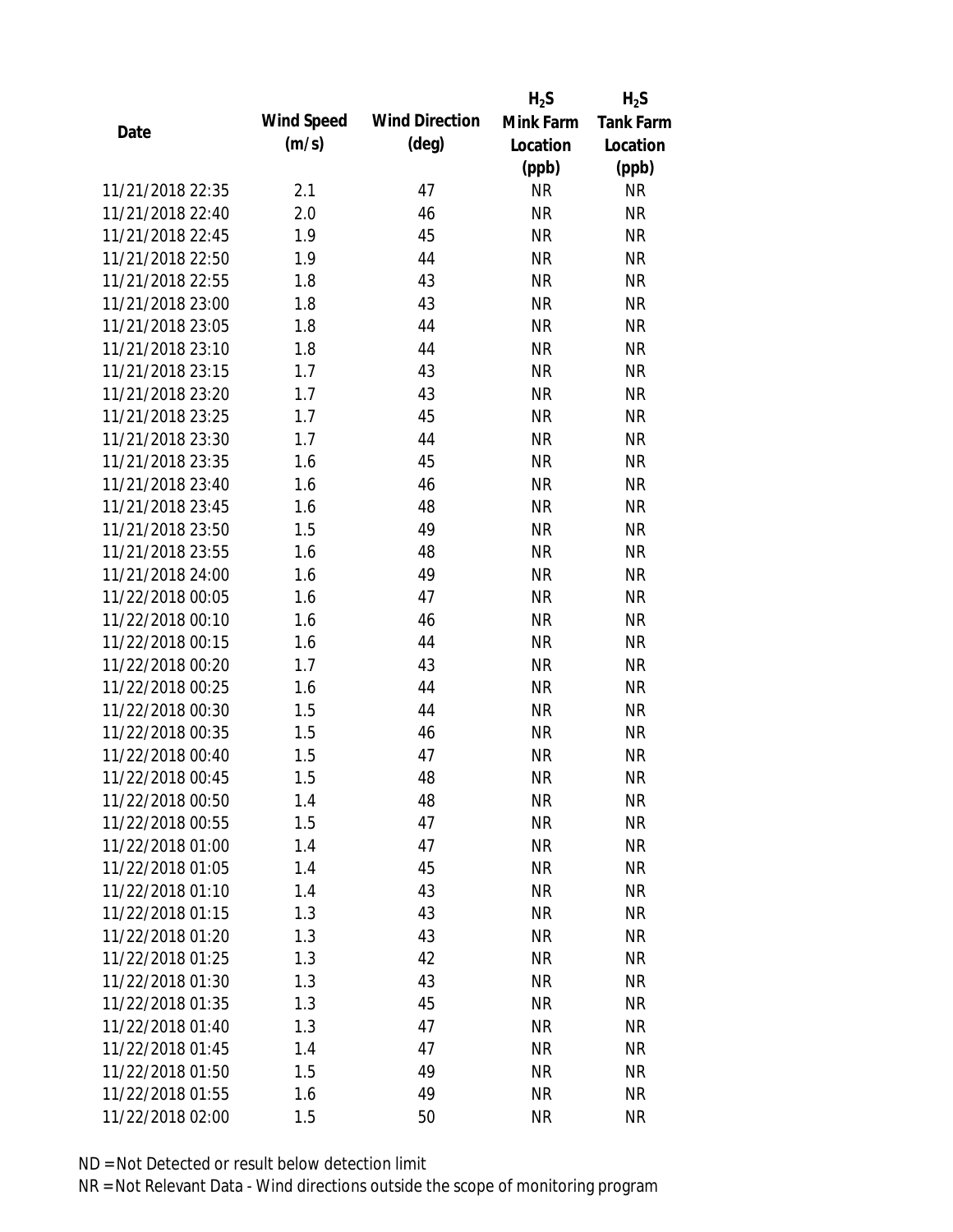|                  |            |                       | $H_2S$    | $H_2S$           |
|------------------|------------|-----------------------|-----------|------------------|
| Date             | Wind Speed | <b>Wind Direction</b> | Mink Farm | <b>Tank Farm</b> |
|                  | (m/s)      | $(\text{deg})$        | Location  | Location         |
|                  |            |                       | (ppb)     | (ppb)            |
| 11/22/2018 02:05 | 1.5        | 50                    | <b>NR</b> | <b>NR</b>        |
| 11/22/2018 02:10 | 1.5        | 50                    | <b>NR</b> | <b>NR</b>        |
| 11/22/2018 02:15 | 1.5        | 52                    | <b>NR</b> | <b>NR</b>        |
| 11/22/2018 02:20 | 1.5        | 54                    | <b>NR</b> | <b>NR</b>        |
| 11/22/2018 02:25 | 1.5        | 60                    | <b>NR</b> | <b>NR</b>        |
| 11/22/2018 02:30 | 1.6        | 65                    | <b>NR</b> | <b>NR</b>        |
| 11/22/2018 02:35 | 1.7        | 72                    | <b>NR</b> | <b>NR</b>        |
| 11/22/2018 02:40 | 1.8        | 79                    | <b>NR</b> | <b>NR</b>        |
| 11/22/2018 02:45 | 2.1        | 86                    | <b>NR</b> | <b>NR</b>        |
| 11/22/2018 02:50 | 2.4        | 92                    | <b>NR</b> | <b>NR</b>        |
| 11/22/2018 02:55 | 2.7        | 98                    | <b>NR</b> | <b>NR</b>        |
| 11/22/2018 03:00 | 3.0        | 103                   | <b>NR</b> | <b>NR</b>        |
| 11/22/2018 03:05 | 3.4        | 108                   | <b>NR</b> | <b>NR</b>        |
| 11/22/2018 03:10 | 3.5        | 112                   | <b>NR</b> | <b>NR</b>        |
| 11/22/2018 03:15 | 3.5        | 118                   | <b>NR</b> | <b>NR</b>        |
| 11/22/2018 03:20 | 3.4        | 121                   | <b>NR</b> | <b>NR</b>        |
| 11/22/2018 03:25 | 3.2        | 123                   | <b>NR</b> | <b>NR</b>        |
| 11/22/2018 03:30 | 3.0        | 124                   | <b>NR</b> | <b>NR</b>        |
| 11/22/2018 03:35 | 2.8        | 127                   | <b>NR</b> | <b>NR</b>        |
| 11/22/2018 03:40 | 2.7        | 128                   | <b>NR</b> | <b>NR</b>        |
| 11/22/2018 03:45 | 2.6        | 128                   | <b>NR</b> | <b>NR</b>        |
| 11/22/2018 03:50 | 2.6        | 129                   | <b>NR</b> | <b>NR</b>        |
| 11/22/2018 03:55 | 2.6        | 128                   | <b>NR</b> | <b>NR</b>        |
| 11/22/2018 04:00 | 2.6        | 128                   | <b>NR</b> | <b>NR</b>        |
| 11/22/2018 04:05 | 2.7        | 125                   | <b>NR</b> | <b>NR</b>        |
| 11/22/2018 04:10 | 2.9        | 123                   | <b>NR</b> | <b>NR</b>        |
| 11/22/2018 04:15 | 3.0        | 120                   | <b>NR</b> | <b>NR</b>        |
| 11/22/2018 04:20 | 3.3        | 118                   | <b>NR</b> | <b>NR</b>        |
| 11/22/2018 04:25 | 3.5        | 117                   | <b>NR</b> | <b>NR</b>        |
| 11/22/2018 04:30 | 3.7        | 116                   | <b>NR</b> | <b>NR</b>        |
| 11/22/2018 04:35 | 3.9        | 116                   | <b>NR</b> | <b>NR</b>        |
| 11/22/2018 04:40 | 3.9        | 116                   | <b>NR</b> | <b>NR</b>        |
| 11/22/2018 04:45 | 3.9        | 116                   | <b>NR</b> | <b>NR</b>        |
| 11/22/2018 04:50 | 3.9        | 116                   | <b>NR</b> | <b>NR</b>        |
| 11/22/2018 04:55 | 3.8        | 116                   | <b>NR</b> | <b>NR</b>        |
| 11/22/2018 05:00 | 3.7        | 116                   | <b>NR</b> | <b>NR</b>        |
| 11/22/2018 05:05 | 3.6        | 116                   | <b>NR</b> | <b>NR</b>        |
| 11/22/2018 05:10 | 3.6        | 115                   | NR        | <b>NR</b>        |
| 11/22/2018 05:15 | 3.4        | 115                   | <b>NR</b> | <b>NR</b>        |
| 11/22/2018 05:20 | 3.4        | 115                   | <b>NR</b> | <b>NR</b>        |
| 11/22/2018 05:25 | 3.3        | 114                   | <b>NR</b> | <b>NR</b>        |
| 11/22/2018 05:30 | 3.3        | 113                   | <b>NR</b> | <b>NR</b>        |
|                  |            |                       |           |                  |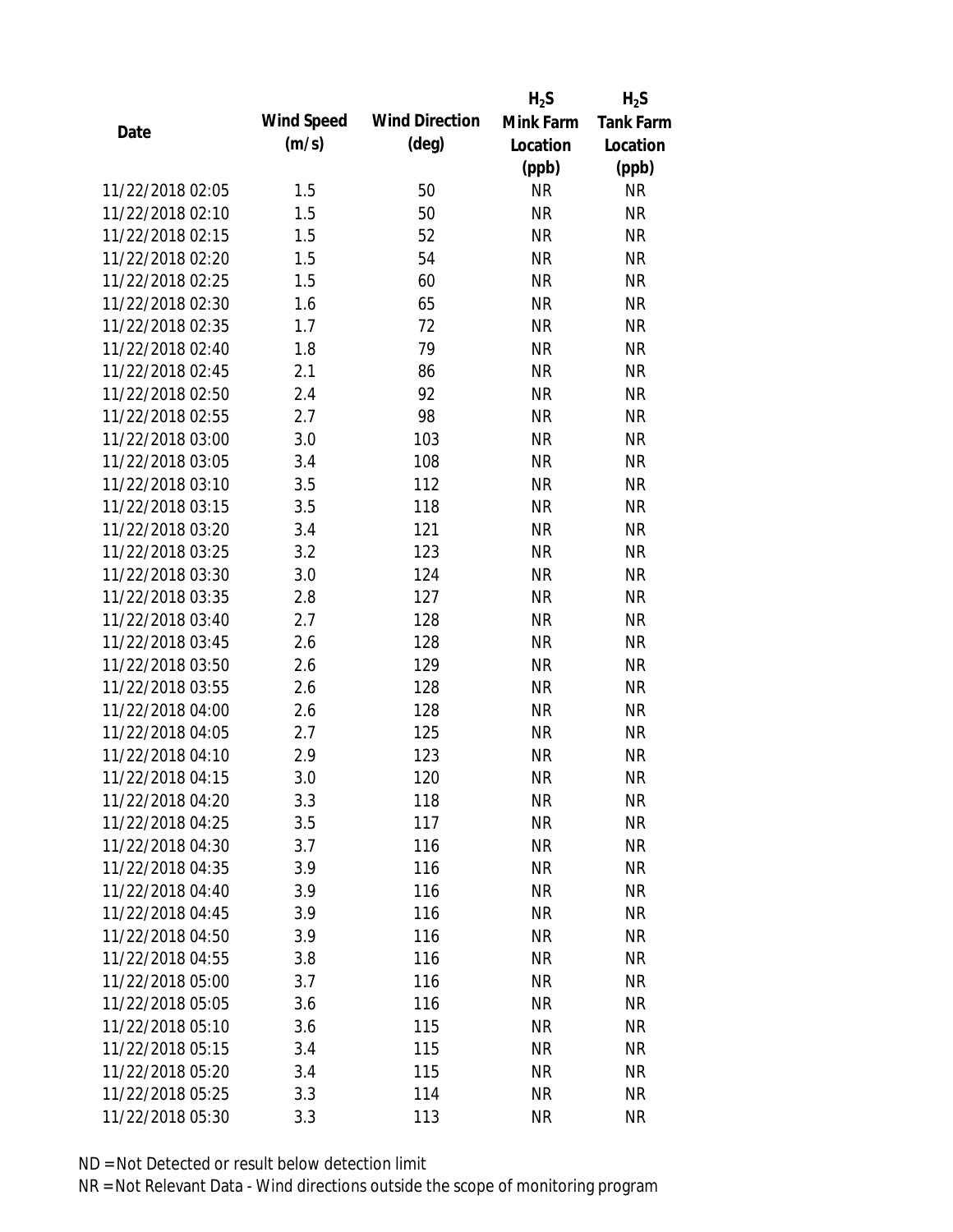|                  |            |                       | $H_2S$    | $H_2S$           |
|------------------|------------|-----------------------|-----------|------------------|
| Date             | Wind Speed | <b>Wind Direction</b> | Mink Farm | <b>Tank Farm</b> |
|                  | (m/s)      | $(\text{deg})$        | Location  | Location         |
|                  |            |                       | (ppb)     | (ppb)            |
| 11/22/2018 05:35 | 3.2        | 111                   | <b>NR</b> | <b>NR</b>        |
| 11/22/2018 05:40 | 3.1        | 109                   | <b>NR</b> | <b>NR</b>        |
| 11/22/2018 05:45 | 2.9        | 107                   | <b>NR</b> | <b>NR</b>        |
| 11/22/2018 05:50 | 2.7        | 104                   | <b>NR</b> | <b>NR</b>        |
| 11/22/2018 05:55 | 2.6        | 102                   | <b>NR</b> | <b>NR</b>        |
| 11/22/2018 06:00 | 2.5        | 101                   | <b>NR</b> | <b>NR</b>        |
| 11/22/2018 06:05 | 2.4        | 101                   | <b>NR</b> | <b>NR</b>        |
| 11/22/2018 06:10 | 2.5        | 101                   | <b>NR</b> | <b>NR</b>        |
| 11/22/2018 06:15 | 2.5        | 101                   | <b>NR</b> | <b>NR</b>        |
| 11/22/2018 06:20 | 2.5        | 101                   | <b>NR</b> | <b>NR</b>        |
| 11/22/2018 06:25 | 2.5        | 101                   | <b>NR</b> | <b>NR</b>        |
| 11/22/2018 06:30 | 2.5        | 100                   | <b>NR</b> | <b>NR</b>        |
| 11/22/2018 06:35 | 2.6        | 101                   | <b>NR</b> | <b>NR</b>        |
| 11/22/2018 06:40 | 2.7        | 101                   | <b>NR</b> | <b>NR</b>        |
| 11/22/2018 06:45 | 2.9        | 103                   | <b>NR</b> | <b>NR</b>        |
| 11/22/2018 06:50 | 3.1        | 105                   | <b>NR</b> | <b>NR</b>        |
| 11/22/2018 06:55 | 3.3        | 106                   | <b>NR</b> | <b>NR</b>        |
| 11/22/2018 07:00 | 3.5        | 108                   | <b>NR</b> | <b>NR</b>        |
| 11/22/2018 07:05 | 3.6        | 109                   | <b>NR</b> | <b>NR</b>        |
| 11/22/2018 07:10 | 3.8        | 109                   | <b>NR</b> | <b>NR</b>        |
| 11/22/2018 07:15 | 4.0        | 110                   | <b>NR</b> | <b>NR</b>        |
| 11/22/2018 07:20 | 4.1        | 110                   | <b>NR</b> | <b>NR</b>        |
| 11/22/2018 07:25 | 4.4        | 111                   | <b>NR</b> | <b>NR</b>        |
| 11/22/2018 07:30 | 4.6        | 113                   | <b>NR</b> | <b>NR</b>        |
| 11/22/2018 07:35 | 4.8        | 114                   | <b>NR</b> | <b>NR</b>        |
| 11/22/2018 07:40 | 4.9        | 115                   | <b>NR</b> | <b>NR</b>        |
| 11/22/2018 07:45 | 4.9        | 116                   | <b>NR</b> | <b>NR</b>        |
| 11/22/2018 07:50 | 5.1        | 116                   | <b>NR</b> | <b>NR</b>        |
| 11/22/2018 07:55 | 5.0        | 117                   | <b>NR</b> | <b>NR</b>        |
| 11/22/2018 08:00 | 5.1        | 117                   | <b>NR</b> | <b>NR</b>        |
| 11/22/2018 08:05 | 5.2        | 117                   | <b>NR</b> | <b>NR</b>        |
| 11/22/2018 08:10 | 5.2        | 118                   | <b>NR</b> | <b>NR</b>        |
| 11/22/2018 08:15 | 5.3        | 117                   | <b>NR</b> | <b>NR</b>        |
| 11/22/2018 08:20 | 5.4        | 118                   | <b>NR</b> | <b>NR</b>        |
| 11/22/2018 08:25 | 5.5        | 117                   | <b>NR</b> | <b>NR</b>        |
| 11/22/2018 08:30 | 5.5        | 118                   | <b>NR</b> | <b>NR</b>        |
| 11/22/2018 08:35 | 5.4        | 119                   | <b>NR</b> | <b>NR</b>        |
| 11/22/2018 08:40 | 5.4        | 120                   | NR        | <b>NR</b>        |
| 11/22/2018 08:45 | 5.3        | 120                   | <b>NR</b> | <b>NR</b>        |
| 11/22/2018 08:50 | 5.2        | 121                   | <b>NR</b> | <b>NR</b>        |
| 11/22/2018 08:55 | 5.0        | 122                   | <b>NR</b> | <b>NR</b>        |
| 11/22/2018 09:00 | 5.0        | 122                   | <b>NR</b> | <b>NR</b>        |
|                  |            |                       |           |                  |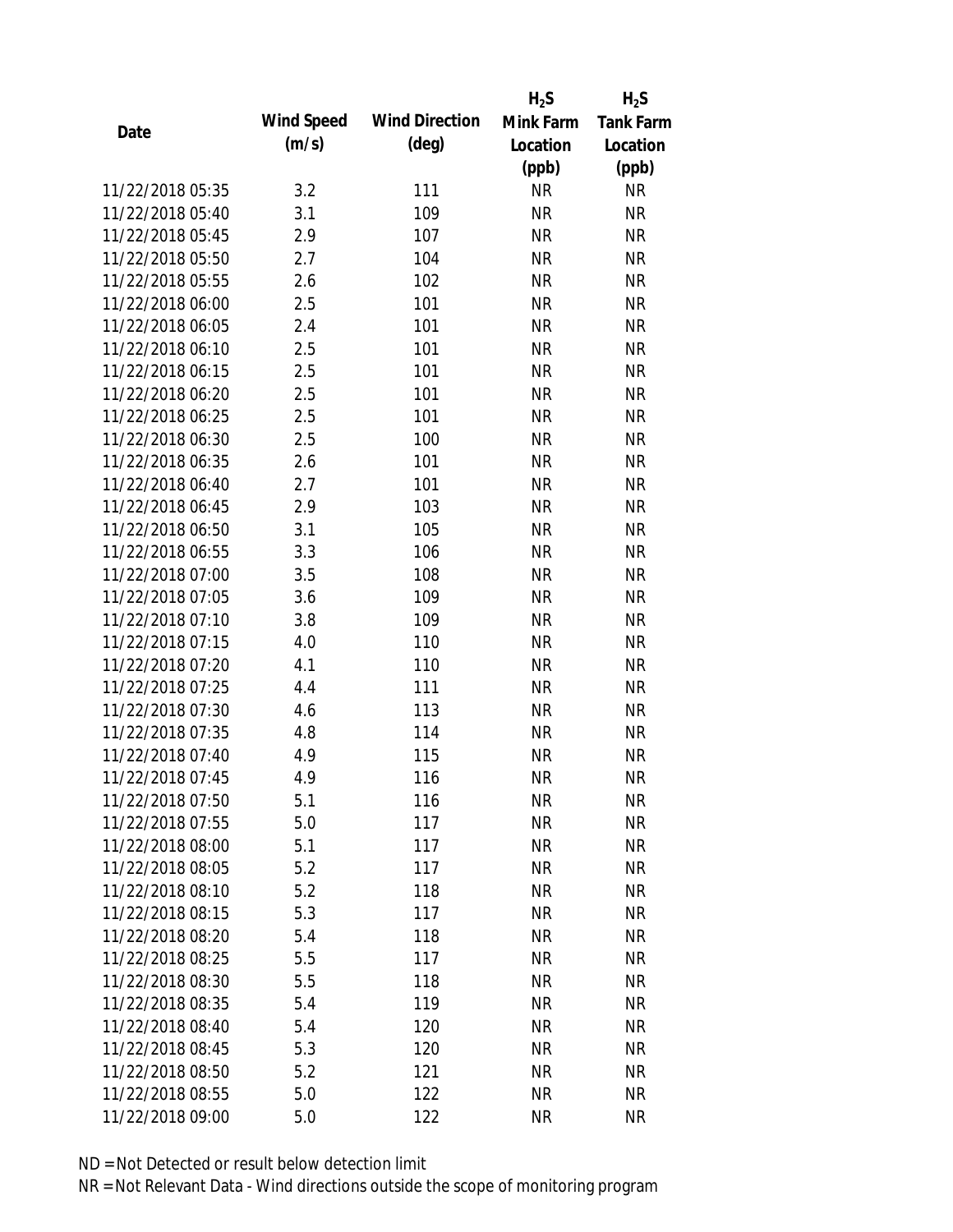|                  |            |                       | $H_2S$    | $H_2S$           |
|------------------|------------|-----------------------|-----------|------------------|
| Date             | Wind Speed | <b>Wind Direction</b> | Mink Farm | <b>Tank Farm</b> |
|                  | (m/s)      | $(\text{deg})$        | Location  | Location         |
|                  |            |                       | (ppb)     | (ppb)            |
| 11/22/2018 09:05 | 5.1        | 120                   | <b>NR</b> | <b>NR</b>        |
| 11/22/2018 09:10 | 5.0        | 119                   | <b>NR</b> | <b>NR</b>        |
| 11/22/2018 09:15 | 5.1        | 118                   | <b>NR</b> | <b>NR</b>        |
| 11/22/2018 09:20 | 5.1        | 118                   | <b>NR</b> | <b>NR</b>        |
| 11/22/2018 09:25 | 5.2        | 118                   | <b>NR</b> | <b>NR</b>        |
| 11/22/2018 09:30 | 5.2        | 120                   | <b>NR</b> | <b>NR</b>        |
| 11/22/2018 09:35 | 5.1        | 123                   | <b>NR</b> | <b>NR</b>        |
| 11/22/2018 09:40 | 5.1        | 127                   | <b>NR</b> | <b>NR</b>        |
| 11/22/2018 09:45 | 5.1        | 130                   | <b>NR</b> | <b>NR</b>        |
| 11/22/2018 09:50 | 5.0        | 131                   | <b>NR</b> | <b>NR</b>        |
| 11/22/2018 09:55 | 4.9        | 131                   | <b>NR</b> | <b>NR</b>        |
| 11/22/2018 10:00 | 4.8        | 131                   | <b>NR</b> | <b>NR</b>        |
| 11/22/2018 10:05 | 4.6        | 130                   | <b>NR</b> | <b>NR</b>        |
| 11/22/2018 10:10 | 4.5        | 127                   | <b>NR</b> | <b>NR</b>        |
| 11/22/2018 10:15 | 4.3        | 125                   | <b>NR</b> | <b>NR</b>        |
| 11/22/2018 10:20 | 4.2        | 125                   | <b>NR</b> | <b>NR</b>        |
| 11/22/2018 10:25 | 4.0        | 124                   | <b>NR</b> | <b>NR</b>        |
| 11/22/2018 10:30 | 4.0        | 124                   | <b>NR</b> | <b>NR</b>        |
| 11/22/2018 10:35 | 3.8        | 124                   | <b>NR</b> | <b>NR</b>        |
| 11/22/2018 10:40 | 3.6        | 126                   | <b>NR</b> | <b>NR</b>        |
| 11/22/2018 10:45 | 3.7        | 129                   | <b>NR</b> | <b>NR</b>        |
| 11/22/2018 10:50 | 3.8        | 130                   | <b>NR</b> | <b>NR</b>        |
| 11/22/2018 10:55 | 3.9        | 131                   | <b>NR</b> | <b>NR</b>        |
| 11/22/2018 11:00 | 4.0        | 130                   | <b>NR</b> | <b>NR</b>        |
| 11/22/2018 11:05 | 4.2        | 130                   | <b>NR</b> | <b>NR</b>        |
| 11/22/2018 11:10 | 4.4        | 131                   | <b>NR</b> | <b>NR</b>        |
| 11/22/2018 11:15 | 4.3        | 130                   | <b>NR</b> | <b>NR</b>        |
| 11/22/2018 11:20 | 4.3        | 127                   | <b>NR</b> | <b>NR</b>        |
| 11/22/2018 11:25 | 4.3        | 127                   | <b>NR</b> | <b>NR</b>        |
| 11/22/2018 11:30 | 4.1        | 129                   | <b>NR</b> | <b>NR</b>        |
| 11/22/2018 11:35 | 4.0        | 128                   | <b>NR</b> | <b>NR</b>        |
| 11/22/2018 11:40 | 4.2        | 127                   | <b>NR</b> | <b>NR</b>        |
| 11/22/2018 11:45 | 4.4        | 126                   | <b>NR</b> | <b>NR</b>        |
| 11/22/2018 11:50 | 4.5        | 129                   | <b>NR</b> | <b>NR</b>        |
| 11/22/2018 11:55 | 4.6        | 130                   | <b>NR</b> | <b>NR</b>        |
| 11/22/2018 12:00 | 4.8        | 128                   | <b>NR</b> | <b>NR</b>        |
| 11/22/2018 12:05 | 5.0        | 128                   | <b>NR</b> | <b>NR</b>        |
| 11/22/2018 12:10 | 4.9        | 127                   | NR        | <b>NR</b>        |
| 11/22/2018 12:15 | 4.8        | 127                   | <b>NR</b> | <b>NR</b>        |
| 11/22/2018 12:20 | 4.9        | 124                   | <b>NR</b> | <b>NR</b>        |
| 11/22/2018 12:25 | 5.0        |                       | <b>NR</b> |                  |
|                  |            | 123                   |           | <b>NR</b>        |
| 11/22/2018 12:30 | 5.1        | 125                   | <b>NR</b> | <b>NR</b>        |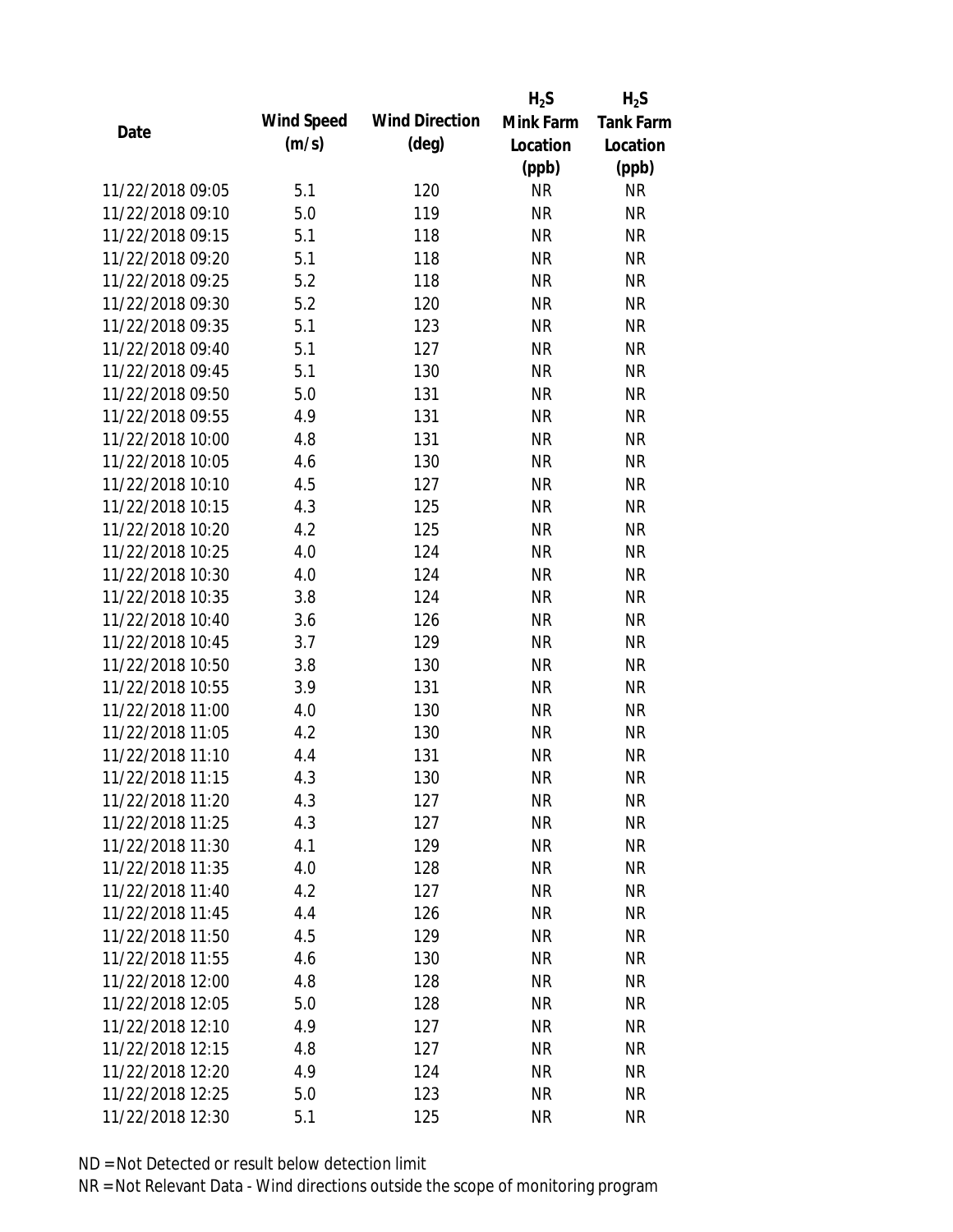|                  |            |                       | $H_2S$    | $H_2S$           |
|------------------|------------|-----------------------|-----------|------------------|
| Date             | Wind Speed | <b>Wind Direction</b> | Mink Farm | <b>Tank Farm</b> |
|                  | (m/s)      | $(\text{deg})$        | Location  | Location         |
|                  |            |                       | (ppb)     | (ppb)            |
| 11/22/2018 12:35 | 5.0        | 130                   | <b>NR</b> | <b>NR</b>        |
| 11/22/2018 12:40 | 5.0        | 131                   | <b>NR</b> | <b>NR</b>        |
| 11/22/2018 12:45 | 5.0        | 131                   | <b>NR</b> | <b>NR</b>        |
| 11/22/2018 12:50 | 4.8        | 134                   | <b>NR</b> | <b>NR</b>        |
| 11/22/2018 12:55 | 4.7        | 135                   | <b>NR</b> | <b>NR</b>        |
| 11/22/2018 13:00 | 4.8        | 133                   | <b>NR</b> | <b>NR</b>        |
| 11/22/2018 13:05 | 4.8        | 132                   | <b>NR</b> | <b>NR</b>        |
| 11/22/2018 13:10 | 4.8        | 134                   | <b>NR</b> | <b>NR</b>        |
| 11/22/2018 13:15 | 4.8        | 137                   | <b>NR</b> | <b>NR</b>        |
| 11/22/2018 13:20 | 4.8        | 136                   | <b>NR</b> | <b>NR</b>        |
| 11/22/2018 13:25 | 4.7        | 137                   | <b>NR</b> | <b>NR</b>        |
| 11/22/2018 13:30 | 4.7        | 138                   | <b>NR</b> | <b>NR</b>        |
| 11/22/2018 13:35 | 4.8        | 135                   | <b>NR</b> | <b>NR</b>        |
| 11/22/2018 13:40 | 5.0        | 133                   | <b>NR</b> | <b>NR</b>        |
| 11/22/2018 13:45 | 4.9        | 130                   | <b>NR</b> | <b>NR</b>        |
| 11/22/2018 13:50 | 4.8        | 130                   | <b>NR</b> | <b>NR</b>        |
| 11/22/2018 13:55 | 4.9        | 128                   | <b>NR</b> | <b>NR</b>        |
| 11/22/2018 14:00 | 5.0        | 129                   | <b>NR</b> | <b>NR</b>        |
| 11/22/2018 14:05 | 5.1        | 130                   | <b>NR</b> | <b>NR</b>        |
| 11/22/2018 14:10 | 5.0        | 132                   | <b>NR</b> | <b>NR</b>        |
| 11/22/2018 14:15 | 5.1        | 132                   | <b>NR</b> | <b>NR</b>        |
| 11/22/2018 14:20 | 5.4        | 133                   | <b>NR</b> | <b>NR</b>        |
| 11/22/2018 14:25 | 5.3        | 135                   | <b>NR</b> | <b>NR</b>        |
| 11/22/2018 14:30 | 5.1        | 134                   | <b>NR</b> | <b>NR</b>        |
| 11/22/2018 14:35 | 4.7        | 134                   | <b>NR</b> | <b>NR</b>        |
| 11/22/2018 14:40 | 4.9        | 133                   | <b>NR</b> | <b>NR</b>        |
| 11/22/2018 14:45 | 4.9        | 134                   | <b>NR</b> | <b>NR</b>        |
| 11/22/2018 14:50 | 4.8        | 133                   | <b>NR</b> | <b>NR</b>        |
| 11/22/2018 14:55 | 4.9        | 134                   | <b>NR</b> | <b>NR</b>        |
| 11/22/2018 15:00 | 5.1        | 136                   | <b>NR</b> | <b>NR</b>        |
| 11/22/2018 15:05 | 5.3        | 135                   | <b>NR</b> | <b>NR</b>        |
| 11/22/2018 15:10 | 5.2        | 136                   | <b>NR</b> | <b>NR</b>        |
| 11/22/2018 15:15 | 5.2        | 136                   | <b>NR</b> | <b>NR</b>        |
| 11/22/2018 15:20 | 5.2        | 136                   | <b>NR</b> | <b>NR</b>        |
| 11/22/2018 15:25 | 5.3        | 136                   | <b>NR</b> | <b>NR</b>        |
| 11/22/2018 15:30 | 5.3        | 135                   | <b>NR</b> | <b>NR</b>        |
| 11/22/2018 15:35 | 5.3        | 136                   | NR        | <b>NR</b>        |
| 11/22/2018 15:40 | 5.3        | 137                   | NR        | <b>NR</b>        |
| 11/22/2018 15:45 | 5.2        | 135                   | <b>NR</b> | <b>NR</b>        |
| 11/22/2018 15:50 | 5.3        | 136                   | <b>NR</b> | <b>NR</b>        |
| 11/22/2018 15:55 | 5.3        | 135                   | <b>NR</b> | <b>NR</b>        |
| 11/22/2018 16:00 | 5.4        | 135                   | <b>NR</b> | <b>NR</b>        |
|                  |            |                       |           |                  |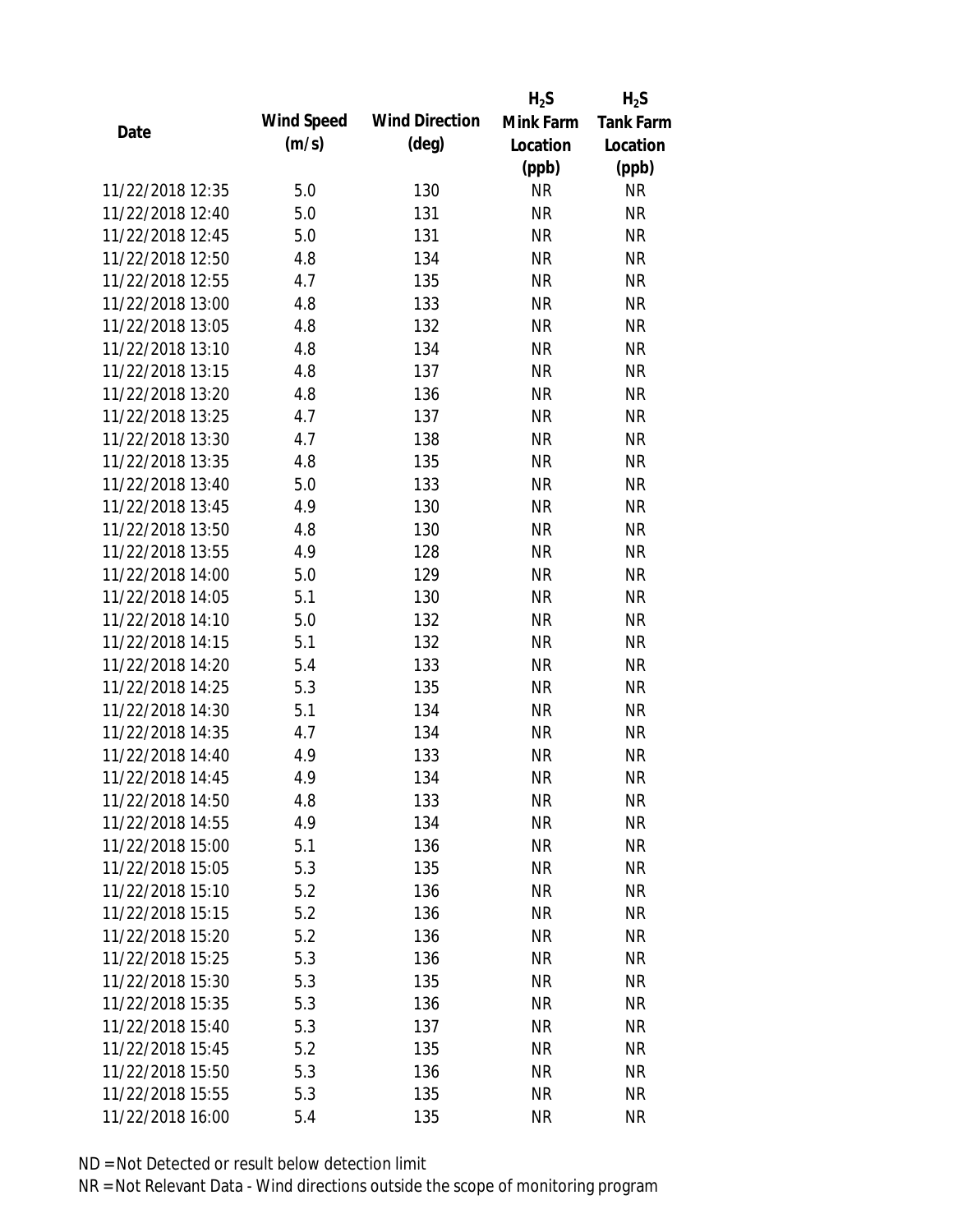|                  |            |                       | $H_2S$    | $H_2S$           |
|------------------|------------|-----------------------|-----------|------------------|
|                  | Wind Speed | <b>Wind Direction</b> | Mink Farm | <b>Tank Farm</b> |
| Date             | (m/s)      | $(\text{deg})$        | Location  | Location         |
|                  |            |                       | (ppb)     | (ppb)            |
| 11/22/2018 16:05 | 5.4        | 133                   | <b>NR</b> | <b>NR</b>        |
| 11/22/2018 16:10 | 5.5        | 133                   | <b>NR</b> | <b>NR</b>        |
| 11/22/2018 16:15 | 5.5        | 133                   | <b>NR</b> | <b>NR</b>        |
| 11/22/2018 16:20 | 5.6        | 132                   | <b>NR</b> | <b>NR</b>        |
| 11/22/2018 16:25 | 5.3        | 131                   | <b>NR</b> | <b>NR</b>        |
| 11/22/2018 16:30 | 5.1        | 131                   | <b>NR</b> | <b>NR</b>        |
| 11/22/2018 16:35 | 4.9        | 130                   | <b>NR</b> | <b>NR</b>        |
| 11/22/2018 16:40 | 4.6        | 129                   | <b>NR</b> | <b>NR</b>        |
| 11/22/2018 16:45 | 4.5        | 129                   | <b>NR</b> | <b>NR</b>        |
| 11/22/2018 16:50 | 4.5        | 129                   | <b>NR</b> | <b>NR</b>        |
| 11/22/2018 16:55 | 4.5        | 129                   | <b>NR</b> | <b>NR</b>        |
| 11/22/2018 17:00 | 4.4        | 129                   | <b>NR</b> | <b>NR</b>        |
| 11/22/2018 17:05 | 4.5        | 129                   | <b>NR</b> | <b>NR</b>        |
| 11/22/2018 17:10 | 4.8        | 129                   | <b>NR</b> | <b>NR</b>        |
| 11/22/2018 17:15 | 5.0        | 129                   | <b>NR</b> | <b>NR</b>        |
| 11/22/2018 17:20 | 4.7        | 127                   | <b>NR</b> | <b>NR</b>        |
| 11/22/2018 17:25 | 4.8        | 127                   | <b>NR</b> | <b>NR</b>        |
| 11/22/2018 17:30 | 4.8        | 126                   | <b>NR</b> | <b>NR</b>        |
| 11/22/2018 17:35 | 4.8        | 126                   | <b>NR</b> | <b>NR</b>        |
| 11/22/2018 17:40 | 4.5        | 125                   | <b>NR</b> | <b>NR</b>        |
| 11/22/2018 17:45 | 4.3        | 124                   | <b>NR</b> | <b>NR</b>        |
| 11/22/2018 17:50 | 4.4        | 124                   | <b>NR</b> | <b>NR</b>        |
| 11/22/2018 17:55 | 4.6        | 125                   | <b>NR</b> | <b>NR</b>        |
| 11/22/2018 18:00 | 4.8        | 126                   | <b>NR</b> | <b>NR</b>        |
| 11/22/2018 18:05 | 4.9        | 126                   | <b>NR</b> | <b>NR</b>        |
| 11/22/2018 18:10 | 5.2        | 127                   | <b>NR</b> | <b>NR</b>        |
| 11/22/2018 18:15 | 5.3        | 129                   | <b>NR</b> | <b>NR</b>        |
| 11/22/2018 18:20 | 5.3        | 130                   | <b>NR</b> | <b>NR</b>        |
| 11/22/2018 18:25 | 5.2        | 129                   | <b>NR</b> | <b>NR</b>        |
| 11/22/2018 18:30 | 5.2        | 128                   | <b>NR</b> | <b>NR</b>        |
| 11/22/2018 18:35 | 5.4        | 128                   | <b>NR</b> | <b>NR</b>        |
| 11/22/2018 18:40 | 5.3        | 128                   | <b>NR</b> | NR               |
| 11/22/2018 18:45 | 5.4        | 126                   | <b>NR</b> | <b>NR</b>        |
| 11/22/2018 18:50 | 5.3        | 126                   | <b>NR</b> | <b>NR</b>        |
| 11/22/2018 18:55 | 5.4        | 126                   | <b>NR</b> | <b>NR</b>        |
| 11/22/2018 19:00 | 5.4        | 127                   | NR        | <b>NR</b>        |
| 11/22/2018 19:05 | 5.3        | 127                   | <b>NR</b> | <b>NR</b>        |
| 11/22/2018 19:10 | 5.3        | 127                   | <b>NR</b> | <b>NR</b>        |
| 11/22/2018 19:15 | 5.3        | 128                   | <b>NR</b> | <b>NR</b>        |
| 11/22/2018 19:20 | 5.3        | 128                   | <b>NR</b> | NR               |
| 11/22/2018 19:25 | 5.3        | 129                   | <b>NR</b> | <b>NR</b>        |
| 11/22/2018 19:30 | 5.2        | 129                   | <b>NR</b> | <b>NR</b>        |
|                  |            |                       |           |                  |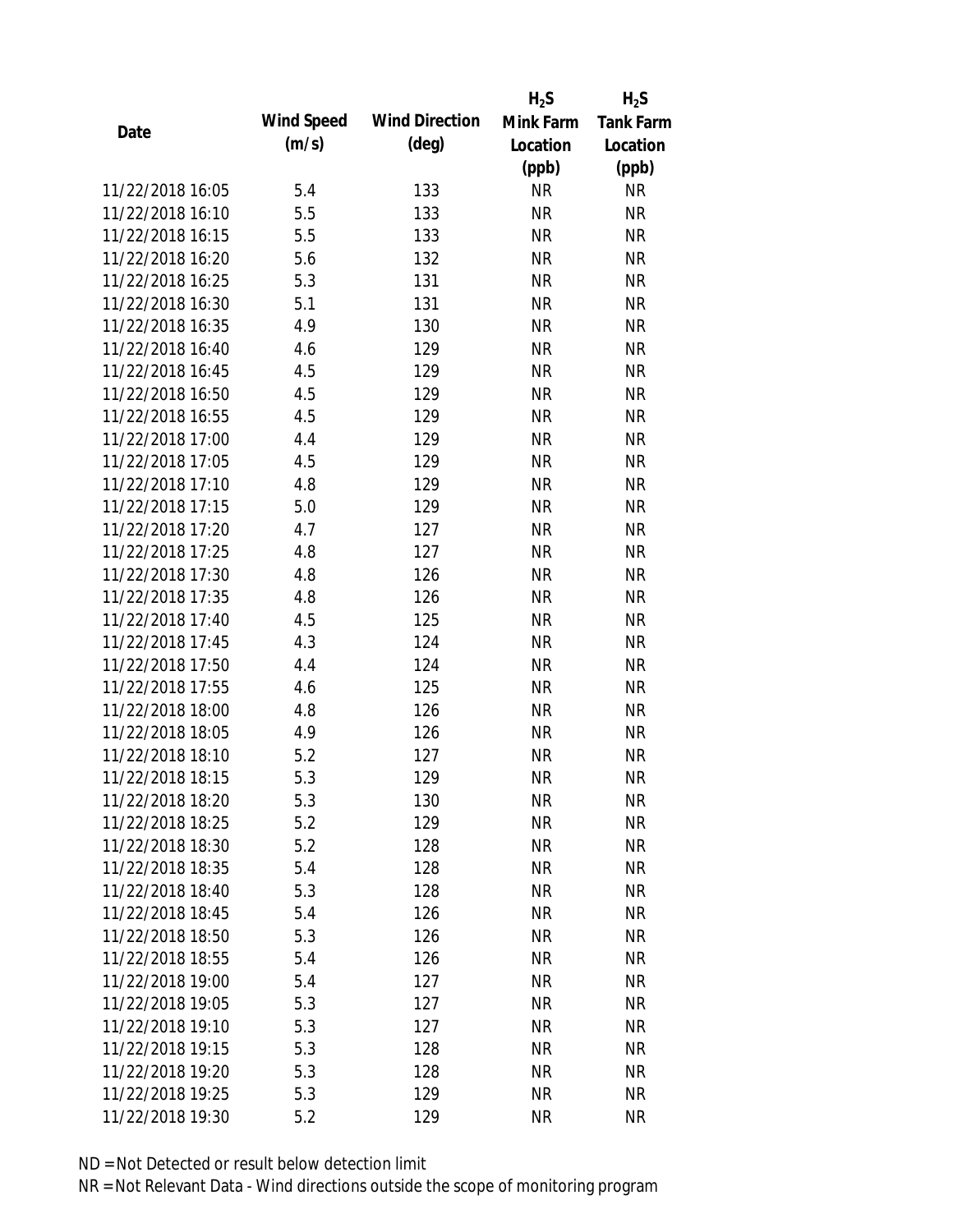|                  |            |                       | $H_2S$    | $H_2S$           |
|------------------|------------|-----------------------|-----------|------------------|
| Date             | Wind Speed | <b>Wind Direction</b> | Mink Farm | <b>Tank Farm</b> |
|                  | (m/s)      | $(\text{deg})$        | Location  | Location         |
|                  |            |                       | (ppb)     | (ppb)            |
| 11/22/2018 19:35 | 5.3        | 129                   | <b>NR</b> | <b>NR</b>        |
| 11/22/2018 19:40 | 5.1        | 129                   | <b>NR</b> | <b>NR</b>        |
| 11/22/2018 19:45 | 5.1        | 130                   | <b>NR</b> | <b>NR</b>        |
| 11/22/2018 19:50 | 5.3        | 131                   | <b>NR</b> | <b>NR</b>        |
| 11/22/2018 19:55 | 5.4        | 131                   | <b>NR</b> | <b>NR</b>        |
| 11/22/2018 20:00 | 5.5        | 130                   | <b>NR</b> | <b>NR</b>        |
| 11/22/2018 20:05 | 5.6        | 130                   | <b>NR</b> | <b>NR</b>        |
| 11/22/2018 20:10 | 5.9        | 131                   | <b>NR</b> | <b>NR</b>        |
| 11/22/2018 20:15 | 5.9        | 131                   | <b>NR</b> | <b>NR</b>        |
| 11/22/2018 20:20 | 5.8        | 131                   | <b>NR</b> | <b>NR</b>        |
| 11/22/2018 20:25 | 5.7        | 132                   | <b>NR</b> | <b>NR</b>        |
| 11/22/2018 20:30 | 5.5        | 132                   | <b>NR</b> | <b>NR</b>        |
| 11/22/2018 20:35 | 5.3        | 133                   | <b>NR</b> | <b>NR</b>        |
| 11/22/2018 20:40 | 5.1        | 133                   | <b>NR</b> | <b>NR</b>        |
| 11/22/2018 20:45 | 5.0        | 133                   | <b>NR</b> | <b>NR</b>        |
| 11/22/2018 20:50 | 4.9        | 134                   | <b>NR</b> | <b>NR</b>        |
| 11/22/2018 20:55 | 4.8        | 134                   | <b>NR</b> | <b>NR</b>        |
| 11/22/2018 21:00 | 4.6        | 134                   | <b>NR</b> | <b>NR</b>        |
| 11/22/2018 21:05 | 4.5        | 134                   | <b>NR</b> | <b>NR</b>        |
| 11/22/2018 21:10 | 4.4        | 134                   | <b>NR</b> | <b>NR</b>        |
| 11/22/2018 21:15 | 4.3        | 134                   | <b>NR</b> | <b>NR</b>        |
| 11/22/2018 21:20 | 4.3        | 133                   | <b>NR</b> | <b>NR</b>        |
| 11/22/2018 21:25 | 4.3        | 134                   | <b>NR</b> | <b>NR</b>        |
| 11/22/2018 21:30 | 4.3        | 135                   | <b>NR</b> | <b>NR</b>        |
| 11/22/2018 21:35 | 4.4        | 135                   | <b>NR</b> | <b>NR</b>        |
| 11/22/2018 21:40 | 4.5        | 136                   | <b>NR</b> | <b>NR</b>        |
| 11/22/2018 21:45 | 4.5        | 136                   | <b>NR</b> | <b>NR</b>        |
| 11/22/2018 21:50 | 4.5        | 136                   | <b>NR</b> | <b>NR</b>        |
| 11/22/2018 21:55 | 4.6        | 136                   | <b>NR</b> | <b>NR</b>        |
| 11/22/2018 22:00 | 4.6        | 136                   | <b>NR</b> | <b>NR</b>        |
| 11/22/2018 22:05 | 4.6        | 136                   | NR        | <b>NR</b>        |
| 11/22/2018 22:10 | 4.6        | 137                   | <b>NR</b> | <b>NR</b>        |
| 11/22/2018 22:15 | 4.5        | 137                   | <b>NR</b> | <b>NR</b>        |
| 11/22/2018 22:20 | 4.4        | 139                   | <b>NR</b> | <b>NR</b>        |
| 11/22/2018 22:25 | 4.4        | 140                   | <b>NR</b> | <b>NR</b>        |
| 11/22/2018 22:30 | 4.3        | 140                   | <b>NR</b> | <b>NR</b>        |
| 11/22/2018 22:35 | 4.3        | 141                   | <b>NR</b> | <b>NR</b>        |
| 11/22/2018 22:40 | 4.2        | 142                   | NR        | <b>NR</b>        |
| 11/22/2018 22:45 | 4.2        | 141                   | <b>NR</b> | <b>NR</b>        |
| 11/22/2018 22:50 | 4.2        | 142                   | <b>NR</b> | <b>NR</b>        |
| 11/22/2018 22:55 | 4.2        | 143                   | <b>NR</b> | <b>NR</b>        |
|                  | 4.3        |                       |           | <b>NR</b>        |
| 11/22/2018 23:00 |            | 143                   | <b>NR</b> |                  |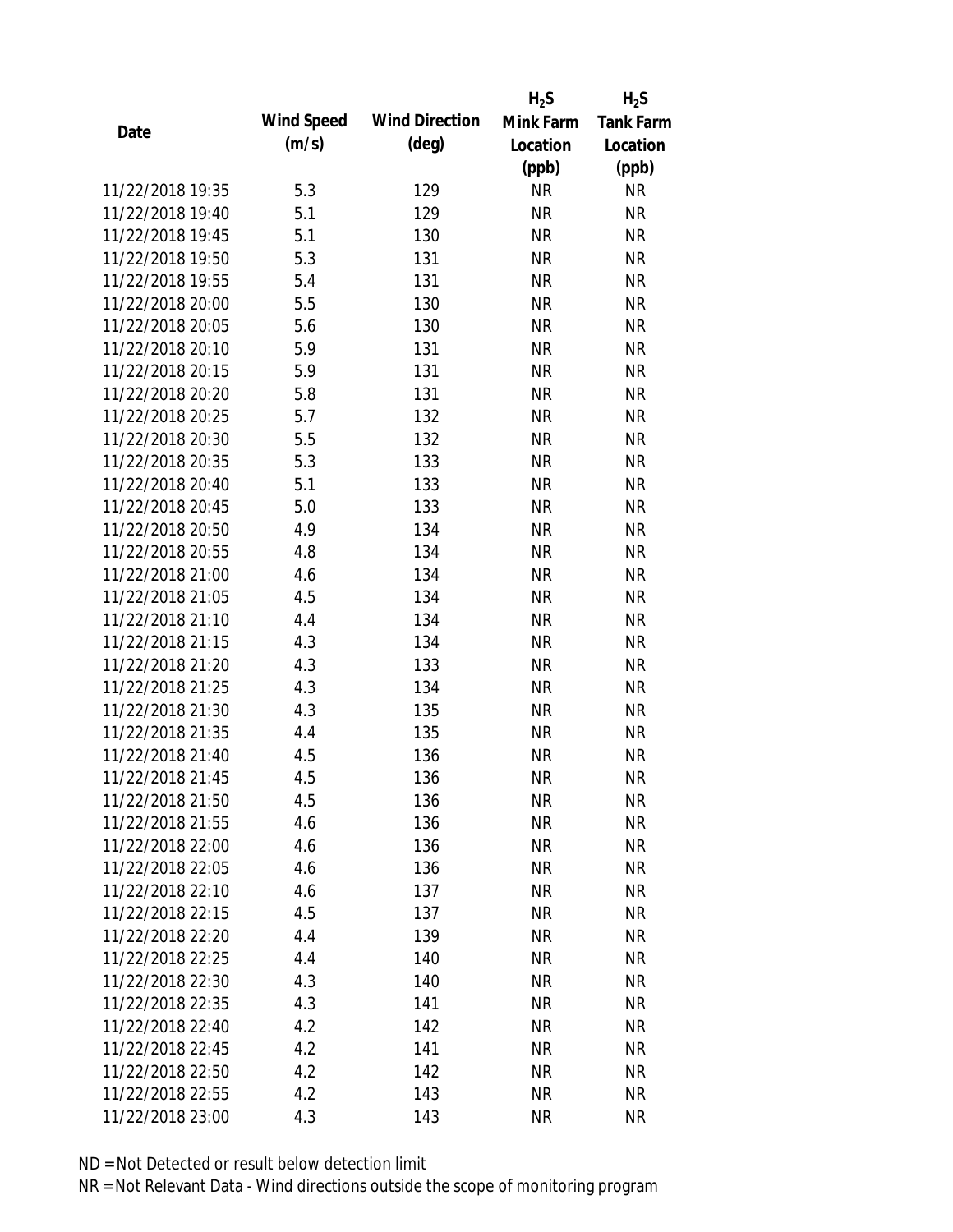|                  |            |                       | $H_2S$    | $H_2S$           |
|------------------|------------|-----------------------|-----------|------------------|
| Date             | Wind Speed | <b>Wind Direction</b> | Mink Farm | <b>Tank Farm</b> |
|                  | (m/s)      | $(\text{deg})$        | Location  | Location         |
|                  |            |                       | (ppb)     | (ppb)            |
| 11/22/2018 23:05 | 4.3        | 144                   | <b>NR</b> | <b>NR</b>        |
| 11/22/2018 23:10 | 4.4        | 145                   | <b>NR</b> | <b>NR</b>        |
| 11/22/2018 23:15 | 4.5        | 146                   | <b>NR</b> | <b>NR</b>        |
| 11/22/2018 23:20 | 4.6        | 145                   | <b>NR</b> | <b>NR</b>        |
| 11/22/2018 23:25 | 4.7        | 145                   | <b>NR</b> | <b>NR</b>        |
| 11/22/2018 23:30 | 4.7        | 145                   | <b>NR</b> | <b>NR</b>        |
| 11/22/2018 23:35 | 4.7        | 145                   | <b>NR</b> | <b>NR</b>        |
| 11/22/2018 23:40 | 4.7        | 144                   | <b>NR</b> | <b>NR</b>        |
| 11/22/2018 23:45 | 4.7        | 144                   | <b>NR</b> | <b>NR</b>        |
| 11/22/2018 23:50 | 4.7        | 145                   | <b>NR</b> | <b>NR</b>        |
| 11/22/2018 23:55 | 4.8        | 146                   | <b>NR</b> | <b>NR</b>        |
| 11/22/2018 24:00 | 4.8        | 147                   | <b>NR</b> | <b>NR</b>        |
| 11/23/2018 00:05 | 4.9        | 148                   | <b>NR</b> | <b>NR</b>        |
| 11/23/2018 00:10 | 5.2        | 150                   | <b>NR</b> | <b>NR</b>        |
| 11/23/2018 00:15 | 5.3        | 151                   | <b>NR</b> | <b>NR</b>        |
| 11/23/2018 00:20 | 5.3        | 151                   | <b>NR</b> | <b>NR</b>        |
| 11/23/2018 00:25 | 5.4        | 152                   | <b>NR</b> | <b>NR</b>        |
| 11/23/2018 00:30 | 5.5        | 152                   | <b>NR</b> | <b>NR</b>        |
| 11/23/2018 00:35 | 5.6        | 152                   | <b>NR</b> | <b>NR</b>        |
| 11/23/2018 00:40 | 5.5        | 151                   | <b>NR</b> | <b>NR</b>        |
| 11/23/2018 00:45 | 5.4        | 150                   | <b>NR</b> | <b>NR</b>        |
| 11/23/2018 00:50 | 5.4        | 150                   | <b>NR</b> | <b>NR</b>        |
| 11/23/2018 00:55 | 5.2        | 150                   | <b>NR</b> | <b>NR</b>        |
| 11/23/2018 01:00 | 5.2        | 149                   | <b>NR</b> | <b>NR</b>        |
| 11/23/2018 01:05 | 5.1        | 149                   | <b>NR</b> | <b>NR</b>        |
| 11/23/2018 01:10 | 5.1        | 149                   | <b>NR</b> | <b>NR</b>        |
| 11/23/2018 01:15 | 5.2        | 149                   | <b>NR</b> | <b>NR</b>        |
| 11/23/2018 01:20 | 5.1        | 150                   | <b>NR</b> | <b>NR</b>        |
| 11/23/2018 01:25 | 5.1        | 150                   | <b>NR</b> | <b>NR</b>        |
| 11/23/2018 01:30 | 5.0        | 150                   | <b>NR</b> | <b>NR</b>        |
| 11/23/2018 01:35 | 5.0        | 151                   | <b>NR</b> | <b>NR</b>        |
| 11/23/2018 01:40 | 5.0        | 152                   | <b>NR</b> | <b>NR</b>        |
| 11/23/2018 01:45 | 5.0        | 151                   | <b>NR</b> | <b>NR</b>        |
| 11/23/2018 01:50 | 5.0        | 151                   | <b>NR</b> | <b>NR</b>        |
| 11/23/2018 01:55 | 5.0        | 151                   | <b>NR</b> | <b>NR</b>        |
| 11/23/2018 02:00 | 5.1        | 152                   | <b>NR</b> | <b>NR</b>        |
| 11/23/2018 02:05 | 5.1        | 152                   | <b>NR</b> | <b>NR</b>        |
| 11/23/2018 02:10 | 5.2        | 152                   | NR        | <b>NR</b>        |
| 11/23/2018 02:15 | 5.2        | 153                   | <b>NR</b> | <b>NR</b>        |
| 11/23/2018 02:20 | 5.2        | 153                   | <b>NR</b> | <b>NR</b>        |
| 11/23/2018 02:25 | 5.3        | 154                   | <b>NR</b> | <b>NR</b>        |
| 11/23/2018 02:30 | 5.2        | 155                   | <b>NR</b> | <b>NR</b>        |
|                  |            |                       |           |                  |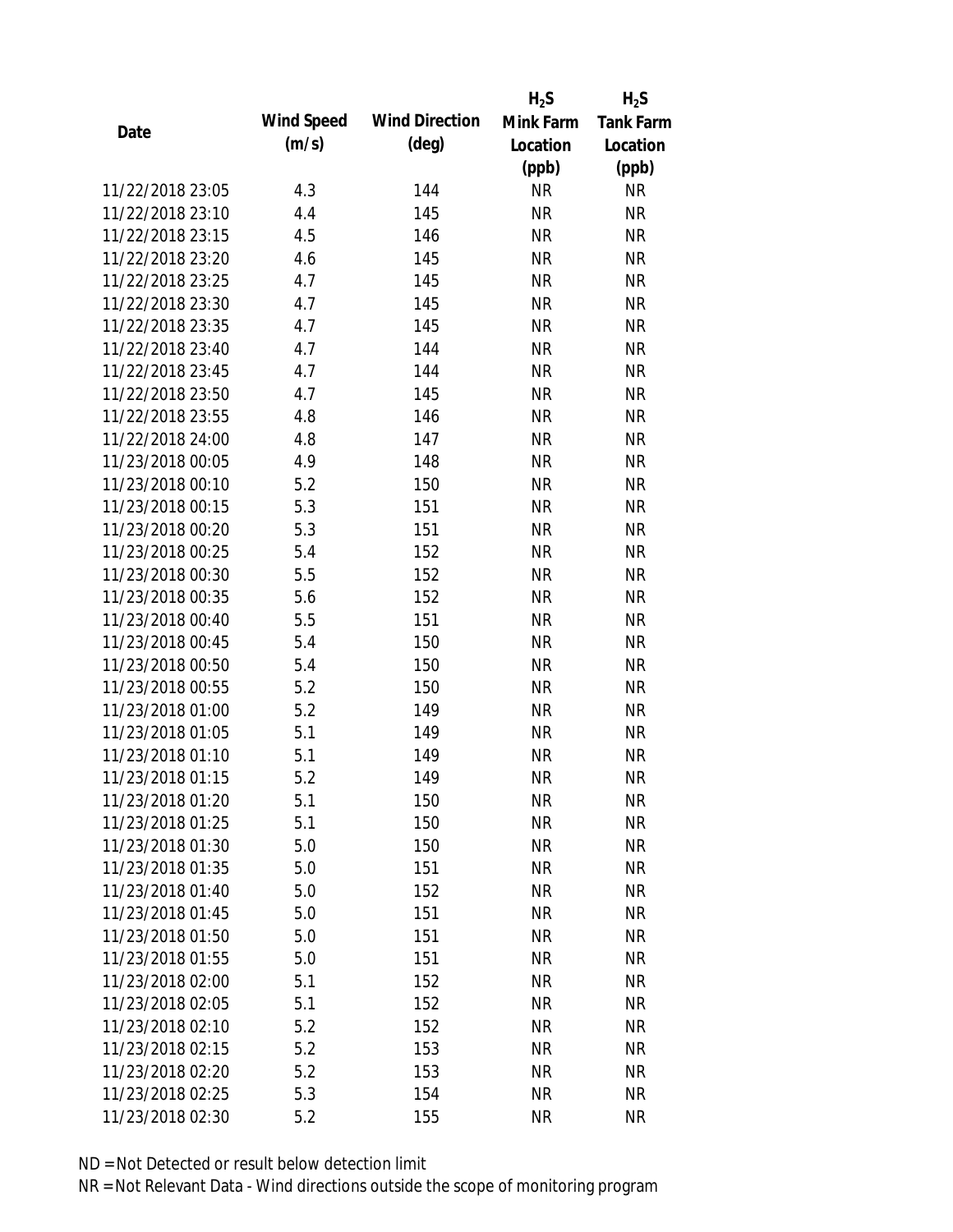|                  |            |                       | $H_2S$    | $H_2S$           |
|------------------|------------|-----------------------|-----------|------------------|
| Date             | Wind Speed | <b>Wind Direction</b> | Mink Farm | <b>Tank Farm</b> |
|                  | (m/s)      | $(\text{deg})$        | Location  | Location         |
|                  |            |                       | (ppb)     | (ppb)            |
| 11/23/2018 02:35 | 5.4        | 155                   | <b>NR</b> | NR               |
| 11/23/2018 02:40 | 5.3        | 155                   | <b>NR</b> | <b>NR</b>        |
| 11/23/2018 02:45 | 5.3        | 156                   | <b>NR</b> | <b>NR</b>        |
| 11/23/2018 02:50 | 5.4        | 157                   | <b>NR</b> | <b>NR</b>        |
| 11/23/2018 02:55 | 5.5        | 157                   | <b>NR</b> | <b>NR</b>        |
| 11/23/2018 03:00 | 5.6        | 158                   | <b>NR</b> | <b>NR</b>        |
| 11/23/2018 03:05 | 5.6        | 159                   | <b>NR</b> | <b>NR</b>        |
| 11/23/2018 03:10 | 5.6        | 160                   | <b>NR</b> | <b>NR</b>        |
| 11/23/2018 03:15 | 5.5        | 160                   | <b>NR</b> | <b>NR</b>        |
| 11/23/2018 03:20 | 5.5        | 161                   | <b>NR</b> | <b>NR</b>        |
| 11/23/2018 03:25 | 5.5        | 160                   | <b>NR</b> | <b>NR</b>        |
| 11/23/2018 03:30 | 5.5        | 160                   | <b>NR</b> | <b>NR</b>        |
| 11/23/2018 03:35 | 5.5        | 160                   | <b>NR</b> | <b>NR</b>        |
| 11/23/2018 03:40 | 5.5        | 159                   | <b>NR</b> | <b>NR</b>        |
| 11/23/2018 03:45 | 5.6        | 159                   | <b>NR</b> | <b>NR</b>        |
| 11/23/2018 03:50 | 5.6        | 159                   | <b>NR</b> | <b>NR</b>        |
| 11/23/2018 03:55 | 5.6        | 159                   | <b>NR</b> | <b>NR</b>        |
| 11/23/2018 04:00 | 5.6        | 159                   | <b>NR</b> | <b>NR</b>        |
| 11/23/2018 04:05 | 5.7        | 159                   | <b>NR</b> | <b>NR</b>        |
| 11/23/2018 04:10 | 5.8        | 159                   | <b>NR</b> | <b>NR</b>        |
| 11/23/2018 04:15 | 5.8        | 158                   | <b>NR</b> | <b>NR</b>        |
| 11/23/2018 04:20 | 5.8        | 157                   | <b>NR</b> | <b>NR</b>        |
| 11/23/2018 04:25 | 5.9        | 156                   | <b>NR</b> | <b>NR</b>        |
| 11/23/2018 04:30 | 5.8        | 155                   | <b>NR</b> | <b>NR</b>        |
| 11/23/2018 04:35 | 5.6        | 156                   | <b>NR</b> | <b>NR</b>        |
| 11/23/2018 04:40 | 5.6        | 156                   | <b>NR</b> | <b>NR</b>        |
| 11/23/2018 04:45 | 5.6        | 157                   | <b>NR</b> | <b>NR</b>        |
| 11/23/2018 04:50 | 5.6        | 158                   | <b>NR</b> | <b>NR</b>        |
| 11/23/2018 04:55 | 5.4        | 159                   | <b>NR</b> | <b>NR</b>        |
| 11/23/2018 05:00 | 5.4        | 159                   | <b>NR</b> | <b>NR</b>        |
| 11/23/2018 05:05 | 5.4        | 161                   | <b>NR</b> | <b>NR</b>        |
| 11/23/2018 05:10 | 5.3        | 162                   | <b>NR</b> | <b>NR</b>        |
| 11/23/2018 05:15 | 5.2        | 162                   | <b>NR</b> | <b>NR</b>        |
| 11/23/2018 05:20 | 5.2        | 163                   | <b>NR</b> | <b>NR</b>        |
| 11/23/2018 05:25 | 5.3        | 163                   | <b>NR</b> | <b>NR</b>        |
| 11/23/2018 05:30 | 5.4        | 163                   | <b>NR</b> | <b>NR</b>        |
| 11/23/2018 05:35 | 5.4        | 163                   | <b>NR</b> | <b>NR</b>        |
| 11/23/2018 05:40 | 5.5        | 163                   | NR        | <b>NR</b>        |
| 11/23/2018 05:45 | 5.5        | 164                   | <b>NR</b> | <b>NR</b>        |
| 11/23/2018 05:50 | 5.6        | 163                   | <b>NR</b> | <b>NR</b>        |
| 11/23/2018 05:55 | 5.6        | 164                   | <b>NR</b> | <b>NR</b>        |
| 11/23/2018 06:00 | 5.7        | 164                   | <b>NR</b> | <b>NR</b>        |
|                  |            |                       |           |                  |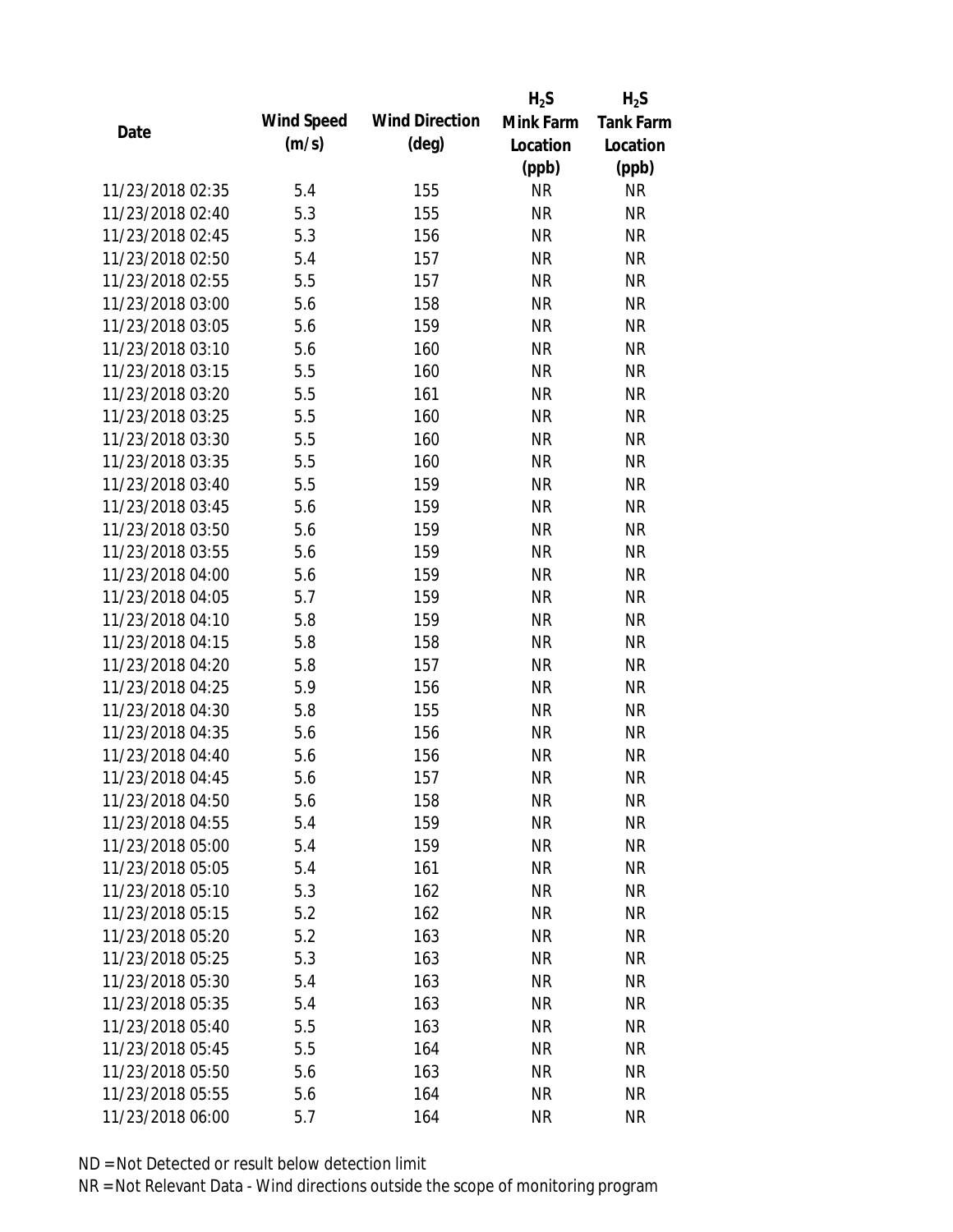|                  |            |                       | $H_2S$    | $H_2S$           |
|------------------|------------|-----------------------|-----------|------------------|
| Date             | Wind Speed | <b>Wind Direction</b> | Mink Farm | <b>Tank Farm</b> |
|                  | (m/s)      | $(\text{deg})$        | Location  | Location         |
|                  |            |                       | (ppb)     | (ppb)            |
| 11/23/2018 06:05 | 5.7        | 165                   | <b>NR</b> | NR               |
| 11/23/2018 06:10 | 5.7        | 165                   | <b>NR</b> | <b>NR</b>        |
| 11/23/2018 06:15 | 5.6        | 165                   | <b>NR</b> | <b>NR</b>        |
| 11/23/2018 06:20 | 5.6        | 166                   | <b>NR</b> | <b>NR</b>        |
| 11/23/2018 06:25 | 5.6        | 166                   | <b>NR</b> | <b>NR</b>        |
| 11/23/2018 06:30 | 5.5        | 167                   | <b>NR</b> | <b>NR</b>        |
| 11/23/2018 06:35 | 5.5        | 167                   | <b>NR</b> | <b>NR</b>        |
| 11/23/2018 06:40 | 5.5        | 168                   | <b>NR</b> | <b>NR</b>        |
| 11/23/2018 06:45 | 5.4        | 167                   | <b>NR</b> | <b>NR</b>        |
| 11/23/2018 06:50 | 5.3        | 167                   | <b>NR</b> | <b>NR</b>        |
| 11/23/2018 06:55 | 5.3        | 166                   | <b>NR</b> | <b>NR</b>        |
| 11/23/2018 07:00 | 5.3        | 166                   | <b>NR</b> | <b>NR</b>        |
| 11/23/2018 07:05 | 5.3        | 165                   | <b>NR</b> | <b>NR</b>        |
| 11/23/2018 07:10 | 5.4        | 165                   | <b>NR</b> | <b>NR</b>        |
| 11/23/2018 07:15 | 5.5        | 165                   | <b>NR</b> | <b>NR</b>        |
| 11/23/2018 07:20 | 5.6        | 165                   | <b>NR</b> | <b>NR</b>        |
| 11/23/2018 07:25 | 5.7        | 165                   | <b>NR</b> | <b>NR</b>        |
| 11/23/2018 07:30 | 5.9        | 165                   | <b>NR</b> | <b>NR</b>        |
| 11/23/2018 07:35 | 5.9        | 164                   | <b>NR</b> | <b>NR</b>        |
| 11/23/2018 07:40 | 5.9        | 163                   | <b>NR</b> | <b>NR</b>        |
| 11/23/2018 07:45 | 5.9        | 163                   | <b>NR</b> | <b>NR</b>        |
| 11/23/2018 07:50 | 5.8        | 163                   | <b>NR</b> | <b>NR</b>        |
| 11/23/2018 07:55 | 5.8        | 162                   | <b>NR</b> | <b>NR</b>        |
| 11/23/2018 08:00 | 5.8        | 163                   | <b>NR</b> | <b>NR</b>        |
| 11/23/2018 08:05 | 5.8        | 163                   | <b>NR</b> | <b>NR</b>        |
| 11/23/2018 08:10 | 5.8        | 164                   | <b>NR</b> | <b>NR</b>        |
| 11/23/2018 08:15 | 5.8        | 164                   | <b>NR</b> | <b>NR</b>        |
| 11/23/2018 08:20 | 5.9        | 164                   | <b>NR</b> | <b>NR</b>        |
| 11/23/2018 08:25 | 5.8        | 164                   | <b>NR</b> | <b>NR</b>        |
| 11/23/2018 08:30 | 5.9        | 164                   | <b>NR</b> | <b>NR</b>        |
| 11/23/2018 08:35 | 5.9        | 163                   | <b>NR</b> | <b>NR</b>        |
| 11/23/2018 08:40 | 5.9        | 163                   | <b>NR</b> | <b>NR</b>        |
| 11/23/2018 08:45 | 6.0        | 163                   | <b>NR</b> | <b>NR</b>        |
| 11/23/2018 08:50 | 5.9        | 164                   | <b>NR</b> | <b>NR</b>        |
| 11/23/2018 08:55 | 6.0        | 163                   | <b>NR</b> | <b>NR</b>        |
| 11/23/2018 09:00 | 6.0        | 164                   | <b>NR</b> | <b>NR</b>        |
| 11/23/2018 09:05 | 6.0        | 164                   | <b>NR</b> | <b>NR</b>        |
| 11/23/2018 09:10 | 6.0        | 163                   | NR        | <b>NR</b>        |
| 11/23/2018 09:15 | 6.0        | 164                   | <b>NR</b> | <b>NR</b>        |
| 11/23/2018 09:20 | 6.1        | 165                   | <b>NR</b> | <b>NR</b>        |
| 11/23/2018 09:25 | 6.3        | 166                   | <b>NR</b> | <b>NR</b>        |
| 11/23/2018 09:30 | 6.4        | 166                   | <b>NR</b> | <b>NR</b>        |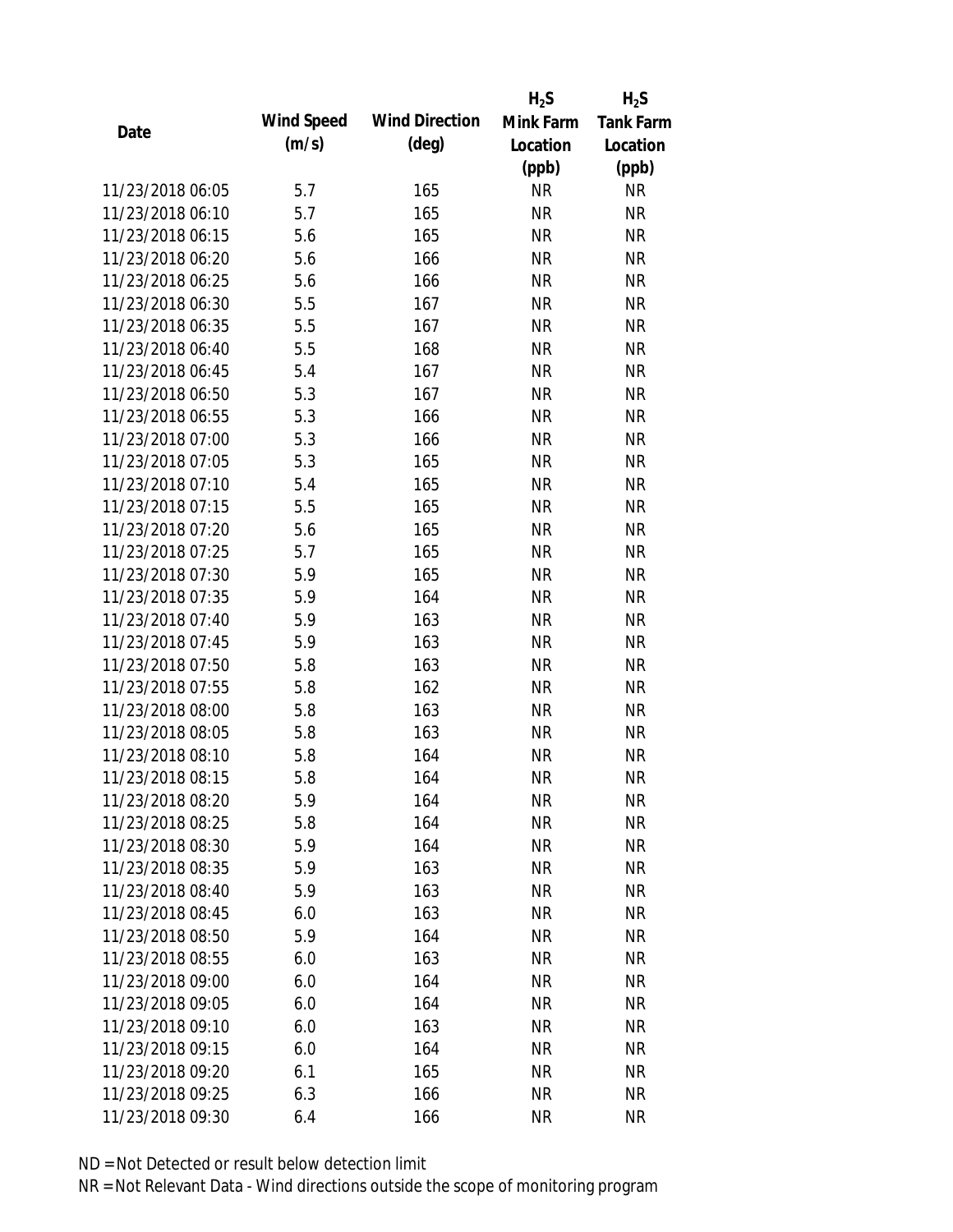|                  |            |                       | $H_2S$    | $H_2S$           |
|------------------|------------|-----------------------|-----------|------------------|
| Date             | Wind Speed | <b>Wind Direction</b> | Mink Farm | <b>Tank Farm</b> |
|                  | (m/s)      | $(\text{deg})$        | Location  | Location         |
|                  |            |                       | (ppb)     | (ppb)            |
| 11/23/2018 09:35 | 6.3        | 167                   | <b>NR</b> | NR               |
| 11/23/2018 09:40 | 6.3        | 168                   | <b>NR</b> | <b>NR</b>        |
| 11/23/2018 09:45 | 6.1        | 168                   | <b>NR</b> | <b>NR</b>        |
| 11/23/2018 09:50 | 5.9        | 167                   | <b>NR</b> | <b>NR</b>        |
| 11/23/2018 09:55 | 5.8        | 167                   | <b>NR</b> | <b>NR</b>        |
| 11/23/2018 10:00 | 5.7        | 167                   | <b>NR</b> | <b>NR</b>        |
| 11/23/2018 10:05 | 5.6        | 167                   | <b>NR</b> | <b>NR</b>        |
| 11/23/2018 10:10 | 5.7        | 165                   | <b>NR</b> | <b>NR</b>        |
| 11/23/2018 10:15 | 5.8        | 164                   | <b>NR</b> | <b>NR</b>        |
| 11/23/2018 10:20 | 6.0        | 163                   | <b>NR</b> | <b>NR</b>        |
| 11/23/2018 10:25 | 5.8        | 162                   | <b>NR</b> | <b>NR</b>        |
| 11/23/2018 10:30 | 5.8        | 160                   | <b>NR</b> | <b>NR</b>        |
| 11/23/2018 10:35 | 5.8        | 160                   | <b>NR</b> | <b>NR</b>        |
| 11/23/2018 10:40 | 5.8        | 161                   | <b>NR</b> | <b>NR</b>        |
| 11/23/2018 10:45 | 5.8        | 162                   | <b>NR</b> | <b>NR</b>        |
| 11/23/2018 10:50 | 5.7        | 162                   | <b>NR</b> | <b>NR</b>        |
| 11/23/2018 10:55 | 5.9        | 163                   | <b>NR</b> | <b>NR</b>        |
| 11/23/2018 11:00 | 6.0        | 164                   | <b>NR</b> | <b>NR</b>        |
| 11/23/2018 11:05 | 6.2        | 163                   | <b>NR</b> | <b>NR</b>        |
| 11/23/2018 11:10 | 6.4        | 163                   | <b>NR</b> | <b>NR</b>        |
| 11/23/2018 11:15 | 6.6        | 163                   | <b>NR</b> | <b>NR</b>        |
| 11/23/2018 11:20 | 6.7        | 162                   | <b>NR</b> | <b>NR</b>        |
| 11/23/2018 11:25 | 6.7        | 162                   | <b>NR</b> | <b>NR</b>        |
| 11/23/2018 11:30 | 6.6        | 163                   | <b>NR</b> | <b>NR</b>        |
| 11/23/2018 11:35 | 6.5        | 163                   | <b>NR</b> | <b>NR</b>        |
| 11/23/2018 11:40 | 6.4        | 163                   | <b>NR</b> | <b>NR</b>        |
| 11/23/2018 11:45 | 6.2        | 165                   | <b>NR</b> | <b>NR</b>        |
| 11/23/2018 11:50 | 6.2        | 166                   | <b>NR</b> | <b>NR</b>        |
| 11/23/2018 11:55 | 6.0        | 166                   | <b>NR</b> | <b>NR</b>        |
| 11/23/2018 12:00 | 5.8        | 166                   | <b>NR</b> | <b>NR</b>        |
| 11/23/2018 12:05 | 5.8        | 167                   | NR        | <b>NR</b>        |
| 11/23/2018 12:10 | 5.9        | 169                   | <b>NR</b> | <b>NR</b>        |
| 11/23/2018 12:15 | 5.8        | 168                   | <b>NR</b> | <b>NR</b>        |
| 11/23/2018 12:20 | 5.7        | 167                   | <b>NR</b> | <b>NR</b>        |
| 11/23/2018 12:25 | 5.9        | 166                   | <b>NR</b> | <b>NR</b>        |
| 11/23/2018 12:30 | 6.1        | 166                   | <b>NR</b> | <b>NR</b>        |
| 11/23/2018 12:35 | 6.1        | 165                   | <b>NR</b> | <b>NR</b>        |
| 11/23/2018 12:40 | 6.0        | 163                   | NR        | <b>NR</b>        |
| 11/23/2018 12:45 | 6.0        | 162                   | <b>NR</b> | NR               |
| 11/23/2018 12:50 | 6.0        | 162                   | <b>NR</b> | <b>NR</b>        |
| 11/23/2018 12:55 | 6.0        | 162                   | <b>NR</b> | <b>NR</b>        |
| 11/23/2018 13:00 | 6.1        | 163                   | <b>NR</b> | <b>NR</b>        |
|                  |            |                       |           |                  |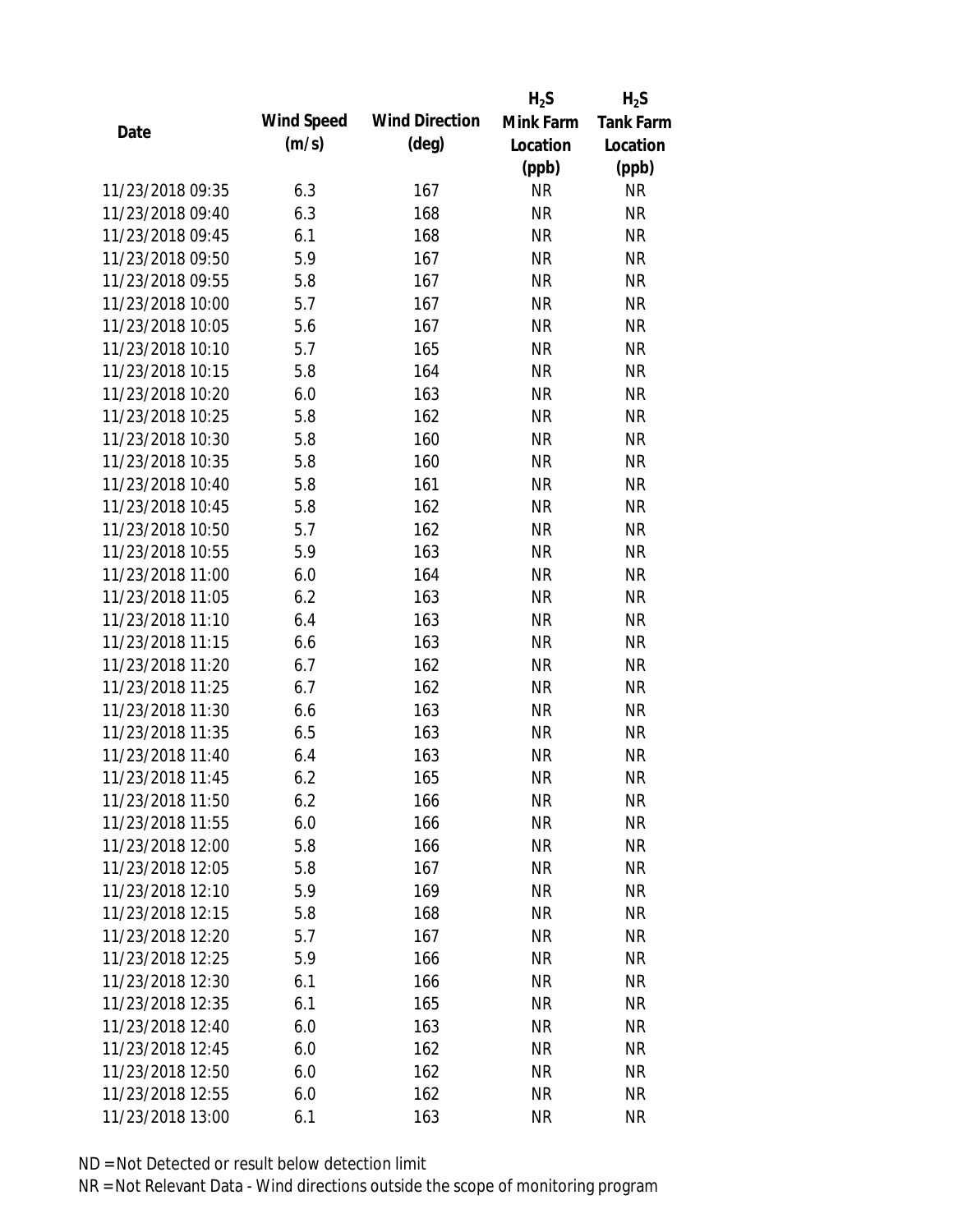|                  |            |                       | $H_2S$    | $H_2S$           |
|------------------|------------|-----------------------|-----------|------------------|
| Date             | Wind Speed | <b>Wind Direction</b> | Mink Farm | <b>Tank Farm</b> |
|                  | (m/s)      | $(\text{deg})$        | Location  | Location         |
|                  |            |                       | (ppb)     | (ppb)            |
| 11/23/2018 13:05 | 6.2        | 163                   | <b>NR</b> | <b>NR</b>        |
| 11/23/2018 13:10 | 6.1        | 163                   | <b>NR</b> | <b>NR</b>        |
| 11/23/2018 13:15 | 6.1        | 164                   | <b>NR</b> | <b>NR</b>        |
| 11/23/2018 13:20 | 6.0        | 165                   | <b>NR</b> | <b>NR</b>        |
| 11/23/2018 13:25 | 5.9        | 166                   | <b>NR</b> | <b>NR</b>        |
| 11/23/2018 13:30 | 5.8        | 165                   | <b>NR</b> | <b>NR</b>        |
| 11/23/2018 13:35 | 6.0        | 166                   | <b>NR</b> | <b>NR</b>        |
| 11/23/2018 13:40 | 6.2        | 166                   | <b>NR</b> | <b>NR</b>        |
| 11/23/2018 13:45 | 6.4        | 168                   | <b>NR</b> | <b>NR</b>        |
| 11/23/2018 13:50 | 6.4        | 169                   | <b>NR</b> | <b>NR</b>        |
| 11/23/2018 13:55 | 6.5        | 170                   | <b>NR</b> | 1                |
| 11/23/2018 14:00 | 6.6        | 172                   | <b>NR</b> | 1                |
| 11/23/2018 14:05 | 6.4        | 173                   | <b>NR</b> | 1                |
| 11/23/2018 14:10 | 6.4        | 175                   | <b>NR</b> | 1                |
| 11/23/2018 14:15 | 6.3        | 177                   | <b>NR</b> | $\mathbf{1}$     |
| 11/23/2018 14:20 | 6.4        | 177                   | <b>NR</b> | 1                |
| 11/23/2018 14:25 | 6.3        | 177                   | <b>NR</b> | 1                |
| 11/23/2018 14:30 | 6.1        | 176                   | <b>NR</b> | 1                |
| 11/23/2018 14:35 | 6.2        | 177                   | <b>NR</b> | $\mathbf{1}$     |
| 11/23/2018 14:40 | 6.2        | 176                   | <b>NR</b> | 1                |
| 11/23/2018 14:45 | 6.4        | 175                   | <b>NR</b> | 1                |
| 11/23/2018 14:50 | 6.4        | 175                   | <b>NR</b> | $\mathbf{1}$     |
| 11/23/2018 14:55 | 6.7        | 174                   | <b>NR</b> | 1                |
| 11/23/2018 15:00 | 7.2        | 174                   | <b>NR</b> | 1                |
| 11/23/2018 15:05 | 7.3        | 174                   | <b>NR</b> | 1                |
| 11/23/2018 15:10 | 7.3        | 174                   | <b>NR</b> | 1                |
| 11/23/2018 15:15 | 7.3        | 173                   | <b>NR</b> | 1                |
| 11/23/2018 15:20 | 7.4        | 173                   | <b>NR</b> | 1                |
| 11/23/2018 15:25 | 7.3        | 172                   | <b>NR</b> | 1                |
| 11/23/2018 15:30 | 7.2        | 173                   | <b>NR</b> | 1                |
| 11/23/2018 15:35 | 7.0        | 172                   | <b>NR</b> | 1                |
| 11/23/2018 15:40 | 7.2        | 172                   | <b>NR</b> | 1                |
| 11/23/2018 15:45 | 7.1        | 172                   | <b>NR</b> | 1                |
| 11/23/2018 15:50 | 6.9        | 172                   | <b>NR</b> | 1                |
| 11/23/2018 15:55 | 7.0        | 173                   | <b>NR</b> | 1                |
| 11/23/2018 16:00 | 6.8        | 170                   | <b>NR</b> | 1                |
| 11/23/2018 16:05 | 6.7        | 169                   | <b>NR</b> | <b>NR</b>        |
| 11/23/2018 16:10 | 6.7        | 168                   | <b>NR</b> | <b>NR</b>        |
| 11/23/2018 16:15 | 6.7        | 168                   | <b>NR</b> | NR               |
| 11/23/2018 16:20 | 6.9        | 169                   | <b>NR</b> | <b>NR</b>        |
| 11/23/2018 16:25 | 7.0        | 169                   | <b>NR</b> | NR               |
| 11/23/2018 16:30 | 7.3        | 170                   | <b>NR</b> | 1                |
|                  |            |                       |           |                  |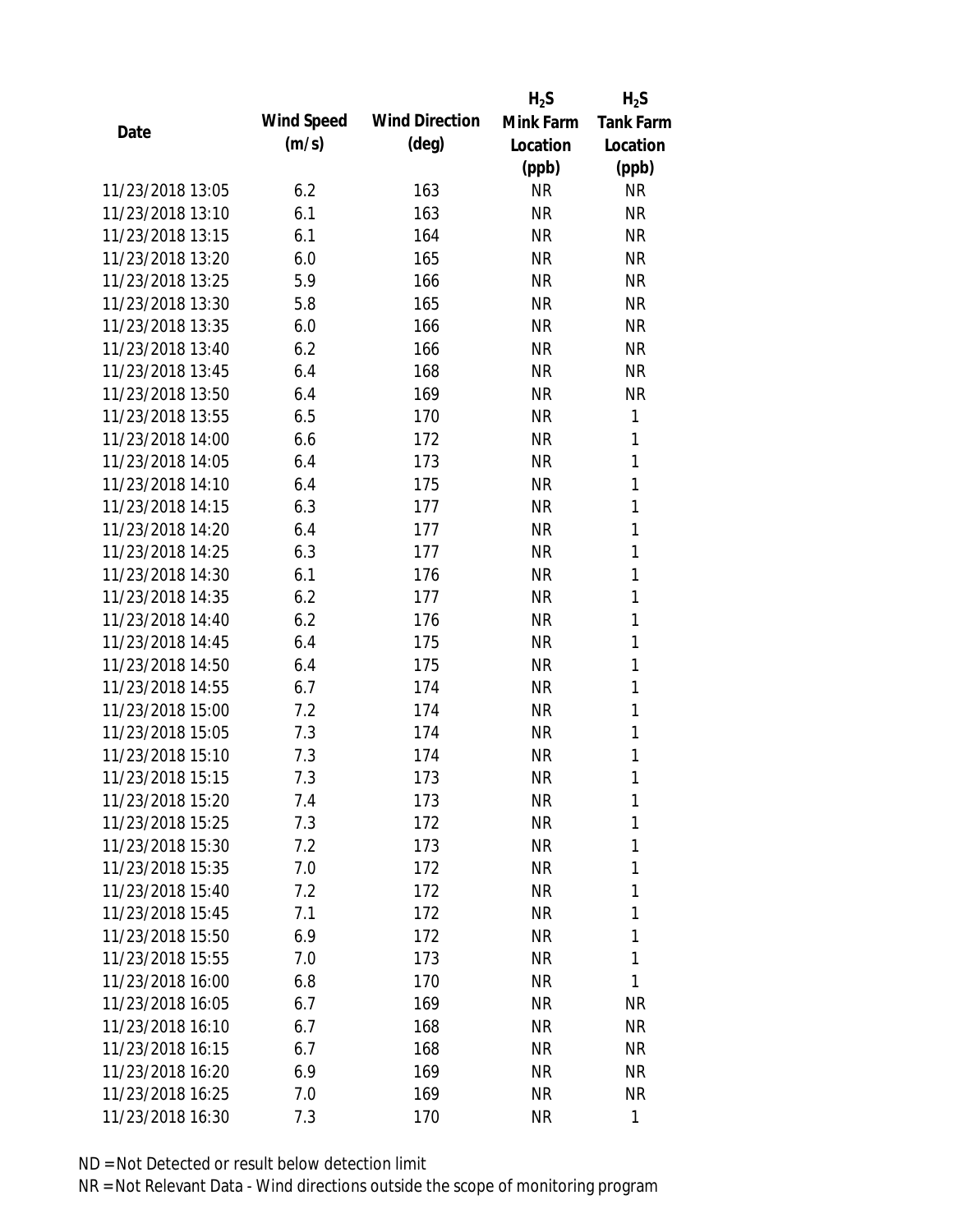|                  |            |                       | $H_2S$    | $H_2S$           |
|------------------|------------|-----------------------|-----------|------------------|
| Date             | Wind Speed | <b>Wind Direction</b> | Mink Farm | <b>Tank Farm</b> |
|                  | (m/s)      | $(\text{deg})$        | Location  | Location         |
|                  |            |                       | (ppb)     | (ppb)            |
| 11/23/2018 16:35 | 7.7        | 170                   | <b>NR</b> | 1                |
| 11/23/2018 16:40 | 7.4        | 173                   | <b>NR</b> | 1                |
| 11/23/2018 16:45 | 7.3        | 173                   | <b>NR</b> | 1                |
| 11/23/2018 16:50 | 7.1        | 173                   | <b>NR</b> | 1                |
| 11/23/2018 16:55 | 7.0        | 172                   | <b>NR</b> | 1                |
| 11/23/2018 17:00 | 6.5        | 171                   | <b>NR</b> | 1                |
| 11/23/2018 17:05 | 6.2        | 173                   | <b>NR</b> | 1                |
| 11/23/2018 17:10 | 6.2        | 173                   | <b>NR</b> | $\mathbf{1}$     |
| 11/23/2018 17:15 | 6.1        | 174                   | <b>NR</b> | 1                |
| 11/23/2018 17:20 | 5.9        | 176                   | <b>NR</b> | 1                |
| 11/23/2018 17:25 | 5.8        | 178                   | <b>NR</b> | 1                |
| 11/23/2018 17:30 | 5.8        | 178                   | <b>NR</b> | 1                |
| 11/23/2018 17:35 | 6.0        | 179                   | <b>NR</b> | 1                |
| 11/23/2018 17:40 | 6.4        | 177                   | <b>NR</b> | 1                |
| 11/23/2018 17:45 | 6.8        | 176                   | <b>NR</b> | 1                |
| 11/23/2018 17:50 | 7.1        | 175                   | <b>NR</b> | 1                |
| 11/23/2018 17:55 | 7.4        | 174                   | <b>NR</b> | 1                |
| 11/23/2018 18:00 | 7.6        | 173                   | <b>NR</b> | $\mathbf{1}$     |
| 11/23/2018 18:05 | 7.5        | 171                   | <b>NR</b> | 1                |
| 11/23/2018 18:10 | 7.4        | 171                   | <b>NR</b> | 1                |
| 11/23/2018 18:15 | 7.2        | 170                   | <b>NR</b> | 1                |
| 11/23/2018 18:20 | 7.0        | 169                   | <b>NR</b> | <b>NR</b>        |
| 11/23/2018 18:25 | 6.8        | 169                   | <b>NR</b> | <b>NR</b>        |
| 11/23/2018 18:30 | 6.7        | 169                   | <b>NR</b> | <b>NR</b>        |
| 11/23/2018 18:35 | 6.7        | 170                   | <b>NR</b> | 1                |
| 11/23/2018 18:40 | 6.5        | 171                   | <b>NR</b> | 1                |
| 11/23/2018 18:45 | 6.5        | 172                   | <b>NR</b> | 1                |
| 11/23/2018 18:50 | 6.4        | 174                   | <b>NR</b> | 1                |
| 11/23/2018 18:55 | 6.3        | 176                   | <b>NR</b> | 1                |
| 11/23/2018 19:00 | 6.2        | 177                   | <b>NR</b> | 1                |
| 11/23/2018 19:05 | 6.0        | 176                   | <b>NR</b> | 1                |
| 11/23/2018 19:10 | 6.1        | 177                   | <b>NR</b> | 1                |
| 11/23/2018 19:15 | 5.9        | 177                   | <b>NR</b> | 1                |
| 11/23/2018 19:20 | 6.0        | 177                   | <b>NR</b> | 1                |
| 11/23/2018 19:25 | 5.9        | 176                   | <b>NR</b> | 1                |
| 11/23/2018 19:30 | 6.0        | 176                   | <b>NR</b> | 1                |
| 11/23/2018 19:35 | 5.8        | 176                   | <b>NR</b> | 1                |
| 11/23/2018 19:40 | 5.5        | 177                   | <b>NR</b> | 1                |
| 11/23/2018 19:45 | 5.4        | 177                   | <b>NR</b> | 1                |
| 11/23/2018 19:50 | 5.2        | 177                   | <b>NR</b> | 1                |
| 11/23/2018 19:55 | 5.1        | 178                   | <b>NR</b> | 1                |
| 11/23/2018 20:00 | 4.8        | 179                   | <b>NR</b> | 1                |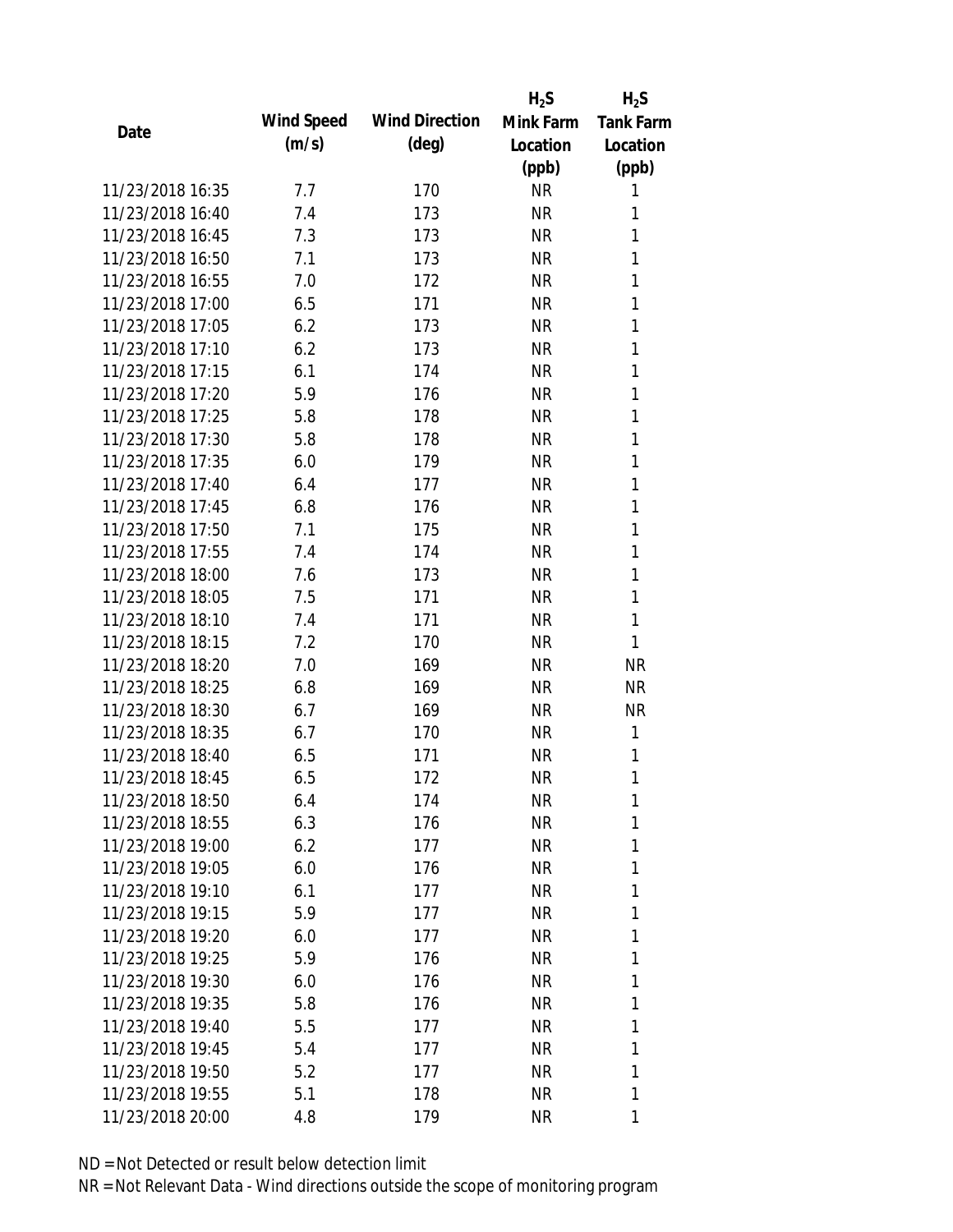|                  |            |                       | $H_2S$    | $H_2S$           |
|------------------|------------|-----------------------|-----------|------------------|
| Date             | Wind Speed | <b>Wind Direction</b> | Mink Farm | <b>Tank Farm</b> |
|                  | (m/s)      | $(\text{deg})$        | Location  | Location         |
|                  |            |                       | (ppb)     | (ppb)            |
| 11/23/2018 20:05 | 4.8        | 179                   | <b>NR</b> | 1                |
| 11/23/2018 20:10 | 4.9        | 178                   | <b>NR</b> | 1                |
| 11/23/2018 20:15 | 4.8        | 178                   | <b>NR</b> | 1                |
| 11/23/2018 20:20 | 5.0        | 178                   | <b>NR</b> | 1                |
| 11/23/2018 20:25 | 5.1        | 177                   | <b>NR</b> | 1                |
| 11/23/2018 20:30 | 5.2        | 177                   | <b>NR</b> | 1                |
| 11/23/2018 20:35 | 5.3        | 178                   | <b>NR</b> | 1                |
| 11/23/2018 20:40 | 5.2        | 178                   | <b>NR</b> | 1                |
| 11/23/2018 20:45 | 5.4        | 176                   | <b>NR</b> | 1                |
| 11/23/2018 20:50 | 5.2        | 175                   | <b>NR</b> | 1                |
| 11/23/2018 20:55 | 5.0        | 176                   | <b>NR</b> | 1                |
| 11/23/2018 21:00 | 5.1        | 175                   | <b>NR</b> | 1                |
| 11/23/2018 21:05 | 4.9        | 175                   | <b>NR</b> | 1                |
| 11/23/2018 21:10 | 4.8        | 176                   | <b>NR</b> | 1                |
| 11/23/2018 21:15 | 4.6        | 177                   | <b>NR</b> | 1                |
| 11/23/2018 21:20 | 4.6        | 176                   | <b>NR</b> | 1                |
| 11/23/2018 21:25 | 4.5        | 172                   | <b>NR</b> | 1                |
| 11/23/2018 21:30 | 4.3        | 171                   | <b>NR</b> | 1                |
| 11/23/2018 21:35 | 4.1        | 168                   | <b>NR</b> | <b>NR</b>        |
| 11/23/2018 21:40 | 4.0        | 165                   | <b>NR</b> | <b>NR</b>        |
| 11/23/2018 21:45 | 3.9        | 163                   | <b>NR</b> | <b>NR</b>        |
| 11/23/2018 21:50 | 3.8        | 162                   | <b>NR</b> | <b>NR</b>        |
| 11/23/2018 21:55 | 3.7        | 160                   | <b>NR</b> | <b>NR</b>        |
| 11/23/2018 22:00 | 3.7        | 158                   | <b>NR</b> | <b>NR</b>        |
| 11/23/2018 22:05 | 3.7        | 155                   | <b>NR</b> | <b>NR</b>        |
| 11/23/2018 22:10 | 3.7        | 154                   | <b>NR</b> | <b>NR</b>        |
| 11/23/2018 22:15 | 3.7        | 153                   | <b>NR</b> | <b>NR</b>        |
| 11/23/2018 22:20 | 3.7        | 152                   | <b>NR</b> | <b>NR</b>        |
| 11/23/2018 22:25 | 3.9        | 153                   | <b>NR</b> | <b>NR</b>        |
| 11/23/2018 22:30 | 4.0        | 154                   | <b>NR</b> | <b>NR</b>        |
| 11/23/2018 22:35 | 4.2        | 154                   | <b>NR</b> | <b>NR</b>        |
| 11/23/2018 22:40 | 4.2        | 153                   | <b>NR</b> | <b>NR</b>        |
| 11/23/2018 22:45 | 4.4        | 153                   | <b>NR</b> | <b>NR</b>        |
| 11/23/2018 22:50 | 4.5        | 151                   | <b>NR</b> | <b>NR</b>        |
| 11/23/2018 22:55 | 4.6        | 150                   | <b>NR</b> | <b>NR</b>        |
| 11/23/2018 23:00 | 4.6        | 149                   | <b>NR</b> | <b>NR</b>        |
| 11/23/2018 23:05 | 4.9        | 150                   | <b>NR</b> | <b>NR</b>        |
| 11/23/2018 23:10 |            |                       |           | <b>NR</b>        |
|                  | 5.2        | 152                   | <b>NR</b> |                  |
| 11/23/2018 23:15 | 5.4        | 154                   | <b>NR</b> | <b>NR</b>        |
| 11/23/2018 23:20 | 5.7        | 157                   | <b>NR</b> | <b>NR</b>        |
| 11/23/2018 23:25 | 5.9        | 160                   | <b>NR</b> | <b>NR</b>        |
| 11/23/2018 23:30 | 6.1        | 162                   | <b>NR</b> | <b>NR</b>        |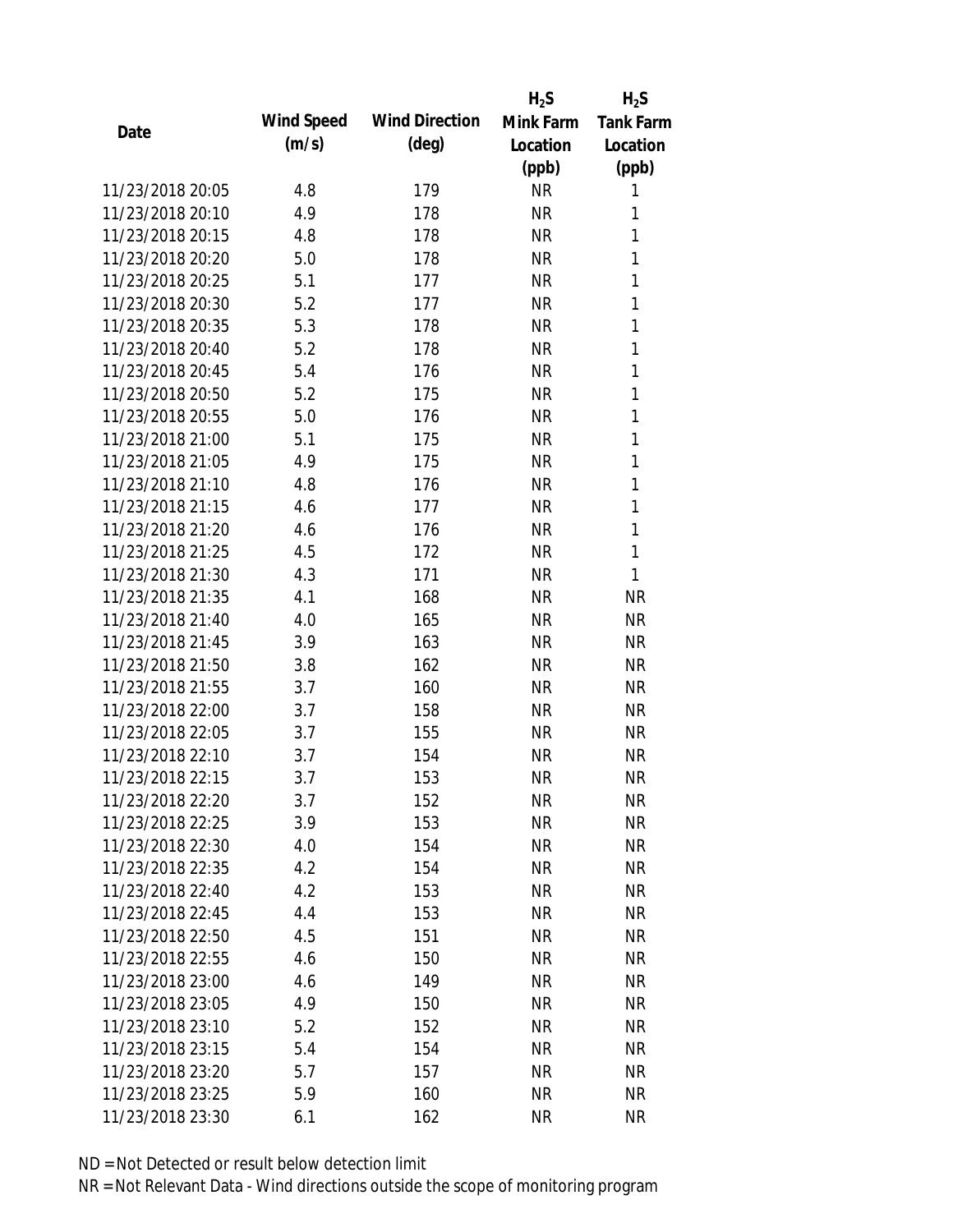|                  |            |                       | $H_2S$    | $H_2S$           |
|------------------|------------|-----------------------|-----------|------------------|
| Date             | Wind Speed | <b>Wind Direction</b> | Mink Farm | <b>Tank Farm</b> |
|                  | (m/s)      | $(\text{deg})$        | Location  | Location         |
|                  |            |                       | (ppb)     | (ppb)            |
| 11/23/2018 23:35 | 6.2        | 163                   | <b>NR</b> | <b>NR</b>        |
| 11/23/2018 23:40 | 6.1        | 164                   | <b>NR</b> | <b>NR</b>        |
| 11/23/2018 23:45 | 6.1        | 164                   | <b>NR</b> | <b>NR</b>        |
| 11/23/2018 23:50 | 5.9        | 165                   | <b>NR</b> | <b>NR</b>        |
| 11/23/2018 23:55 | 6.0        | 166                   | <b>NR</b> | <b>NR</b>        |
| 11/23/2018 24:00 | 5.9        | 167                   | <b>NR</b> | <b>NR</b>        |
| 11/24/2018 00:05 | 5.8        | 170                   | <b>NR</b> | 1                |
| 11/24/2018 00:10 | 5.5        | 172                   | <b>NR</b> | $\mathbf{1}$     |
| 11/24/2018 00:15 | 5.3        | 174                   | <b>NR</b> | $\mathbf{1}$     |
| 11/24/2018 00:20 | 5.1        | 176                   | <b>NR</b> | $\mathbf{1}$     |
| 11/24/2018 00:25 | 4.8        | 177                   | <b>NR</b> | 1                |
| 11/24/2018 00:30 | 4.5        | 178                   | <b>NR</b> | $\mathbf{1}$     |
| 11/24/2018 00:35 | 4.1        | 176                   | <b>NR</b> | $\mathbf{1}$     |
| 11/24/2018 00:40 | 4.0        | 175                   | <b>NR</b> | $\mathbf{1}$     |
| 11/24/2018 00:45 | 3.8        | 173                   | <b>NR</b> | $\mathbf{1}$     |
| 11/24/2018 00:50 | 3.7        | 170                   | <b>NR</b> | 1                |
| 11/24/2018 00:55 | 3.6        | 168                   | <b>NR</b> | <b>NR</b>        |
| 11/24/2018 01:00 | 3.6        | 165                   | <b>NR</b> | <b>NR</b>        |
| 11/24/2018 01:05 | 3.7        | 164                   | <b>NR</b> | <b>NR</b>        |
| 11/24/2018 01:10 | 3.8        | 164                   | <b>NR</b> | <b>NR</b>        |
| 11/24/2018 01:15 | 3.8        | 162                   | <b>NR</b> | <b>NR</b>        |
| 11/24/2018 01:20 | 4.0        | 162                   | <b>NR</b> | <b>NR</b>        |
| 11/24/2018 01:25 | 4.1        | 162                   | <b>NR</b> | <b>NR</b>        |
| 11/24/2018 01:30 | 4.3        | 163                   | <b>NR</b> | <b>NR</b>        |
| 11/24/2018 01:35 | 4.5        | 164                   | <b>NR</b> | <b>NR</b>        |
| 11/24/2018 01:40 | 4.7        | 165                   | <b>NR</b> | <b>NR</b>        |
| 11/24/2018 01:45 | 5.0        | 166                   | <b>NR</b> | <b>NR</b>        |
| 11/24/2018 01:50 | 5.3        | 168                   | <b>NR</b> | <b>NR</b>        |
| 11/24/2018 01:55 | 5.4        | 172                   | <b>NR</b> | 1                |
| 11/24/2018 02:00 | 5.3        | 176                   | <b>NR</b> | 2                |
| 11/24/2018 02:05 | 5.2        | 180                   | <b>NR</b> | $\overline{2}$   |
| 11/24/2018 02:10 | 5.2        | 184                   | <b>NR</b> | $\overline{2}$   |
| 11/24/2018 02:15 | 4.9        | 186                   | <b>NR</b> | $\overline{2}$   |
| 11/24/2018 02:20 | 4.7        | 185                   | <b>NR</b> | $\overline{2}$   |
| 11/24/2018 02:25 | 4.7        | 182                   | <b>NR</b> | 1                |
| 11/24/2018 02:30 | 4.7        | 179                   | <b>NR</b> | 1                |
| 11/24/2018 02:35 | 4.8        | 175                   | <b>NR</b> | 1                |
| 11/24/2018 02:40 | 4.9        | 172                   | <b>NR</b> | 1                |
| 11/24/2018 02:45 | 4.8        | 170                   | <b>NR</b> | 1                |
| 11/24/2018 02:50 | 4.8        | 169                   | <b>NR</b> | <b>NR</b>        |
| 11/24/2018 02:55 | 4.9        | 168                   | <b>NR</b> | <b>NR</b>        |
| 11/24/2018 03:00 | 4.8        | 168                   | <b>NR</b> | <b>NR</b>        |
|                  |            |                       |           |                  |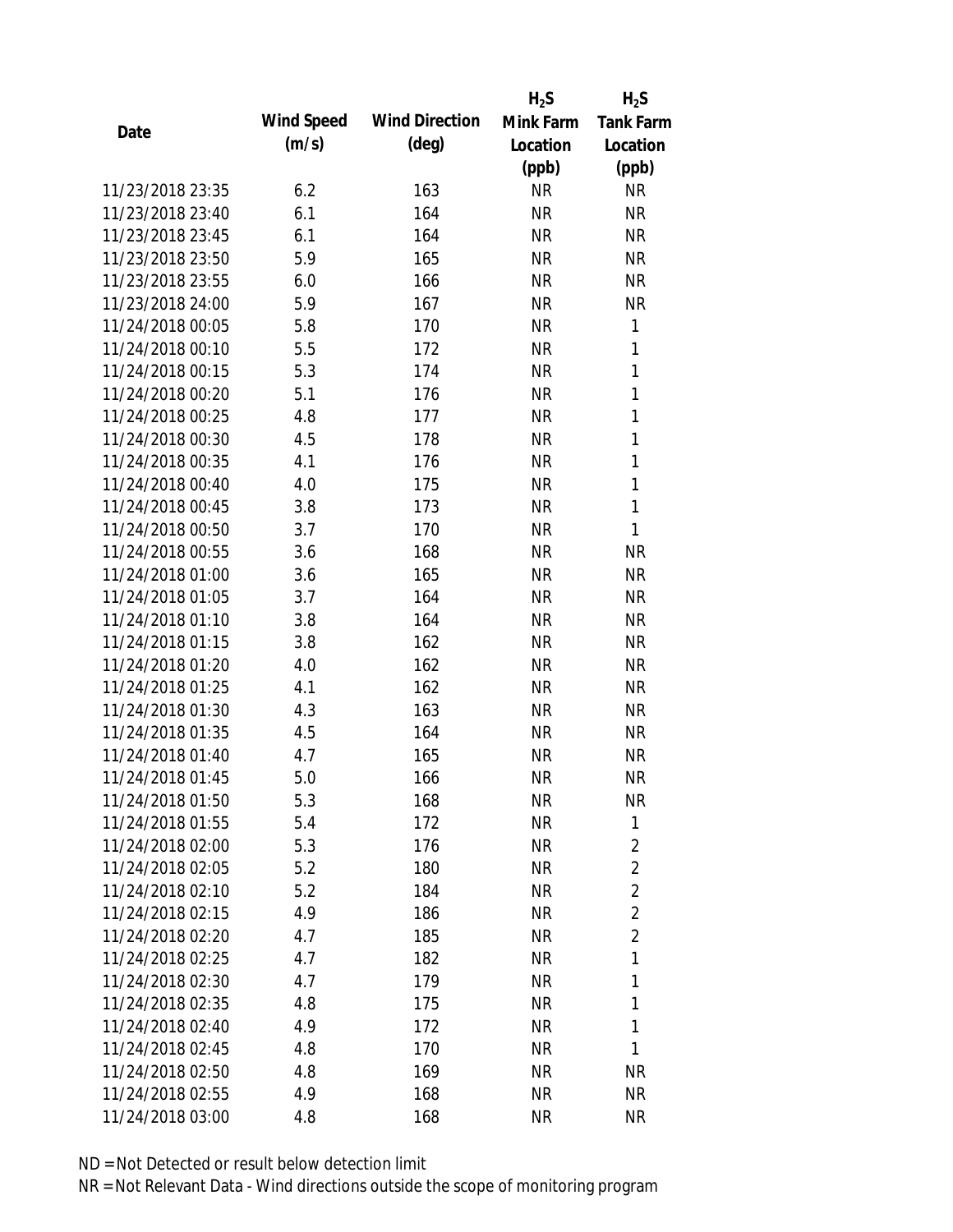|                  |            |                       | $H_2S$    | $H_2S$           |
|------------------|------------|-----------------------|-----------|------------------|
| Date             | Wind Speed | <b>Wind Direction</b> | Mink Farm | <b>Tank Farm</b> |
|                  | (m/s)      | $(\text{deg})$        | Location  | Location         |
|                  |            |                       | (ppb)     | (ppb)            |
| 11/24/2018 03:05 | 4.8        | 169                   | <b>NR</b> | <b>NR</b>        |
| 11/24/2018 03:10 | 4.8        | 169                   | <b>NR</b> | <b>NR</b>        |
| 11/24/2018 03:15 | 4.8        | 171                   | <b>NR</b> | 1                |
| 11/24/2018 03:20 | 4.7        | 173                   | <b>NR</b> | 1                |
| 11/24/2018 03:25 | 4.6        | 175                   | <b>NR</b> | 1                |
| 11/24/2018 03:30 | 4.6        | 178                   | <b>NR</b> | 1                |
| 11/24/2018 03:35 | 4.5        | 181                   | <b>NR</b> | 1                |
| 11/24/2018 03:40 | 4.4        | 184                   | <b>NR</b> | 1                |
| 11/24/2018 03:45 | 4.4        | 187                   | <b>NR</b> | 1                |
| 11/24/2018 03:50 | 4.3        | 190                   | <b>NR</b> | 1                |
| 11/24/2018 03:55 | 4.4        | 192                   | <b>NR</b> | 1                |
| 11/24/2018 04:00 | 4.3        | 192                   | <b>NR</b> | 1                |
| 11/24/2018 04:05 | 4.3        | 190                   | <b>NR</b> | 1                |
| 11/24/2018 04:10 | 4.2        | 189                   | <b>NR</b> | 1                |
| 11/24/2018 04:15 | 4.1        | 187                   | <b>NR</b> | 1                |
| 11/24/2018 04:20 | 4.1        | 185                   | <b>NR</b> | 1                |
| 11/24/2018 04:25 | 4.0        | 184                   | <b>NR</b> | 1                |
| 11/24/2018 04:30 | 4.0        | 184                   | <b>NR</b> | 1                |
| 11/24/2018 04:35 | 4.0        | 186                   | <b>NR</b> | 1                |
| 11/24/2018 04:40 | 3.9        | 186                   | <b>NR</b> | 1                |
| 11/24/2018 04:45 | 4.0        | 188                   | <b>NR</b> | 1                |
| 11/24/2018 04:50 | 3.9        | 189                   | <b>NR</b> | 1                |
| 11/24/2018 04:55 | 3.9        | 190                   | <b>NR</b> | 1                |
| 11/24/2018 05:00 | 4.0        | 191                   | <b>NR</b> | 1                |
| 11/24/2018 05:05 | 3.9        | 193                   | <b>NR</b> | 1                |
| 11/24/2018 05:10 | 3.9        | 194                   | <b>NR</b> | 1                |
| 11/24/2018 05:15 | 4.0        | 195                   | <b>NR</b> | 1                |
| 11/24/2018 05:20 | 4.1        | 196                   | <b>NR</b> | 1                |
| 11/24/2018 05:25 | 4.0        | 197                   | <b>NR</b> | 1                |
| 11/24/2018 05:30 | 4.0        | 198                   | NR        | 1                |
| 11/24/2018 05:35 | 3.9        | 197                   | NR        | 1                |
| 11/24/2018 05:40 | 4.1        | 197                   | <b>NR</b> | 1                |
| 11/24/2018 05:45 | 4.2        | 199                   | NR        | 1                |
| 11/24/2018 05:50 | 4.1        | 202                   | <b>NR</b> | 1                |
| 11/24/2018 05:55 | 4.3        | 204                   | <b>NR</b> | 1                |
| 11/24/2018 06:00 | 4.4        | 205                   | NR        | 1                |
| 11/24/2018 06:05 | 4.5        | 207                   | NR        | 1                |
| 11/24/2018 06:10 | 4.5        | 210                   | NR        | 1                |
| 11/24/2018 06:15 | 4.4        | 211                   | NR        | 1                |
| 11/24/2018 06:20 | 4.6        | 210                   | <b>NR</b> | 1                |
| 11/24/2018 06:25 | 4.7        | 210                   | <b>NR</b> | 1                |
| 11/24/2018 06:30 | 4.7        | 208                   | <b>NR</b> | 1                |
|                  |            |                       |           |                  |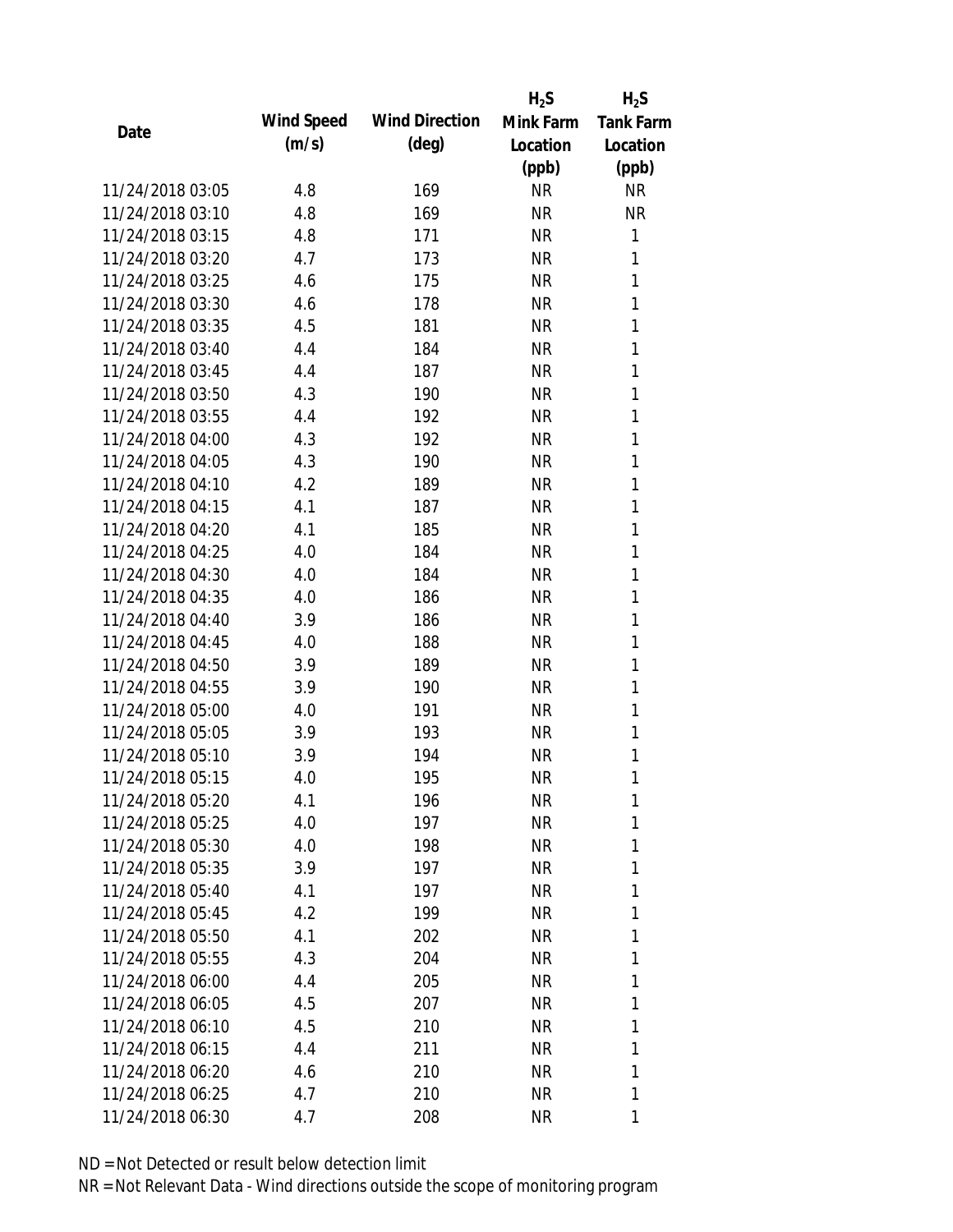|                  |            |                       | $H_2S$    | $H_2S$           |
|------------------|------------|-----------------------|-----------|------------------|
| Date             | Wind Speed | <b>Wind Direction</b> | Mink Farm | <b>Tank Farm</b> |
|                  | (m/s)      | $(\text{deg})$        | Location  | Location         |
|                  |            |                       | (ppb)     | (ppb)            |
| 11/24/2018 06:35 | 4.6        | 208                   | <b>NR</b> | 1                |
| 11/24/2018 06:40 | 4.4        | 207                   | <b>NR</b> | 1                |
| 11/24/2018 06:45 | 4.3        | 206                   | <b>NR</b> | 1                |
| 11/24/2018 06:50 | 4.2        | 207                   | <b>NR</b> | 1                |
| 11/24/2018 06:55 | 4.1        | 206                   | <b>NR</b> | 1                |
| 11/24/2018 07:00 | 4.0        | 207                   | <b>NR</b> | 1                |
| 11/24/2018 07:05 | 4.0        | 207                   | <b>NR</b> | 1                |
| 11/24/2018 07:10 | 4.0        | 206                   | <b>NR</b> | 1                |
| 11/24/2018 07:15 | 4.0        | 206                   | <b>NR</b> | 1                |
| 11/24/2018 07:20 | 3.9        | 204                   | <b>NR</b> | 1                |
| 11/24/2018 07:25 | 3.9        | 204                   | <b>NR</b> | 1                |
| 11/24/2018 07:30 | 4.0        | 206                   | <b>NR</b> | 1                |
| 11/24/2018 07:35 | 4.0        | 206                   | <b>NR</b> | 1                |
| 11/24/2018 07:40 | 4.2        | 207                   | <b>NR</b> | 1                |
| 11/24/2018 07:45 | 4.2        | 209                   | <b>NR</b> | 1                |
| 11/24/2018 07:50 | 4.3        | 210                   | <b>NR</b> | 1                |
| 11/24/2018 07:55 | 4.5        | 212                   | <b>NR</b> | 1                |
| 11/24/2018 08:00 | 4.5        | 213                   | <b>NR</b> | 1                |
| 11/24/2018 08:05 | 4.7        | 213                   | <b>NR</b> | 1                |
| 11/24/2018 08:10 | 4.8        | 213                   | <b>NR</b> | 1                |
| 11/24/2018 08:15 | 5.0        | 213                   | <b>NR</b> | 1                |
| 11/24/2018 08:20 | 5.0        | 213                   | <b>NR</b> | 1                |
| 11/24/2018 08:25 | 4.9        | 212                   | <b>NR</b> | 1                |
| 11/24/2018 08:30 | 4.9        | 211                   | <b>NR</b> | 1                |
| 11/24/2018 08:35 | 4.9        | 211                   | <b>NR</b> | $\overline{2}$   |
| 11/24/2018 08:40 | 4.8        | 209                   | <b>NR</b> | 1                |
| 11/24/2018 08:45 | 4.6        | 209                   | <b>NR</b> | 1                |
| 11/24/2018 08:50 | 4.5        | 208                   | <b>NR</b> | $\overline{c}$   |
| 11/24/2018 08:55 | 4.4        | 207                   | <b>NR</b> | 1                |
| 11/24/2018 09:00 | 4.4        | 205                   | NR        | 1                |
| 11/24/2018 09:05 | 4.2        | 205                   | NR        | 1                |
| 11/24/2018 09:10 | 4.2        | 204                   | <b>NR</b> | 1                |
| 11/24/2018 09:15 | 4.2        | 204                   | NR        | 1                |
| 11/24/2018 09:20 | 4.4        | 205                   | <b>NR</b> | 1                |
| 11/24/2018 09:25 | 4.4        | 205                   | <b>NR</b> | 1                |
| 11/24/2018 09:30 | 4.5        | 206                   | NR        | 1                |
| 11/24/2018 09:35 | 4.6        | 207                   | NR        | 1                |
| 11/24/2018 09:40 | 4.5        | 208                   | NR        | 1                |
| 11/24/2018 09:45 | 4.5        | 208                   | NR        | 1                |
| 11/24/2018 09:50 | 4.4        | 211                   | <b>NR</b> | 1                |
| 11/24/2018 09:55 | 4.5        | 213                   | <b>NR</b> | 1                |
| 11/24/2018 10:00 | 4.5        | 215                   | <b>NR</b> | 1                |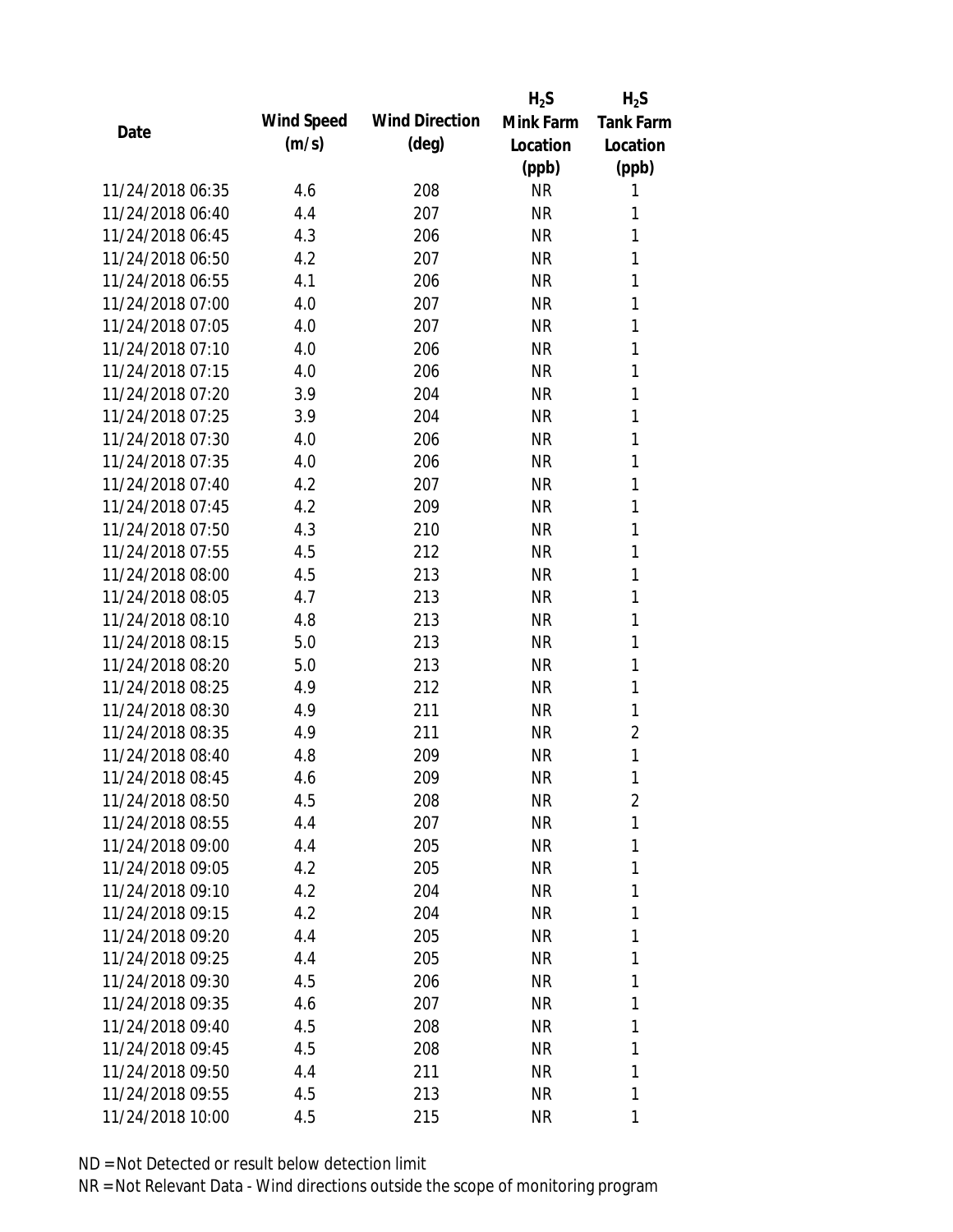|                  |            |                       | $H_2S$    | $H_2S$           |
|------------------|------------|-----------------------|-----------|------------------|
|                  | Wind Speed | <b>Wind Direction</b> | Mink Farm | <b>Tank Farm</b> |
| Date             | (m/s)      | $(\text{deg})$        | Location  | Location         |
|                  |            |                       | (ppb)     | (ppb)            |
| 11/24/2018 10:05 | 4.6        | 216                   | <b>NR</b> | 1                |
| 11/24/2018 10:10 | 4.7        | 217                   | <b>NR</b> | 1                |
| 11/24/2018 10:15 | 4.8        | 217                   | <b>NR</b> | 1                |
| 11/24/2018 10:20 | 5.0        | 215                   | <b>NR</b> | 1                |
| 11/24/2018 10:25 | 5.0        | 214                   | <b>NR</b> | 1                |
| 11/24/2018 10:30 | 5.1        | 215                   | <b>NR</b> | 1                |
| 11/24/2018 10:35 | 5.1        | 215                   | <b>NR</b> | 1                |
| 11/24/2018 10:40 | 5.2        | 215                   | <b>NR</b> | 1                |
| 11/24/2018 10:45 | 5.3        | 217                   | <b>NR</b> | 1                |
| 11/24/2018 10:50 | 5.4        | 217                   | <b>NR</b> | 1                |
| 11/24/2018 10:55 | 5.6        | 217                   | <b>NR</b> | 1                |
| 11/24/2018 11:00 | 5.6        | 222                   | <b>NR</b> | 1                |
| 11/24/2018 11:05 | 5.8        | 228                   | <b>NR</b> | 1                |
| 11/24/2018 11:10 | 5.9        | 234                   | 1         | 1                |
| 11/24/2018 11:15 | 6.0        | 241                   | 1         | 1                |
| 11/24/2018 11:20 | 6.0        | 247                   | 1         | 1                |
| 11/24/2018 11:25 | 6.1        | 254                   | 1         | $\overline{2}$   |
| 11/24/2018 11:30 | 6.0        | 256                   | 1         | 1                |
| 11/24/2018 11:35 | 6.1        | 255                   | 1         | 1                |
| 11/24/2018 11:40 | 6.1        | 254                   | 1         | 1                |
| 11/24/2018 11:45 | 6.1        | 253                   | 1         | 1                |
| 11/24/2018 11:50 | 5.8        | 255                   | 1         | 1                |
| 11/24/2018 11:55 | 5.7        | 255                   | 1         | 1                |
| 11/24/2018 12:00 | 5.8        | 256                   | 1         | 1                |
| 11/24/2018 12:05 | 5.7        | 257                   | 1         | 1                |
| 11/24/2018 12:10 | 5.7        | 258                   | 1         | 1                |
| 11/24/2018 12:15 | 5.8        | 259                   | 1         | 1                |
| 11/24/2018 12:20 | 6.1        | 257                   | 1         | 1                |
| 11/24/2018 12:25 | 6.5        | 256                   | 1         | 1                |
| 11/24/2018 12:30 | 6.5        | 255                   | 1         | 1                |
| 11/24/2018 12:35 | 6.7        | 254                   | 1         | 1                |
| 11/24/2018 12:40 | 6.6        | 253                   | 1         | 2                |
| 11/24/2018 12:45 | 6.5        | 253                   | 1         | 1                |
| 11/24/2018 12:50 | 6.1        | 253                   | 1         | 1                |
| 11/24/2018 12:55 | 5.8        | 254                   | 1         | $\overline{2}$   |
| 11/24/2018 13:00 | 5.8        | 253                   | 1         | 1                |
| 11/24/2018 13:05 | 5.5        | 255                   | 1         | 1                |
| 11/24/2018 13:10 | 5.5        | 255                   | 1         | 1                |
| 11/24/2018 13:15 | 5.6        | 256                   | 1         | 1                |
| 11/24/2018 13:20 | 5.7        | 256                   | 1         | 1                |
| 11/24/2018 13:25 | 5.8        | 255                   | 1         | 1                |
| 11/24/2018 13:30 | 5.7        | 255                   | 1         | 1                |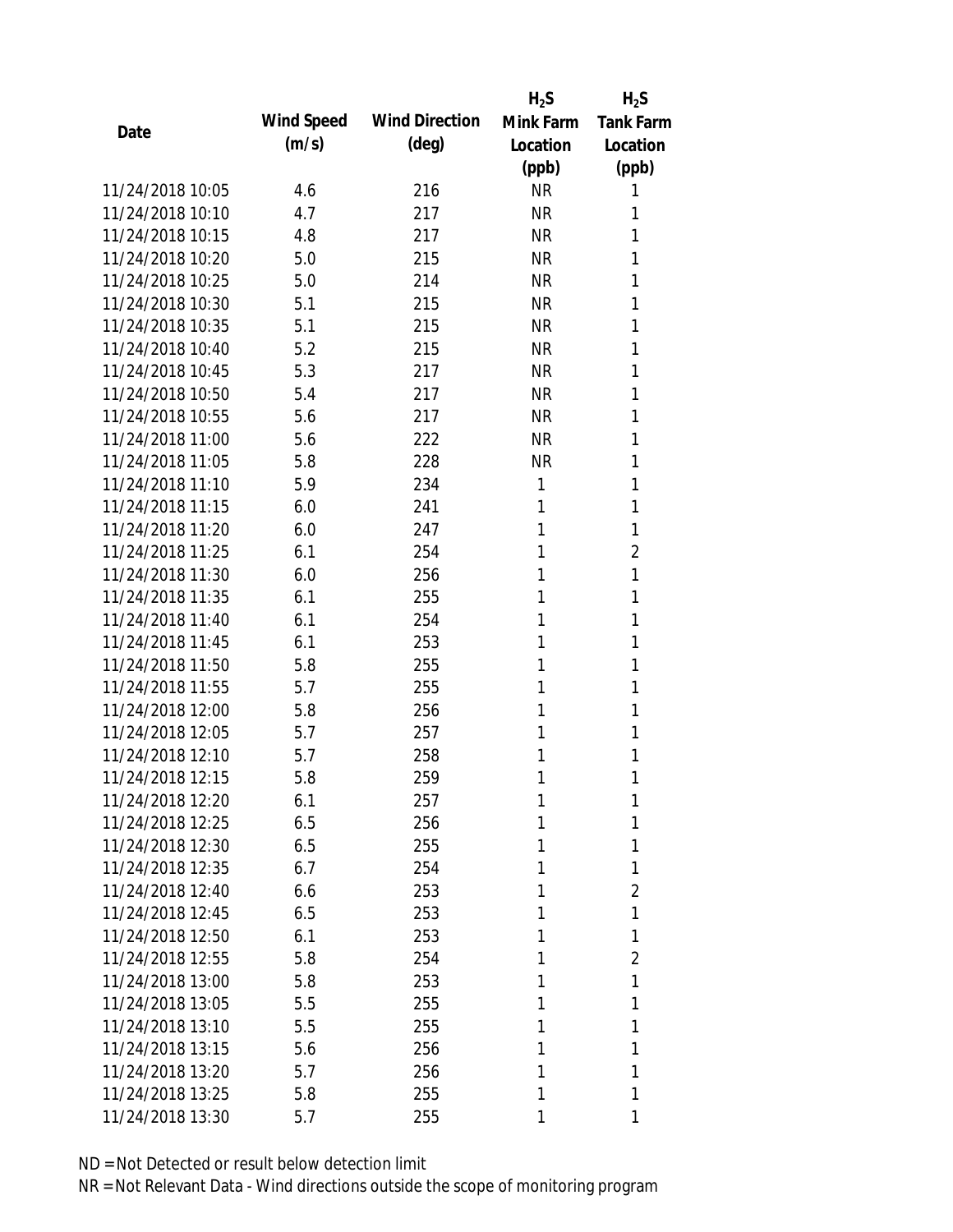|                  |            |                       | $H_2S$         | $H_2S$           |
|------------------|------------|-----------------------|----------------|------------------|
| Date             | Wind Speed | <b>Wind Direction</b> | Mink Farm      | <b>Tank Farm</b> |
|                  | (m/s)      | $(\text{deg})$        | Location       | Location         |
|                  |            |                       | (ppb)          | (ppb)            |
| 11/24/2018 13:35 | 5.8        | 253                   | 1              | 1                |
| 11/24/2018 13:40 | 5.8        | 254                   | 1              | 1                |
| 11/24/2018 13:45 | 5.6        | 253                   | 1              | 1                |
| 11/24/2018 13:50 | 5.9        | 253                   | $\overline{2}$ | 1                |
| 11/24/2018 13:55 | 6.2        | 253                   | $\overline{2}$ | 1                |
| 11/24/2018 14:00 | 6.5        | 253                   | $\overline{2}$ | 2                |
| 11/24/2018 14:05 | 6.6        | 254                   | $\overline{2}$ | 2                |
| 11/24/2018 14:10 | 6.7        | 254                   | 1              | 1                |
| 11/24/2018 14:15 | 6.7        | 254                   | 1              | $\overline{2}$   |
| 11/24/2018 14:20 | 6.5        | 255                   | 1              | $\overline{2}$   |
| 11/24/2018 14:25 | 6.0        | 257                   | 1              | 1                |
| 11/24/2018 14:30 | 5.6        | 259                   | 1              | 1                |
| 11/24/2018 14:35 | 5.4        | 261                   | 1              | 1                |
| 11/24/2018 14:40 | 5.3        | 262                   | 1              | 1                |
| 11/24/2018 14:45 | 5.5        | 262                   | 1              | 1                |
| 11/24/2018 14:50 | 5.3        | 261                   | 1              | 1                |
| 11/24/2018 14:55 | 5.5        | 260                   | 1              | 1                |
| 11/24/2018 15:00 | 5.6        | 261                   | 1              | 1                |
| 11/24/2018 15:05 | 5.5        | 260                   | 1              | 1                |
| 11/24/2018 15:10 | 5.4        | 259                   | 1              | 1                |
| 11/24/2018 15:15 | 5.3        | 260                   | 1              | 1                |
| 11/24/2018 15:20 | 5.4        | 262                   | 1              | 1                |
| 11/24/2018 15:25 | 5.1        | 264                   | 1              | 1                |
| 11/24/2018 15:30 | 4.9        | 262                   | 1              | 1                |
| 11/24/2018 15:35 | 4.9        | 263                   | 1              | 1                |
| 11/24/2018 15:40 | 4.7        | 263                   | 1              | 1                |
| 11/24/2018 15:45 | 4.6        | 263                   | 1              | 1                |
| 11/24/2018 15:50 | 4.6        | 262                   | 1              | 1                |
| 11/24/2018 15:55 | 4.7        | 261                   | 1              | 1                |
| 11/24/2018 16:00 | 4.9        | 262                   | 1              | 1                |
| 11/24/2018 16:05 | 4.9        | 261                   | 1              | 1                |
| 11/24/2018 16:10 | 5.0        | 260                   | 1              | 1                |
| 11/24/2018 16:15 | 5.1        | 259                   | 1              | 1                |
| 11/24/2018 16:20 | 5.2        | 259                   | 1              | 1                |
| 11/24/2018 16:25 | 5.2        | 260                   | 1              | 1                |
| 11/24/2018 16:30 | 5.2        | 260                   | 1              | 1                |
| 11/24/2018 16:35 | 5.3        | 260                   | 1              | 1                |
| 11/24/2018 16:40 | 5.1        | 262                   | 1              | 1                |
| 11/24/2018 16:45 | 4.8        | 263                   | <b>ND</b>      | 1                |
| 11/24/2018 16:50 | 4.8        | 261                   | ND             | 1                |
| 11/24/2018 16:55 | 4.7        | 260                   | ND             | 1                |
| 11/24/2018 17:00 | 4.6        | 259                   | 1              | 2                |
|                  |            |                       |                |                  |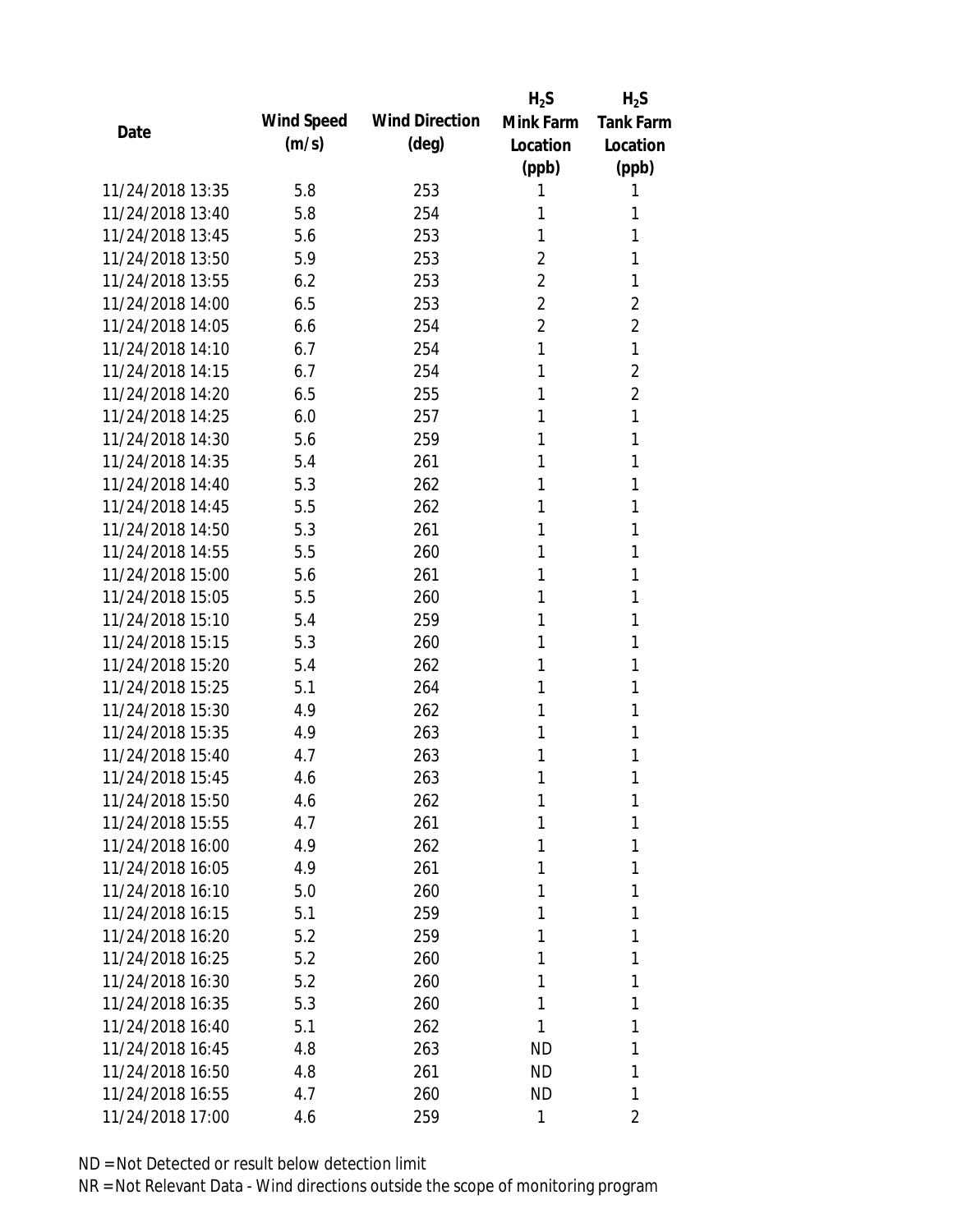|                  |            |                       | $H_2S$    | $H_2S$           |
|------------------|------------|-----------------------|-----------|------------------|
| Date             | Wind Speed | <b>Wind Direction</b> | Mink Farm | <b>Tank Farm</b> |
|                  | (m/s)      | $(\text{deg})$        | Location  | Location         |
|                  |            |                       | (ppb)     | (ppb)            |
| 11/24/2018 17:05 | 4.4        | 258                   | 1         | 1                |
| 11/24/2018 17:10 | 4.2        | 262                   | 1         | $\overline{2}$   |
| 11/24/2018 17:15 | 3.9        | 266                   | 1         | $\overline{2}$   |
| 11/24/2018 17:20 | 3.6        | 273                   | 1         | $\overline{2}$   |
| 11/24/2018 17:25 | 3.3        | 279                   | 1         | <b>NR</b>        |
| 11/24/2018 17:30 | 3.2        | 285                   | <b>ND</b> | <b>NR</b>        |
| 11/24/2018 17:35 | 3.1        | 290                   | <b>ND</b> | <b>NR</b>        |
| 11/24/2018 17:40 | 3.2        | 290                   | <b>ND</b> | <b>NR</b>        |
| 11/24/2018 17:45 | 3.3        | 290                   | <b>ND</b> | <b>NR</b>        |
| 11/24/2018 17:50 | 3.3        | 288                   | 1         | <b>NR</b>        |
| 11/24/2018 17:55 | 3.4        | 285                   | 1         | <b>NR</b>        |
| 11/24/2018 18:00 | 3.3        | 284                   | 1         | <b>NR</b>        |
| 11/24/2018 18:05 | 3.1        | 284                   | 1         | <b>NR</b>        |
| 11/24/2018 18:10 | 3.0        | 286                   | 1         | <b>NR</b>        |
| 11/24/2018 18:15 | 3.1        | 289                   | 1         | <b>NR</b>        |
| 11/24/2018 18:20 | 3.3        | 293                   | 1         | <b>NR</b>        |
| 11/24/2018 18:25 | 3.3        | 298                   | 1         | <b>NR</b>        |
| 11/24/2018 18:30 | 3.3        | 303                   | 1         | <b>NR</b>        |
| 11/24/2018 18:35 | 3.7        | 305                   | 1         | <b>NR</b>        |
| 11/24/2018 18:40 | 4.0        | 306                   | 1         | <b>NR</b>        |
| 11/24/2018 18:45 | 4.1        | 305                   | 1         | <b>NR</b>        |
| 11/24/2018 18:50 | 3.9        | 305                   | 1         | <b>NR</b>        |
| 11/24/2018 18:55 | 3.9        | 306                   | 1         | <b>NR</b>        |
| 11/24/2018 19:00 | 3.8        | 307                   | 1         | <b>NR</b>        |
| 11/24/2018 19:05 | 3.6        | 308                   | 1         | <b>NR</b>        |
| 11/24/2018 19:10 | 3.3        | 310                   | 1         | <b>NR</b>        |
| 11/24/2018 19:15 | 3.1        | 311                   | <b>ND</b> | <b>NR</b>        |
| 11/24/2018 19:20 | 2.9        | 312                   | <b>ND</b> | <b>NR</b>        |
| 11/24/2018 19:25 | 2.8        | 310                   | 1         | <b>NR</b>        |
| 11/24/2018 19:30 | 3.0        | 306                   | 1         | <b>NR</b>        |
| 11/24/2018 19:35 | 3.1        | 303                   | 1         | <b>NR</b>        |
| 11/24/2018 19:40 | 3.1        | 301                   | 1         | <b>NR</b>        |
| 11/24/2018 19:45 | 3.1        | 300                   | 1         | <b>NR</b>        |
| 11/24/2018 19:50 | 3.3        | 298                   | 1         | <b>NR</b>        |
| 11/24/2018 19:55 | 3.4        | 299                   | 1         | <b>NR</b>        |
| 11/24/2018 20:00 | 3.2        | 300                   | 1         | <b>NR</b>        |
| 11/24/2018 20:05 | 3.1        | 302                   | 1         | <b>NR</b>        |
| 11/24/2018 20:10 | 3.0        | 303                   | 1         | <b>NR</b>        |
| 11/24/2018 20:15 | 3.0        | 308                   | 1         | <b>NR</b>        |
| 11/24/2018 20:20 | 2.8        | 314                   | 1         | <b>NR</b>        |
| 11/24/2018 20:25 | 2.8        | 318                   | 1         | <b>NR</b>        |
| 11/24/2018 20:30 | 2.9        | 324                   | 1         | <b>NR</b>        |
|                  |            |                       |           |                  |